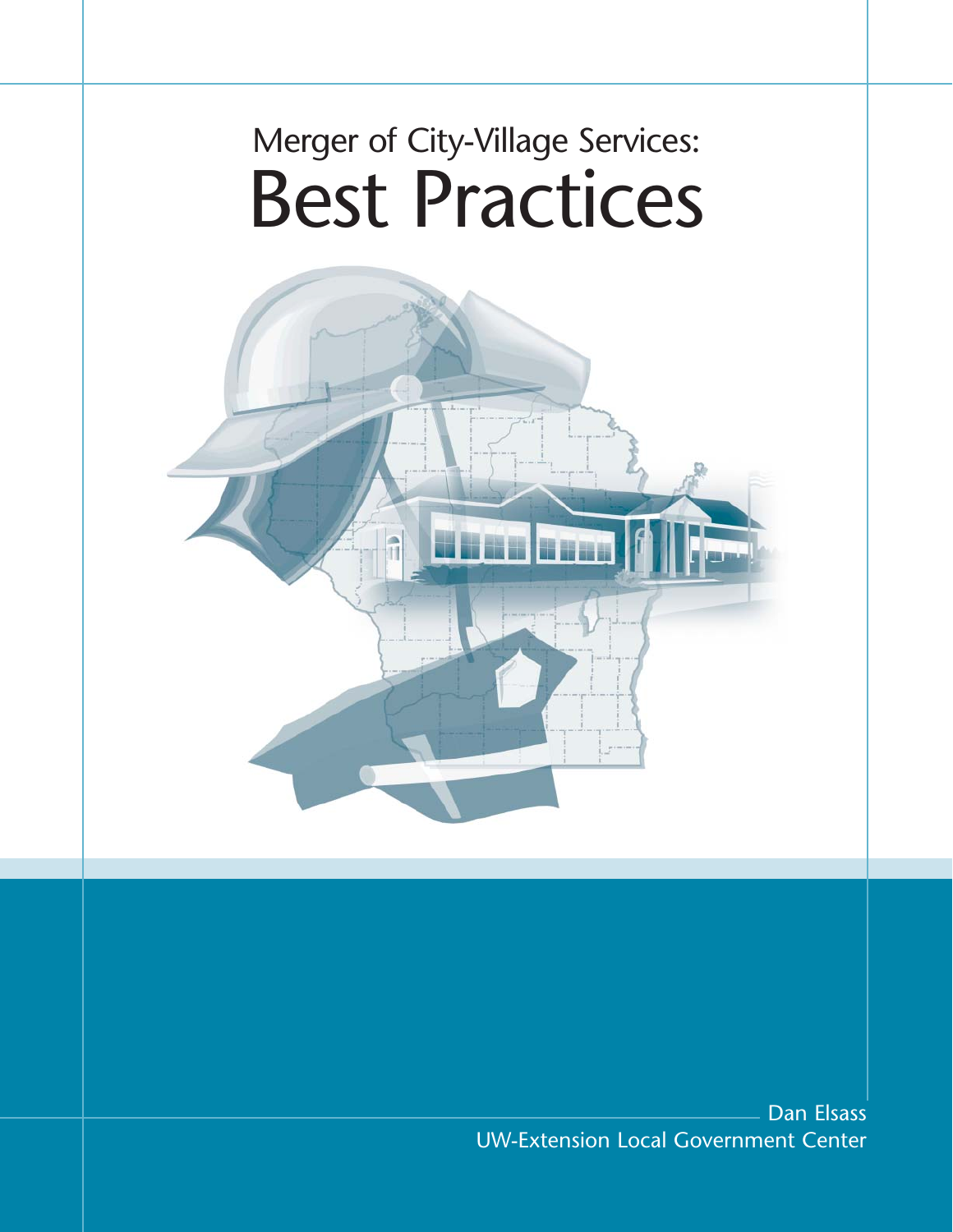## Acknowledgements

#### **Funding**

The League of Wisconsin Municipalities provided significant funding for this project through a research grant to the University of Wisconsin Foundation titled The LWM Centennial Fund. We express our appreciation to the League's Board of Directors and to Dan Thompson, executive director, for their interest in this project. Dan Thompson also reviewed and commented on the initial draft.

#### **Cooperation of Local Government Officials**

During the course of this project, we interviewed more than forty local officials, both elected and appointed. Most of them are listed at the beginning of the relevant case study. They openly discussed the history, challenges, problems, and successes of their respective mergers. These are their stories and thoughts show cased in the following pages. They also are the real pioneers and risk takers in the field of consolidation of local services. Thanks to all of them for their willingness to share information and documents.

#### **Principal Author and Project Coordinator**

Dan Elsass is a lecturer and local government specialist for the University of Wisconsin-Extension Local Government Center. He is a former city and county administrator, who has been part of a few local mergers himself.

#### **Research Support**

Anna Kettlewell, graduate student at LaFollette School of Public Affairs, University of Wisconsin-Madison aided in the interview and research process of the first five case studies. Ms. Kettlewell graduated with an MPA in May of 2001.

Amy Zeman, graduate student at LaFollette School of Public Affairs, assisted in interviews, research and writing of the final four case studies. She also compiled supporting appendices and graphs for several of the case studies.

#### **Editing and Internal Review**

David Hinds, professor emeritus at the University of Wisconsin-Extension Local Government Center, served as the principal internal reviewer of this paper and his 1995 study of town service agreements was an inspiration for these case studies.

Gail Anderson, married to the author, also lent her sharp pencil and keen eye to revisions.

Amy Zeman also provided overall editorial support and edited graphs and appendices.

#### **Administrative Support**

Carol White, program assistant, spent long hours typing the nine case studies and formatting them for initial posting on the Local Government Center web site. She also assisted the author in preparing the document for publication.

Chuck Law, Director of the Local Government Center, gave general support for this two-year project, and edited the case studies for the web.

Linda DeMars and Tenley Meyer, program assistants at the Center, scheduled travel to the various municipalities and arranged accommodations for the interviewers.

#### **Publication Design and Production**

Booklet design provided by Jill Felten, University of Wisconsin-Extension Environmental Resources Center.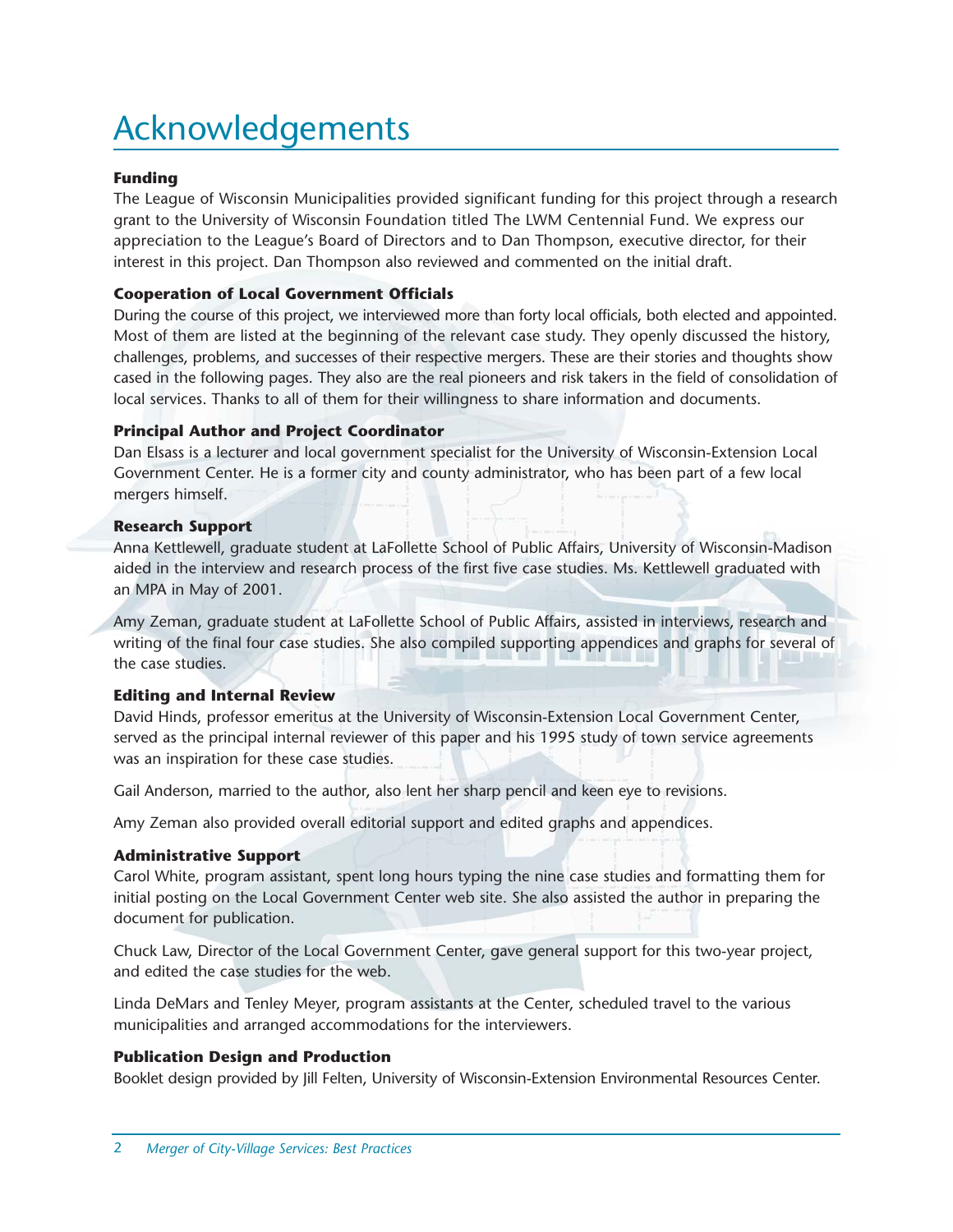# Table of Cont Table of Contents

| Frequently asked questions regarding municipal mergers 11-13                              |
|-------------------------------------------------------------------------------------------|
| Better incentives needed to promote future service cooperation14-15                       |
| Where to find more information on municipal functional consolidation16                    |
|                                                                                           |
| Brown County Police Contracting Program with Howard and Allouez 20-23                     |
|                                                                                           |
|                                                                                           |
|                                                                                           |
|                                                                                           |
| Pewaukee Village and City Park and Recreation Department42-47                             |
|                                                                                           |
|                                                                                           |
| <b>Section 3:</b> Appendix A—Financing formula, North Shore Fire District agreement 58-59 |
| Appendix B-Governing board, Kimberly-Little Chute library 60-61                           |
|                                                                                           |
|                                                                                           |
| Appendix E-Dissolution language, Village and former Town                                  |
|                                                                                           |
|                                                                                           |

First published-February 2003

*No State General Purpose Revenue dollars were used to finance the preparation, design or printing of this document.*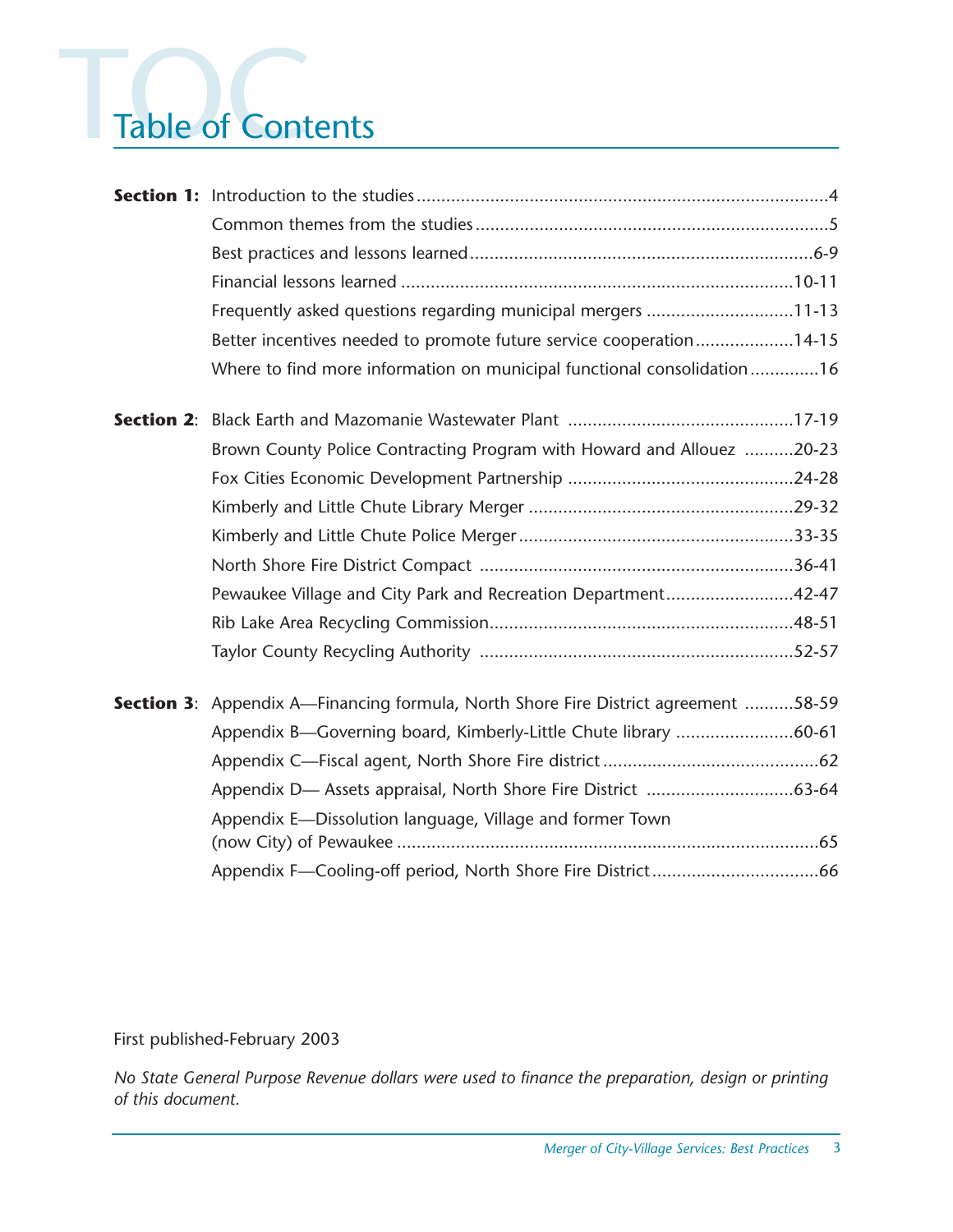# Section 1 **Introduction**

The Local Government Center (LGC) of UW-Extension has<br>developed the following set of case studies chronicling the<br>successes and challenges of cities and villages that volunta<br>have combined one or more major municipal servi developed the following set of case studies chronicling the successes and challenges of cities and villages that voluntarily have combined one or more major municipal services with one or more neighboring units of local government. Over a period of two years, the LGC reviewed nine separate service agreements that included five cities and 21 villages. Several villages such as Kimberly, Little Chute, Black Earth,

and Mazomanie were involved in multiple service agreements with neighboring municipalities. These studies include agreements covering a wide range of basic municipal services, from wastewater treatment to municipal libraries and from fire protection to parks and recreation facilities. Efforts were made to find success stories from several different geographic regions of the state.

**NHAH HUAH** 

The genesis of this best practice series was discussions emanating from the 1999-2000 Kettl Commission. Several members of that commission, including chairman, professor Donald Kettl, publicly expressed skepticism about the degree to which services were being shared between and among the municipalities in this state. The perception was that local governments literally were "tripping" over each other by providing duplicative services to citizens that could be served better by a unified, regional approach to service delivery. This theme continued to resonate in the discussions of Governor McCallum's Task Force on State-Local Relations (2001-2002), better known as the Sheehy Commission. This issue has taken on considerably more emphasis because of public discussions about the possible phase-out of State Shared Revenue payments to municipalities\*. The introduction of a special pool of state aid money (\$45 million for the Consolidation Incentive Payment in 2004), carved from traditional shared revenue funds, has generated additional interest. The funds, available after January 1, 2004, are designed to reward local governments that demonstrate initial savings in the first year of a cooperative service agreement with one or more neighbors.

The Local Government Center knew that there were many cases of successful local government collaboration. However, much of the information was anecdotal rather than based on solid research, interviews and analysis. The LGC did have a collection of seven town joint service case studies prepared by professor David Hinds, in 1995. However, it did not have a series that focused primarily on existing efforts among and between cities and villages. The LGC also realized a need to list some of the patterns of best practices that emerged from these joint service agreements, as well as incentives necessary to convince more local officials to enter into such collaborative efforts in the future.

*\*In Act 16 of 2001, State Shared Revenues were re-named County and Municipal Aids.*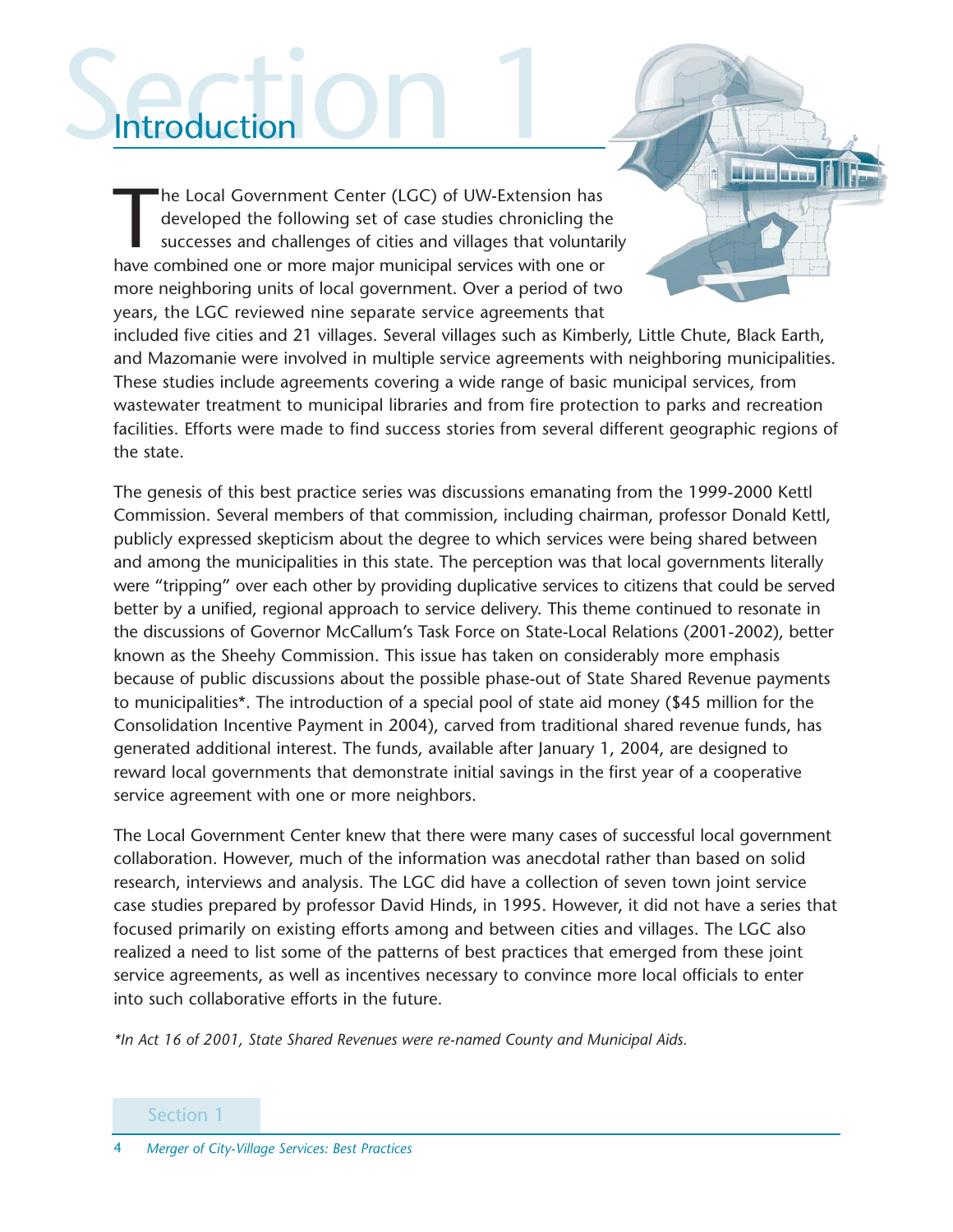## Common Themes from the Studies

I n reviewing the nine merger stories, the author found a number of common elements or themes running through them that may assist other municipalities in following successful paths towards consolidation.

One of the more interesting is that many of these agreements commenced well before 1999, when this study began. In fact, the oldest of them, the agreement for police patrol between the Village of Allouez and the Brown County Sheriff's Department, began in 1972. The Fox Cities Economic Development Partnership began under another name in 1985. The most recent consolidation of services addressed is the Village of Pewaukee and the City of Pewaukee's merger of park and recreation services in early 1996. Obviously, none of the mergers described was influenced by the recent discussions regarding either state aids reductions or the Consolidation Incentive Payments. Therefore, it can be assumed that they were designed by community leaders primarily interested in other factors such as cost efficiency, higher quality of service to the citizens, or the need for more rapid response to the community, rather than by additional state aid monies. For the purposes of these studies, it was easier to select older, more established agreements containing five years or more of expenditures, that could be assessed and measured with data against statewide averages over time.

Strong local leadership was vital to win public acceptance in the majority of these nine mergers. Often the main elected officer of one or more of the communities (e.g. the village president or mayor of the city) had to expend considerable political capital to convince local citizens or a neighboring community that the merger would result in long-term benefits. In several cases, chief appointed officials (city or village administrators, fire chiefs, etc.) were main catalysts behind the consolidation efforts.

It also is important to understand how the author defines "consolidation" for purposes of picking subjects for these following case studies. In using this term, he is not implying the legal consolidation of two local governments into a new entity under Section 66.0229 Wisconsin Statutes. There have been many recent discussions about this type of consolidation, particularly between cities and towns in urban areas. The author also is not referring to annexation or boundary agreements, where municipal services are extended to residents of a town under 66.0307 (2) Wisconsin Statutes. Instead, consolidation, as used in the context of this pamphlet, refers only to cases where two roughly equivalent corporate bodies have agreed, usually in writing, to merge administration and delivery of one or more major municipal services. In other words, this is a "functional consolidation", which may be discontinued by the parties at any time in accordance with a mutual agreement.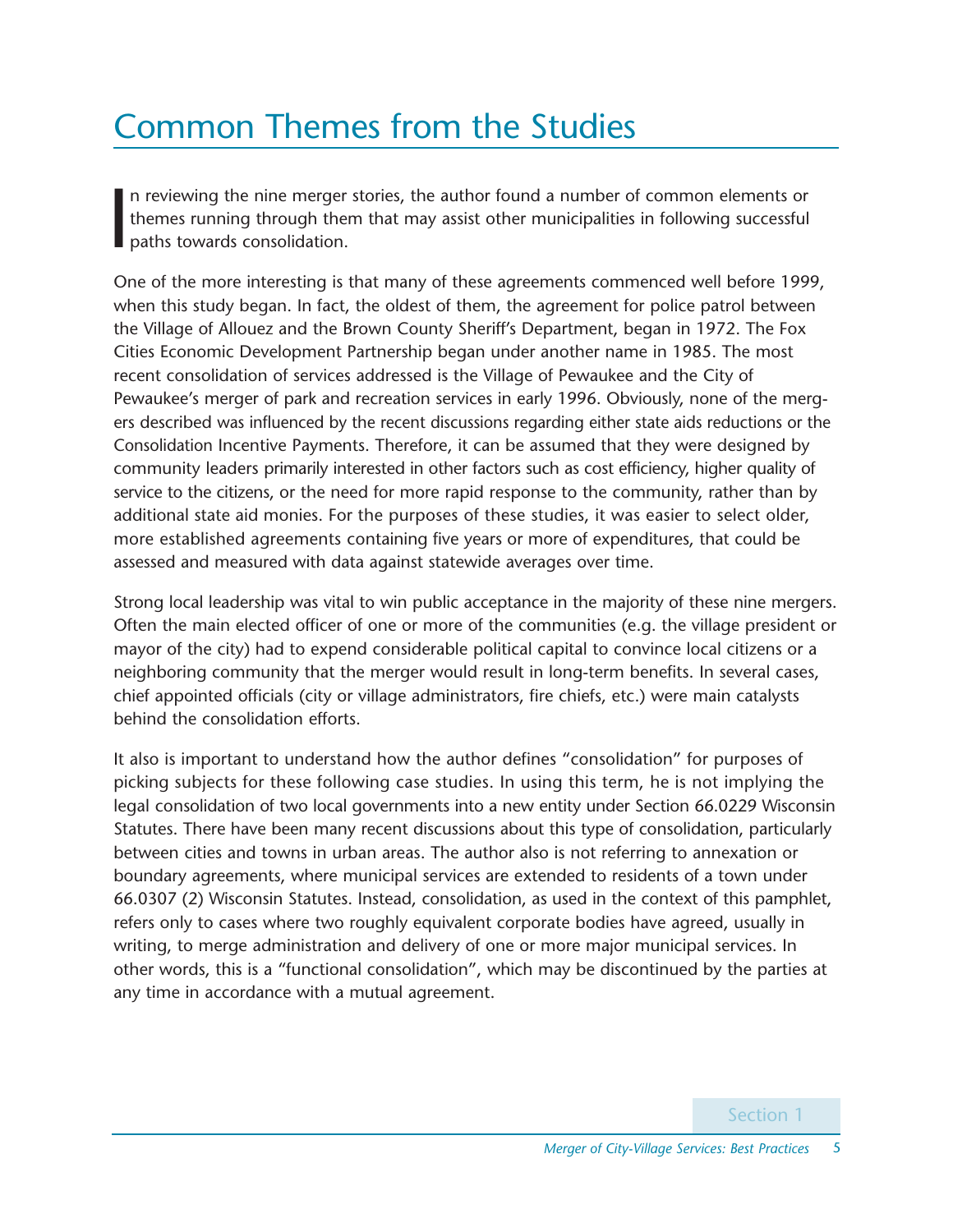## Best Practices and Lessons Learned

### **I. A private feasibility study may be the best starting point**

In six of the nine cases reviewed, the municipalities hired

outside private consulting firms, specializing in organizational manage-

**Best Practices and Lessons Learned**<br>**St Maps of the morger are to be a** 

- shar
- 
- ortium to include large faci
- are racilities or e<br>hts to the table
- 

govern<br>E the co merged personnel. A

ment assessment to provide feasibility reports on potential costs and benefits of proposed mergers. While this may not be necessary for all proposed service agreements, it is recommended in cases involving large and highly technical operations, such as police, emergency medical services (EMS), wastewater processing, etc.

### **II. Consider appointing a joint advisory board to review service options**

If two or more municipalities are contemplating a merger of a major municipal service, the case studies indicate that the best way to explore the options is to appoint a joint advisory review board. The joint advisory board should contain a proportionate number of elected officials and citizen members from each interested community. In some situations, non-partial, outside facilitators or coordinators may be needed to facilitate the meetings and maintain fair, open discussions. This tends to deter a larger or more influential unit of government from dictating the terms of agreements to smaller or less affluent units of government.

### **III. Have a clear vision and firm objectives in mind before the proposal goes public**

Many of the municipal leaders we interviewed stressed that it was essential that those who propose a merger clearly state the "goals, objectives, and outcomes" they intend to achieve through the merger, prior to putting it out for public discussion. Popular objectives were better service administration, lower taxpayer costs, higher quality of service, faster response times and more community accountability. We were told that unclear objectives can doom support for consolidation among the local citizenry.

### **IV. Err on the side of maximum public participation before adoption**

Successful mergers, such as the Kimberly-Little Chute police merger and the Black Earth, Mazomanie, and Arena wastewater facility, were subject to numerous public hearings and review. State law requires that a majority of each participating municipality's governing body involved must vote to adopt such consolidations. In the Village of Kimberly, citizens unsuccessfully petitioned the village board to put the merger to a public referendum prior to board consideration. Such referenda are not mandatory under state law. However, advisory referenda are permissible, and may help educate the public on the need for such mergers. In the case of the joint wastewater plant, the municipalities were required by Wisconsin Department of Natural Resources and federal Environmental Protection Agency regulations to hold a dozen public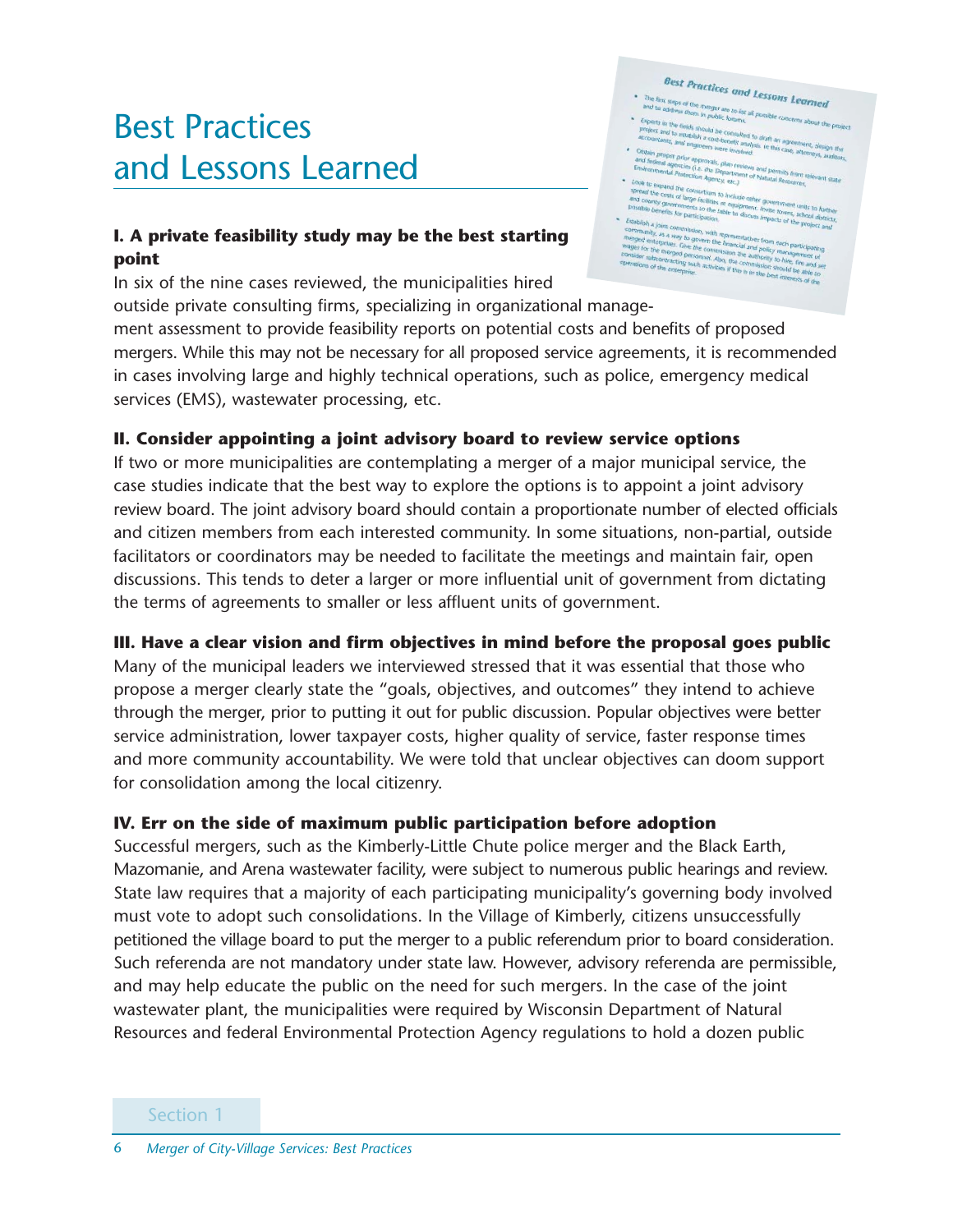hearings before final plan approval by these regulatory agencies. These numerous public forums helped gain necessary acceptance in all three municipalities and in the Town of Mazomanie where the new plant was located.

### **V. Well-crafted legal agreements may prevent future problems**

Eight of the nine agreements had formal legal documents that added force of law to the conditions of the agreement. Formal and complete agreements serve as a charter and by-laws, which govern the basic terms of these service consolidations. Four of these agreements were adopted under the rules and guidelines of Section 66.0301 (2) Wisconsin Statutes. This section allows two or more municipalities or counties to cooperate for the purpose of furnishing services or jointly exercising any power or duty required or authorized by law. It also allows for the administration and funding of joint service operations, thus providing legal protections to all involved. The Brown County Sheriff's agreements with the police departments of the Villages of Allouez and Howard were original contracts that pre-dated the adoption of Section 66.0301 (2), but are quite similar in content to those written under current law.

Three of the other merger documents were based on Department of Natural Resource requirements for recycling and wastewater treatment consolidations respectively. Only the Fox Cities Economic Development Partnership does not have a detailed, formal document governing its members' rights and responsibilities.

### **VI. Agreements should contain clear and equitable funding formulas covering members' obligations**

There are no thornier issues in consolidation discussions than the issue of how proposed participant local governments will pay for the cost of the combined service. A case in point is the North Shore Fire District, which annually assesses all of its seven member communities for fire and EMS services. According to Ed Madere, village manager for Shorewood, the advisory committee went through 17 separate charge back plans before settling on an acceptable one in November of 1994 (see Appendix A). In the case of some agreements, members are assigned a percentage of actual, prior year expenditures based on each one's proportionate population and/or equalized property base. Other formulas, which should be included in the adopted formal agreement, are based, at least in part, on actual usage of the service by each municipality.

### **VII. Appoint permanent joint administrative boards to monitor service levels, personnel and finances**

Joint administrative boards or commissions should have members appointed by each participating municipality. They can play very important roles in determining the success of consolidated operations. These boards can resolve jurisdictional disputes, determine facility needs, advise the municipal boards on budget matters, and establish overall objectives and goals of the merged departments. An example of how such boards may be constituted can be seen in Appendix B, which describes the composition of the Kimberly—Little Chute Joint Library Board.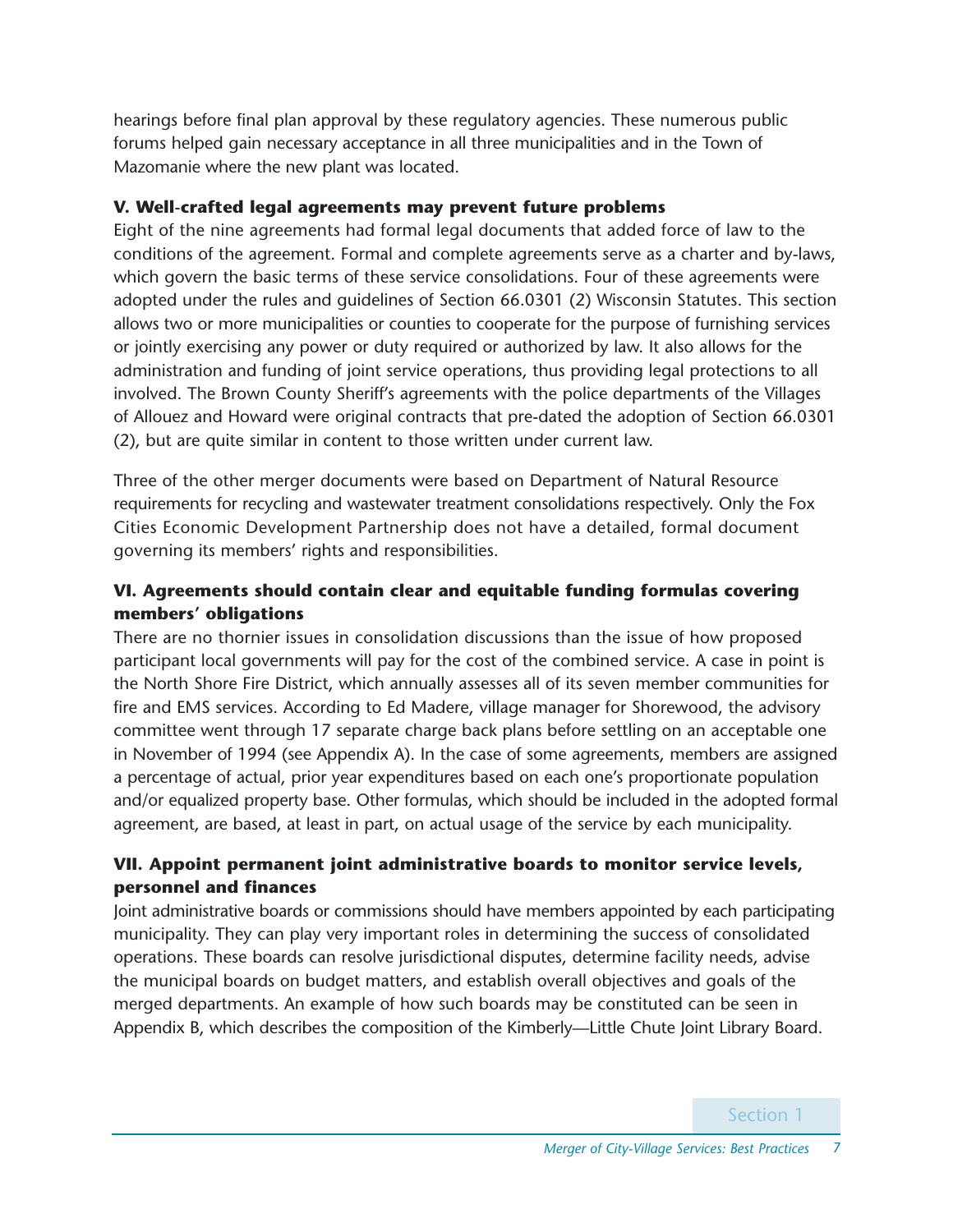### **VIII. Include key personnel in the planning and transition processes**

Many service consolidations will affect municipal employees, either through reduction in staff or through assignment of new duties. In Wisconsin local government, most line staff are covered under collective bargaining agreements. Employers of such staff may be required to "bargain the impact" of any proposed reductions or re-classification of positions. Union representatives may reject plans that would reduce staff or re-allocate them to other duties. Successful consolidations were ones that included key appointed and classified personnel in the original stages of planning. Examples include Kimberly-Little Chute police merger and the creation of the North Shore Fire District. In both cases, senior department heads and managers were included in the design phases and union employees participated on the advisory committees. In both cases, one of the chiefs was designated as "interim" chief of the district to provide a smooth transition while a nationwide search was conducted to find a new head of the merged operation. All these actions appear to have aided greatly employees' acceptance of these new organizations.

### **IX. Most joint operations require a fiscal agent**

The majority of the service consolidations reviewed, designated one of the participating municipalities as the fiscal agent of the combined operation. For example, in the Kimberly-Little Chute Library merger, the Village of Kimberly prepared the annual proposed budget, managed the revenues and expenditures throughout the year, and contracted for an independent annual audit of the library's books. In the case of the joint Village of Rib Lake Recycling Authority, the Rib Lake village clerk is in charge of the budget and fiscal management on behalf of all four municipalities. She also reports quarterly program results under the State DNR grant program and files for expenditure reimbursements as the "Local Responsible Unit" representing the consortium.

In its seventh year of operation, the North Shore Fire District decided to hire its own internal fiscal administrator. Previously, the Village of Brown Deer's finance staff had performed these duties on behalf of the district. The tasks of this position now include the calculation of the annual charge back formula for each municipality's contribution, preparation of the budget, and administration of the bi-weekly payroll for a 106 full time equivalent (FTE) organization *(see Appendix C)*. The Fox Cities Economic Development Partnership has chosen to contract with the Fox Valley Chamber of Commerce to purchase accounting and fiscal administrative services on a part time basis instead of hiring its own employee as fiscal agent.

### **X. Conduct a complete appraisal of all participants' assets before merging**

Dave Peterson, Chief of the Fox Valley Metro Police Department, endorses the idea of having an independent appraiser assess all equipment, facilities and other fixed assets that each participating community intends to contribute to the merged operations *(see Appendix D, North Shore Fire District appraisal 1994)*. These could include squad cars, radio towers, weapons, etc. He says that this allows each municipality to calculate its base investment in the consolidation and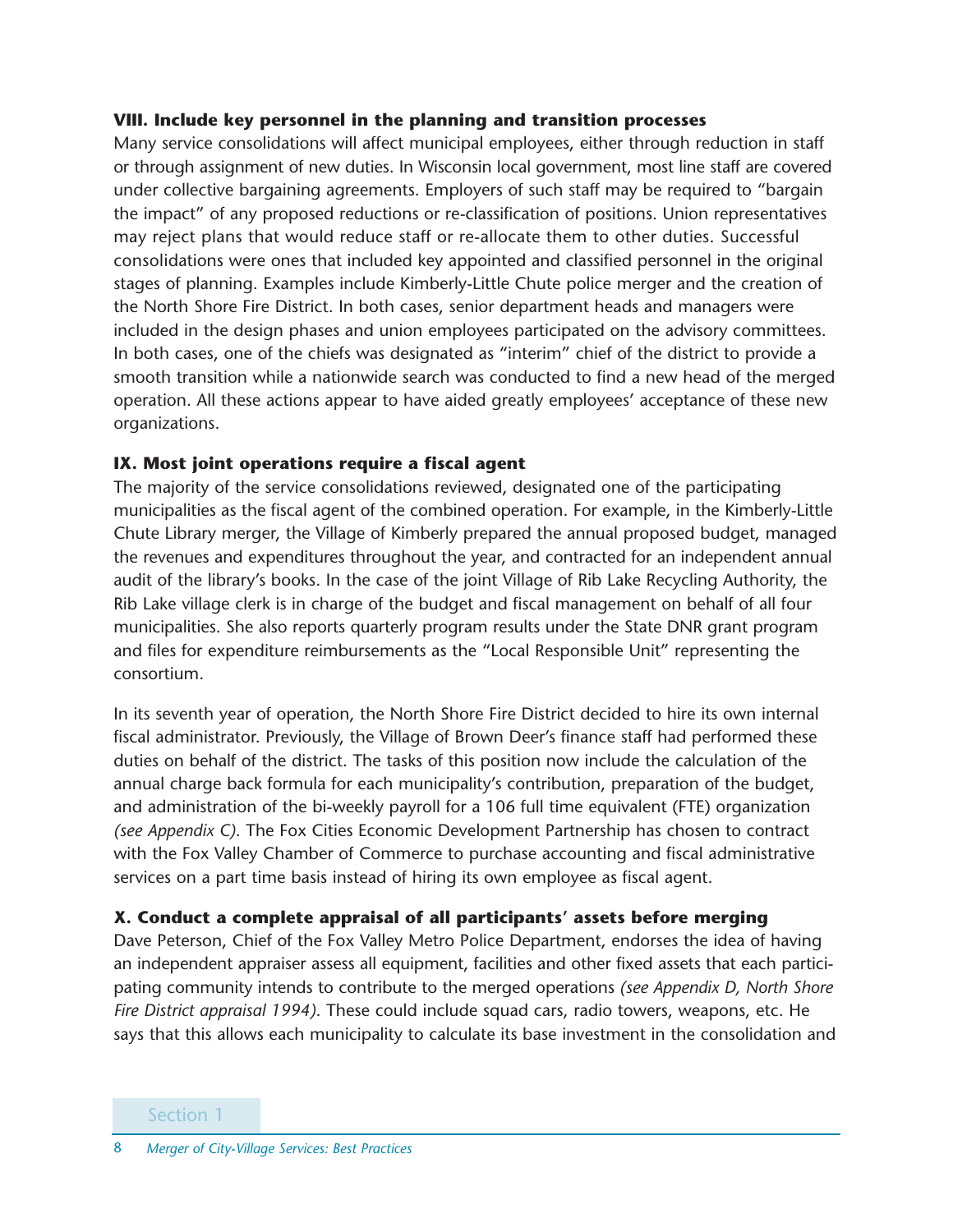permits each to receive just compensation for contributions to the common good. In some cases studied, individual communities were able to reduce initial start-up assessment through "in-kind" contributions such as these. Also in some cases, joint administrative councils rejected proposed contributions because they were not in acceptable condition or they duplicated more suitable equipment or facilities available from other municipalities.

### **XI. Consider a "dissolution" or "disbanding clause" in case things do not work as planned**

All of the nine consolidations studied in this report so far have stood the test of time. However, it is prudent to plan for the time when future municipal officials or community groups might seek to cancel these agreements. Language can be inserted into any formal agreement providing for orderly transition when cooperative agreements are ended. Items that need to be addressed include: how any surplus funds or reserves would be divided between or among the participants, how joint assets are to be redistributed, and what credits communities should receive for prior non-monetary contributions. *For examples of such disbanding language, see the Fox Cities Economic Development Partnership case study (#3) or the Taylor County Recycling study (#9).*

Several of the large group agreements do contain language permitting individual municipalities to leave the consolidation with varying degrees of advance notice and approval by the other members. *The Joint Pewaukee Park and Recreation Department language is contained in Appendix E*.

### **XI. A mandatory cooling off period prior to dissolution is a good idea**

In some agreements (Allouez, Howard and Brown County sheriff and Black Earth, Mazomanie, and Arena wastewater), local officials have built in a cooling off period of two years after governing boards have voted to disband, until a merger can be dissolved entirely. This allows all parties the chance to reconsider actions and to make alternative plans for the delivery of the service if the vote stands the test of time. These types of waiting periods are prudent when large capital or personnel investments are involved in joint ventures. They also permit changes of heart by future councils when such decisions are made because of anger or mistrust, rather than for sound reasons such as efficiency or cost. *See Appendix F for the wording of the North Shore Fire District's language*.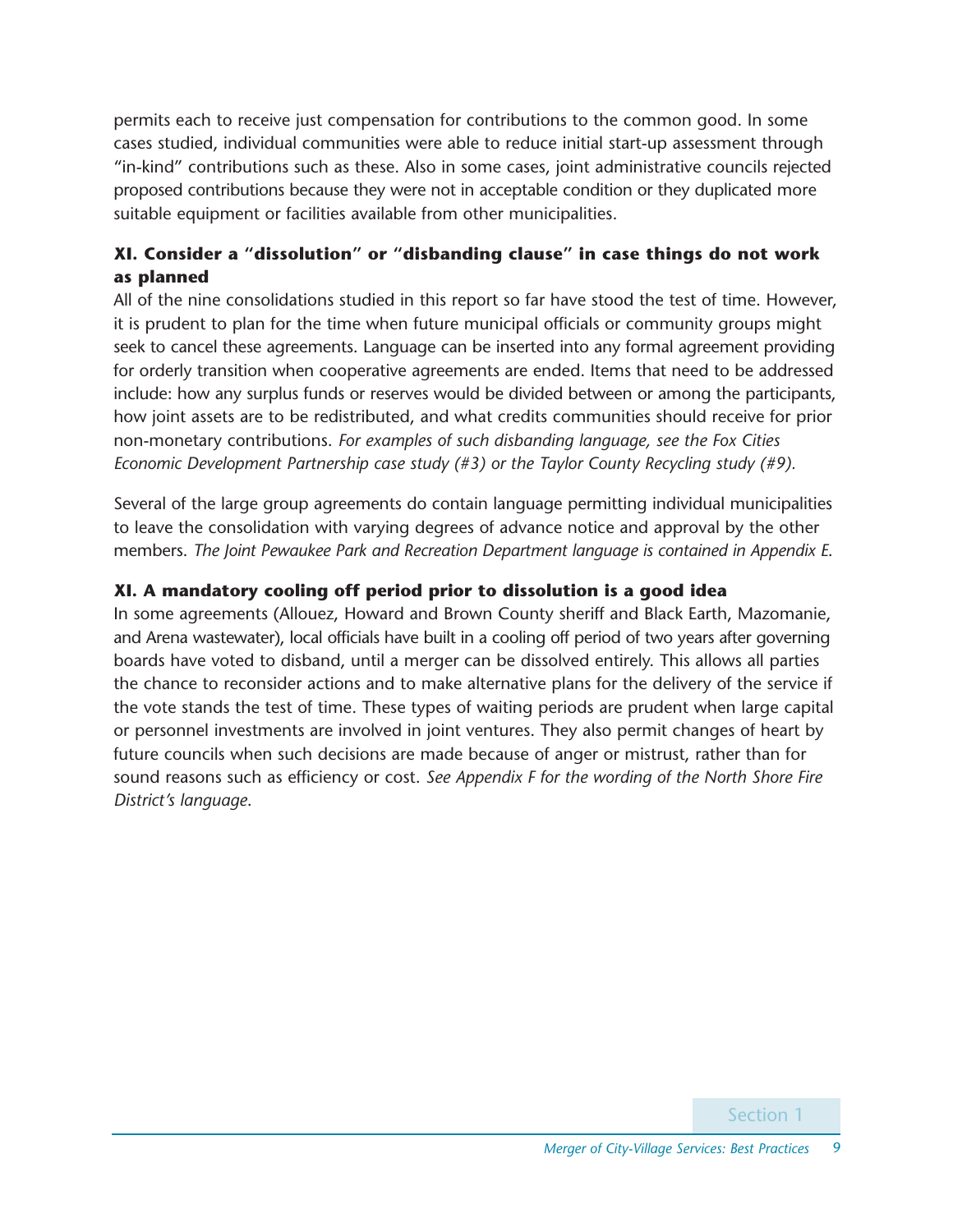## Financial Lessons Learned

### **I. Mergers do not always create short-term savings**

One of the fallacies that occurs frequently in the consideration of service consolidations by municipal leaders is that the merger will result in instantaneous cost savings to local taxpayers. The case studies indicate that very few consolidations save money in the short term. In fact, most of them require major, initial investments in new capital, equipment, and even personnel. A major reason why it may cost more, not less money initially to provide a joint service can be seen from two case studies that follow. In the example of the City and Village of Pewaukee park and recreation merger, both municipalities saw the need to increase dramatically per capita spending on park land acquisition, maintenance equipment, and park equipment to improve quality of service to park and recreational users *(please see graph in Case Study #7)*. In the case of the Village of Rib Lake Recycling Authority *(Case Study #8)*, all participants were special assessed in the first year to provide for new recycling material trailers needed to haul the materials to market. Another large expenditure was the acquisition of a former creamery to function as a warehouse to store materials in times of depressed private markets.

### **II. Results must be judged on a 3-5 year basis or longer**

Using the "Graphing Revenues Expenditures and Taxes" software program, designed and developed by University of Wisconsin-Extension, it is possible to show that, after the initial start-up periods, the costs of merged services decline in subsequent years. In seven of the nine cases in which comparisons could be made, by the second or third year of operation, the merged service was well below the statewide average spent on the category of service delivered. Example: Village of Stetsonville recycling program where costs per capita fell dramatically in the third and subsequent years after higher start-up costs *(Please see graph in Case Study #9)*.

### **III. Functional consolidations often continue to prevent long-term inefficiencies and higher service costs**

One example of this is the long-running provision of police patrol service by the Brown County Sheriff's Department for the villages of Allouez and Howard. Even after 28 years of shared services with Brown County, the village residents of Allouez were paying \$36 per capita less than the average resident of all Wisconsin villages paid for similar services (2000 data) *(See graph in Case Study #2)*.

### **IV. Fiscal savings come from several sources**

Communities that benefit from short-term savings receive them in several main areas. First, service mergers often reduce administrative overhead and salaries. The North Shore Fire District was able to combine five separate fire chiefs and two public safety officers into one chief and two captains, and also eliminate four sets of administrative support staff. Second, reduced facilities and combined equipment often provides savings as well. The Kimberly-Little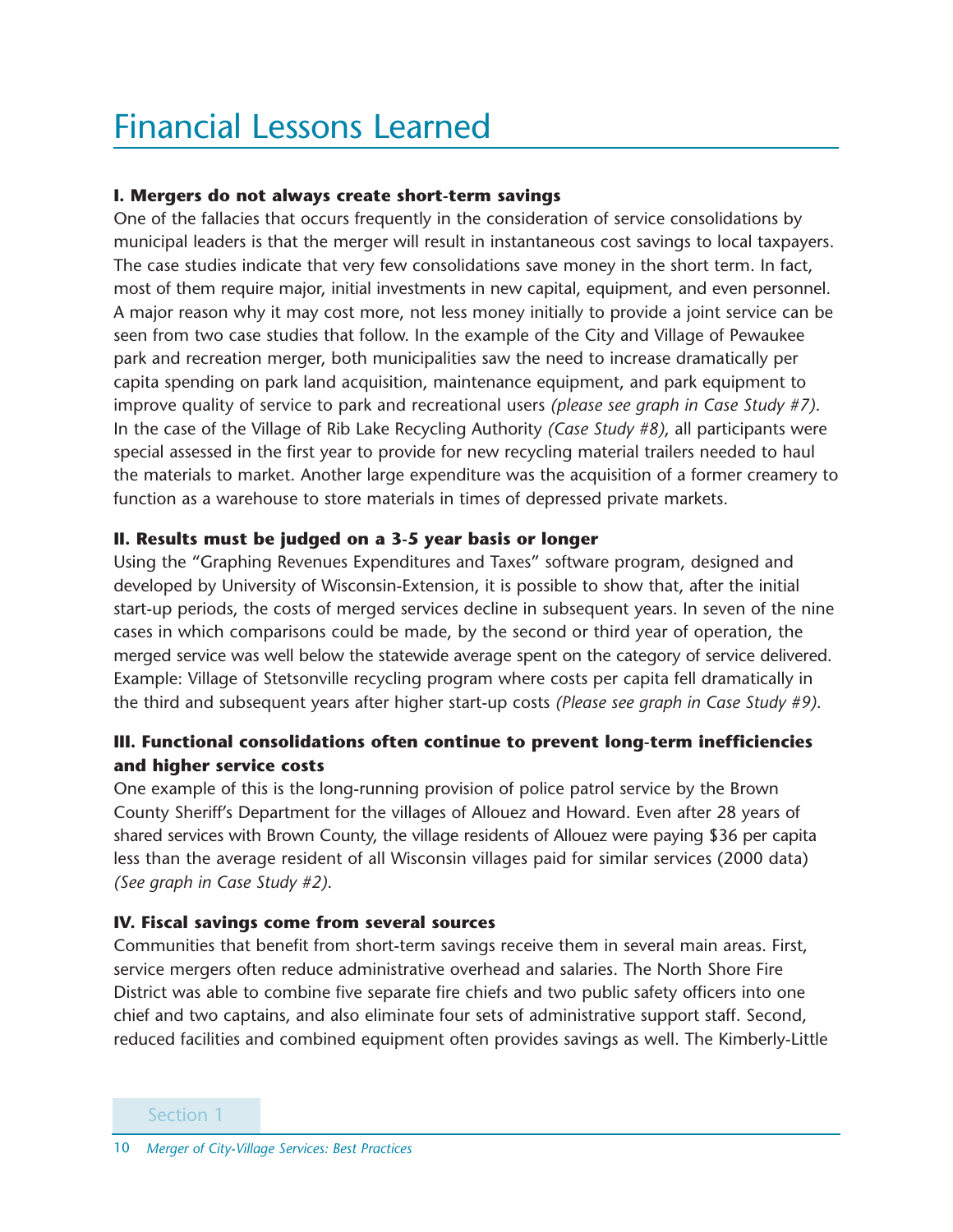Chute Police Commission saved money by closing the Kimberly police station and by basing all its operations out of the Little Chute site. Kimberly then converted the former station into a senior citizen center.

Additional savings come from the disposal of surplus property. The seven villages in the North Shore Fire District, collectively gained nearly \$250,000 through the sale of 12 pieces of unneeded equipment to other municipalities after the merger.

## Frequently Asked Questions Regarding Municipal Mergers

### **I. Can a Wisconsin municipality sign a written service compact with a neighboring municipality in another state?**

Yes, if a city or village in Wisconsin wishes to sign such a cooperative compact with a neighboring community in Iowa, Minnesota, Michigan or Illinois, it may do so as long as it submits the agreement to the State Attorney General's Office in advance of the agreement taking effect. Section 66.0303 Wisconsin Statutes states that, "The attorney general shall approve any agreement submitted under this paragraph unless the attorney general finds that it does not meet conditions set forth in this section and details in writing… the specific respects in which the proposed agreement fails to meet the requirements of [Wisconsin] law." Failure to disapprove an agreement within 90 days of its submittal constitutes approval by the attorney general. Agreements relating to the joint exercise of fire fighting or emergency medical services (EMS) do not need to be approved by the attorney general.

### **II. With what other units of government may a municipality sign a joint service agreement?**

A city or village may negotiate an intergovernmental cooperation agreement for joint services with any town, state agency, county, school district, public library system, inland lake protection and rehabilitation district, sanitary district, metropolitan sewerage district, solid waste management district, regional planning commission, county or city transit commission, and other public or quasi-public governmental bodies listed under Section 66.0301 (1)(a) Wisconsin Statutes.

### **III. Can a joint commission or board issue independent debt (e.g. bonds) to pay for new or remodeled facilities or other capital improvements?**

According to Section 66.0301 (4), there are two options available for joint commissions that wish to borrow large sums of money to finance "the acquisition, development, remodeling, construction and equipment of land, buildings, and facilities for regional projects." The first is the authority to sell municipal bonds on the private market under the same authority vested in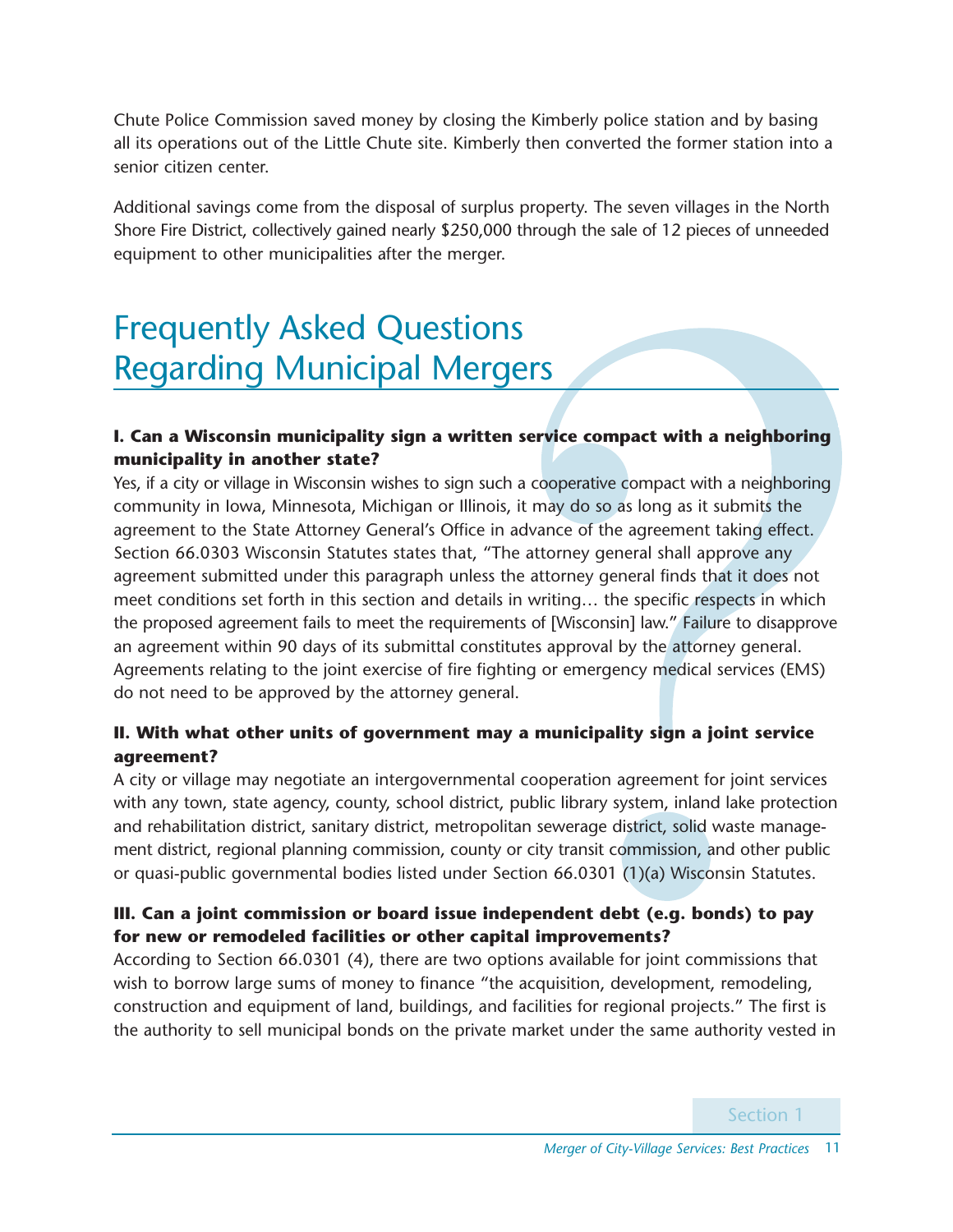local governments under Section 66.0621. This authority can be used to fund nearly any type of permanent improvement to a public municipal enterprise, except for those related to public utilities that generate heat or electricity. It also can not be used to fund normal operating expenditures of the joint department or district, defined as, "wages, salaries, fringe benefits, materials, supplies, contractual services, equipment with a useful life of less than one year..."[Section 67.04 (3)]. Direct borrowing by commissions is covered by the same rules and conditions as those governing the state's municipalities.

The second option for long-term, capital financing permits a commission to go to one of its municipal members and request that the city or village use its full faith and credit to sell bonds on behalf of the joint service operation. In this case, the debt of the commission becomes the obligation of the municipality and is considered such under the State borrowing cap for that particular city or village. In these cases the municipality is liable for any default of principal and interest payments owed by the joint operation, unless such risk is shared by agreement with other cities or villages in the consortium.

### **IV. Can cities and villages agree to share revenue generated by a joint service amongst or between themselves?**

Two or more municipalities with contiguous boundaries may enter into formal agreements to share three, very specific types of local revenue under Section 66.0305.

### *Those three types of revenue are defined as follows:*

- A.) General property taxes as collected against all real and personal property.
- B.) Special assessments, which are taxes against property owners for public works improvements to the benefiting property (i.e. sidewalks, curbs, gutters, water, sewer, etc.).
- C.) Special charges or fees for providing a limited service to the property. (Examples of this might include water hydrant rental, garbage disposal, etc.)

### **V. What are the conditions for establishing such revenue-sharing agreements?**

The same section provides conditions that a revenue-sharing agreement must meet to comply with state law:

- A.) At least thirty (30) days before entering into an agreement, a municipality must hold a public hearing on the proposed revenue-sharing agreement.
- B.) The term of the agreement shall be for at least 10 years.
- C.) The boundaries of the area within which the revenues are to be shared shall be specified in the agreement.
- D.) A formula or other means of determining the amount of revenues to be shared under the agreement must be stated.
- E.) The date upon which agreed revenues will be apportioned is listed.

Section 1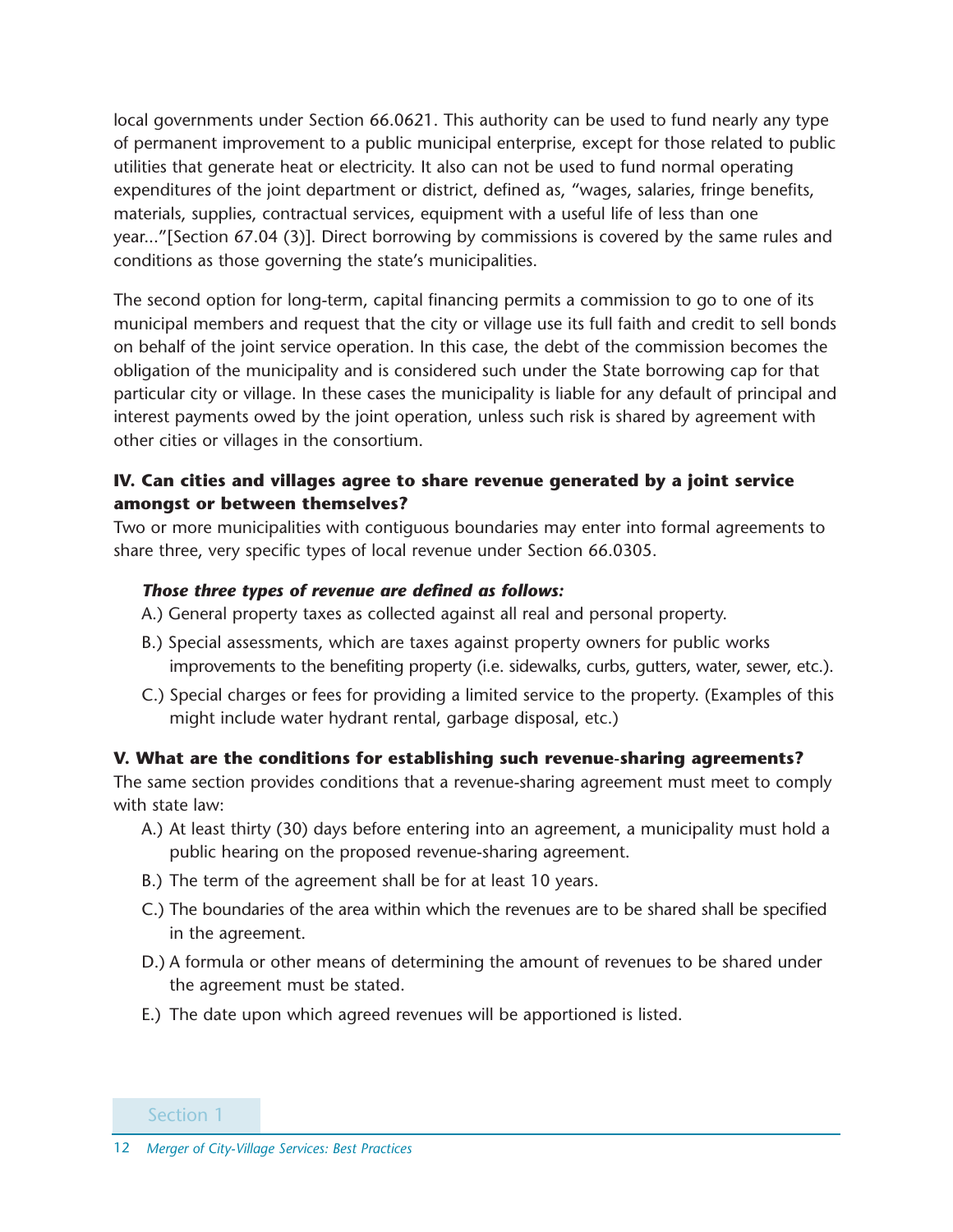F.) The method by which the agreement may be invalidated after the expiration of the minimum 10-year period is stated.

G.) Agreements only may be made between and among cities or villages that have shared boundaries with at least one other municipality party to the agreement.

### **VI. Under what conditions may residents request a referendum on revenue sharing?**

City councils and village boards may decide to hold an advisory referendum if, 1.) they adopt a resolution authorizing such a referendum, and 2.) they receive a petition signed by qualified electors in a number equal to at least 10% of the local electors in the last gubernatorial election, and it is properly filed with the village/city clerk within 30 days after the resolution is approved [Section 66.0305 (6a)]. The local body may ignore the outcome of the advisory referendum and approve or disapprove the merger agreement based on its own merits.

### **VII. May citizens request advisory or binding referenda on any other aspects of a service merger?**

The Intergovernmental Cooperation Act does not mention specifically the right of governing bodies to authorize an advisory referendum to be held on the issue of approving the intergovernmental agreement itself. However, such referenda may be authorized, and held under other sections of Chapter 66, Wisconsin Statutes. Nowhere does the law require that citizen petitions must be honored if the governing board does not first pass a resolution approving the referendum. In one of the mergers studied in this series, the Village of Little Chute board refused to accept a petition from a group of citizens who desired local referenda in both villages on the proposed Kimberly-Little Chute police merger. The petitions submitted contained signatures that were more than sufficient to meet the 10 percent requirement. There is also no requirement that any referendum be binding upon the municipality that authorizes it, regardless of the municipal purpose involved.

### **VIII. Does current state law provide for the sharing of state aid payments among and between municipalities that merge service delivery areas?**

There is no specific language in Section 66.0305 relating to the sharing of any other kind of municipal revenues for joint or regional service purposes. This would appear to exclude the sharing of state payments for transportation, community development block grants, or state aids to counties and municipalities. Please see below for a wider discussion of this issue.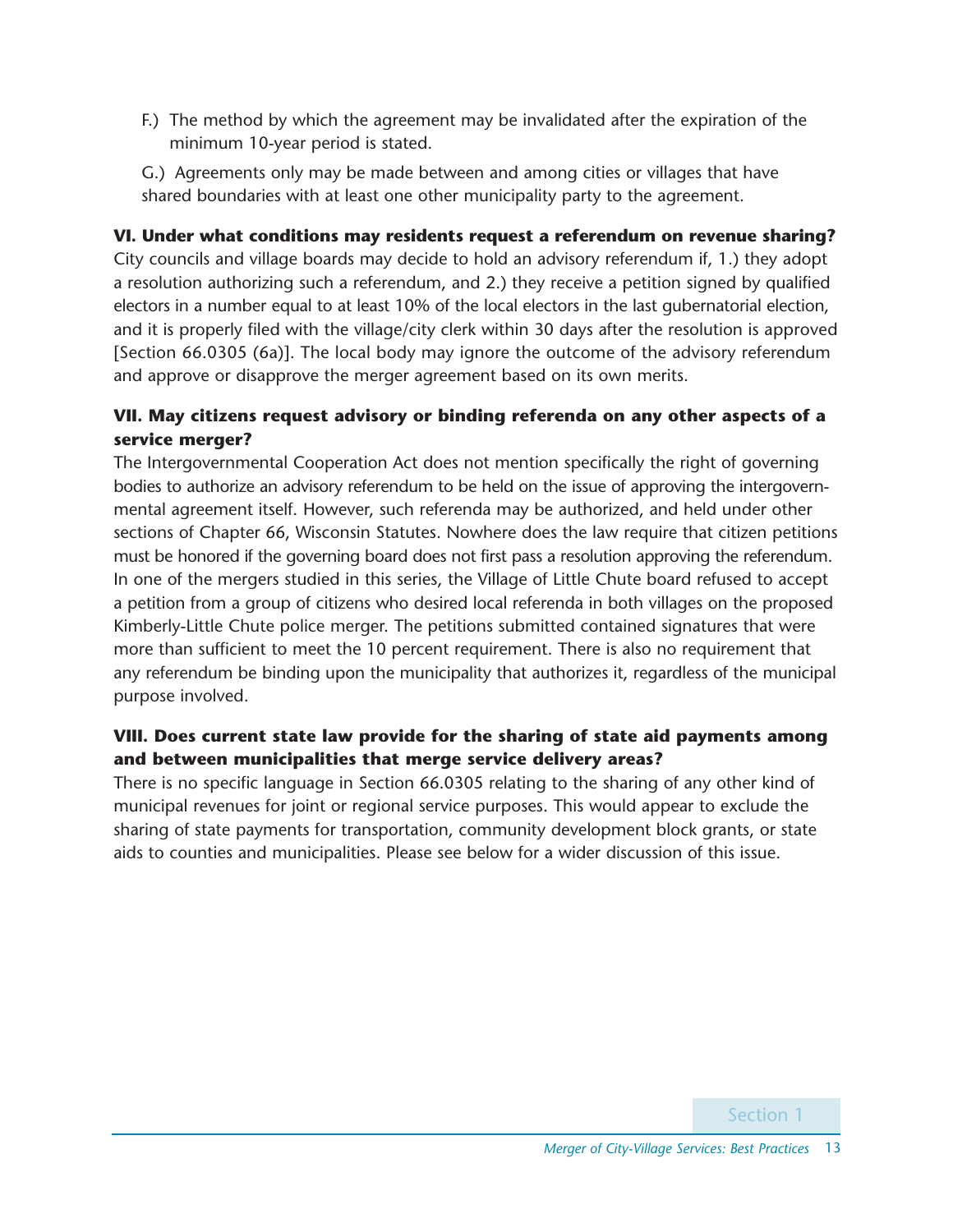## Incentives Needed to Promote Future Service Cooperation

### **I. New Sales Tax or Revenue Sharing redistribution system**

One of the major proposals considered by both the Kettl and Sheehy Commissions was the idea of creating some type of sales tax, revenue sharing process within economic regions of the state (eight to ten regions were mentioned). In addition, proponents would re-designate a portion of the five percent state sales tax (possibly 0.25 to 0.5 of 1%), that would be dedicated to reimbursing local governments within each region for local cooperative efforts resulting in economic growth. For the purposes of a redistribution formula, economic growth might be defined as either growth in the total equalized valuation of real property over the prior year, or some type of percentage based on actual growth in retail and/or industrial sales in each region over a base year.

Some local officials, who were interviewed for this series, strongly support the idea of creating economic or geographic regions and sharing a portion of the state sales tax to reward communities and counties that voluntarily commit to functional consolidation that aids economic growth. Greg Keil, director of planning for the City of Menasha, states that cities like his with aging factories and declining downtown retail areas, never will benefit from high growth in the suburbs or rural fringe areas under current state aid formulas. However, if Menasha can be linked to regional growth in the Fox Valley (Winnebago, Outagamie, and Calumet Counties), it has a chance to acquire new revenues to redevelop its infrastructure and provide residences for moderate-income factory workers in the region. Using 2001 state sales tax figures, a 0.5% regional sales tax would generate about \$370 million a year statewide, which would grow with inflation. This could be used to offset about forty percent of the present County and Municipal Aid\* formula, which currently is frozen after 2003, and slightly reduced after 2004. The County and Municipal Aids Program does not provide incentives for local service mergers, but about 80% of it currently is provided to address statewide disparities in local property tax bases between "property tax rich" and "tax poor" cities and villages. "Equalization" payments still will need to be combined with any regional incentive plan, if basic local services are to be offered uniformly throughout the state regardless of local personal income or property values.

### **II. Sensible rules for 2004 Consolidation Incentive Payments**

Act 16 of 2001, the State Budget Repair Bill, produced the \$45 million, Consolidation Incentive Payment program\*\* to compensate municipalities that merged major functional services in future years. Unfortunately, the statutory language contained in Section 79.0306 Wisconsin Statutes actually may be counter-productive to the aims or intent of this program.

*\*Formerly State Shared Revenues.*

*\*\*At the time of publication governor Doyle has proposed the elimination of this program.*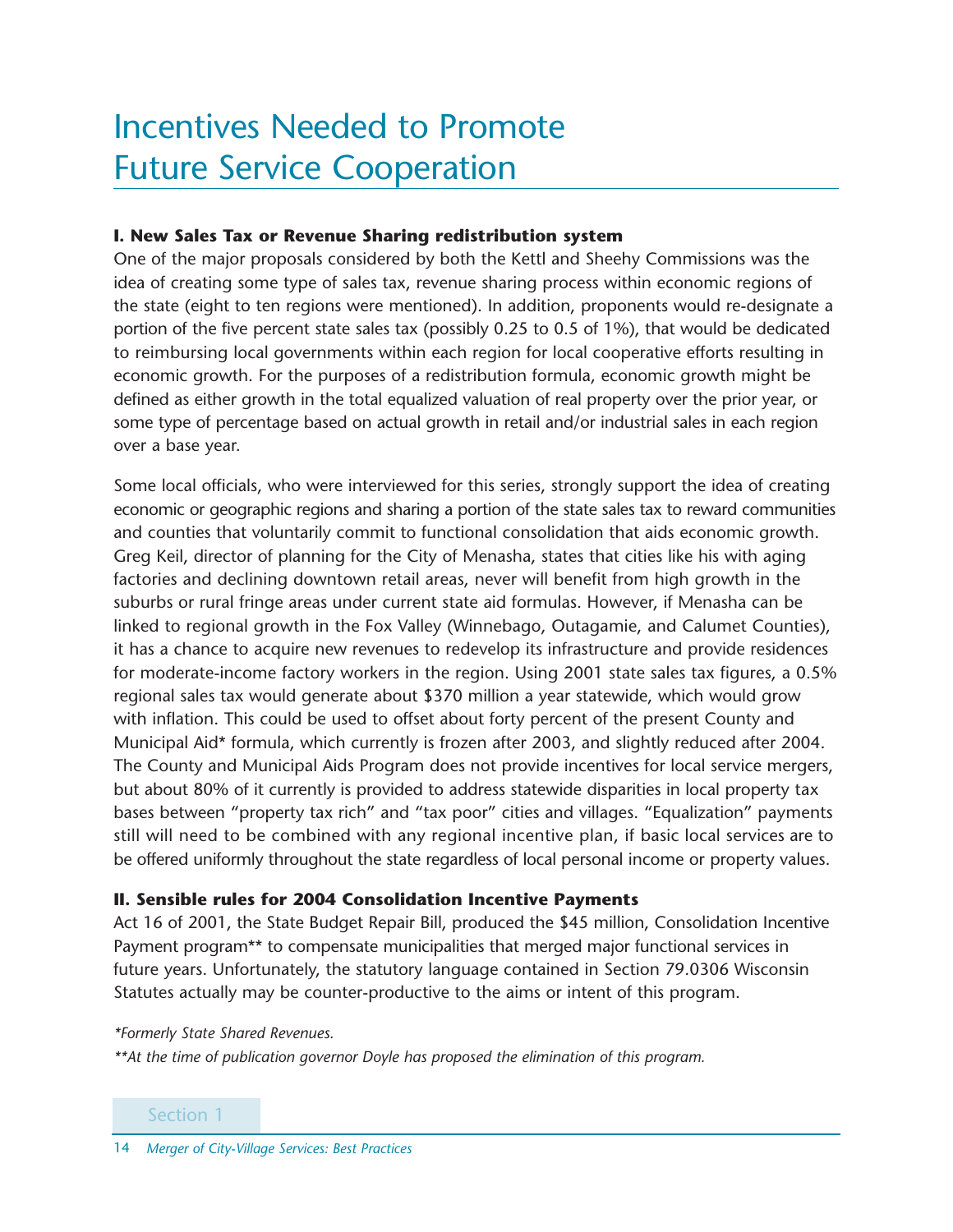There are several reasons for concern with these initial guidelines. First, because the program does not take effect until calendar year 2004, it does not address innovative merger agreements that were initiated on or before that year. This excludes a number of excellent ongoing programs that might serve as models for other communities. Second, the program only is designed to reimburse cooperating municipalities up to 75% of the "demonstrated costs savings" in the first year in which the merger is in effect. As explained in items I and II in the Financial Lessons Learned section of this publication, most of the communities in the nine mergers studied actually spent more on a per capita basis in the first year, than they had on each particular service in the year prior to the agreement. It was only in the third through the fifth years that their costs returned to normal or below statewide averages. Because of these trends, it would appear that the Consolidation Incentive Payments Program would be more effective if it would reward communities for 50-75% of their demonstrated savings in years 3-5 of the merger. This also might have the benefit of encouraging municipalities to sign and maintain longer agreements.

Additionally, there is a problem with the idea of reducing overall payments to municipalities and counties statewide to pay for the Consolidation Incentive Payment in the first place. The Local Government Center estimates that each Wisconsin municipality and county will lose approximately \$4.25 per resident from its 2003 County and Municipal Aid payment to create the \$45 million pool in 2004. Therefore, a city of 25,000 would lose \$106,250 in 2004 state aids. If this same city chose to create a merged service agreement, it would have to demonstrate first year savings in excess of \$141,667 to gain any additional state payments over the prior year's allocation. Under the current language in Section 79.035, those additional state aid payments would only represent 75% of first year savings (if any), and would be eliminated in subsequent years.

Some municipal officials, who were interviewed since passage of Act 16, also wondered about how the state would reimburse them for new services in two or more communities that never had provided such a service in the past. How, they ask, would the municipalities be able to demonstrate cost savings, when there are no prior year expenditures to provide benchmarks to substantiate cost savings? A more common sense approach to rule making will be necessary to make this program effective as a tool to drive further collaboration and innovation in municipal service delivery.

### **III. Statutory authority needed to share other types of state municipal revenues**

As mentioned above under Frequently Asked Questions, there is insufficient authority for cities and villages that sign service agreements to share all kinds of potential revenues through a compact. Examples of revenues that currently may not be allowed as part of such agreements are: County and Municipal Aids (about 14.5% of the average city's revenues), transportation or road aids (8% on average), federal Community Development Block grant funds, and general fines and forfeitures collected by the municipality for traffic and other ordinance violations (about 11% of average revenues). Additional language added to Section 66.0305, would allow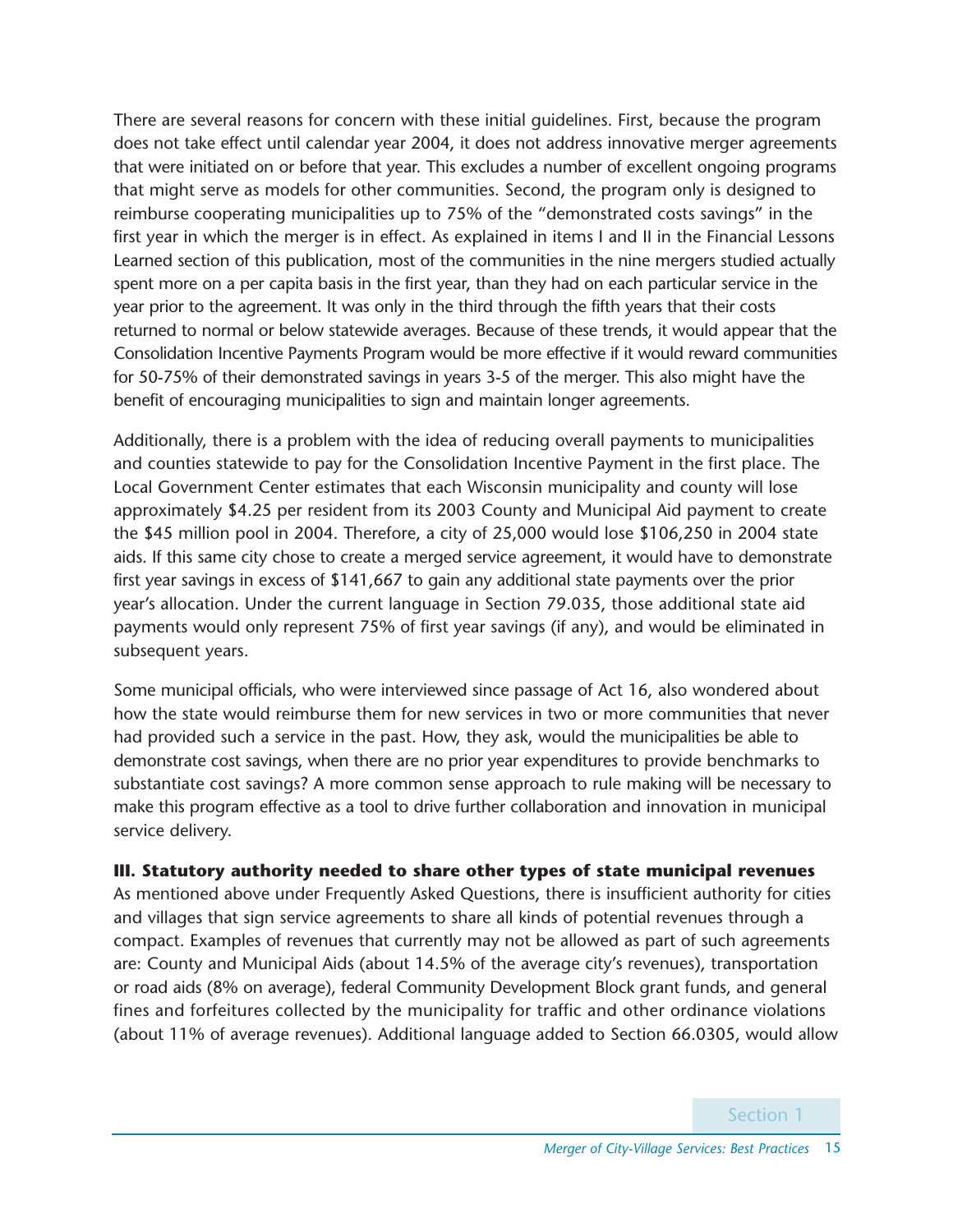the sharing of a wider array of municipal revenues and could provide extra financial incentives to draw municipalities toward consolidation of a wider range of major municipal services in the future.

## Where to Find More Information on Municipal Functional Consolidation

- University of Wisconsin-Extension Local Government Center web page on Local Government Cooperation at: www.uwex.edu/lgc/intergov/intergov.htm
- Faust, Wayne H., and Chris Dunning, *Sharing Government Services: A Practical Guide*, University of Wisconsin Extension, 1998. Publication # 03677.
- Hinds, David G., University of Wisconsin-Extension Local Government Center, *Alternatives for the Delivery of Government Services*, Madison, revised and updated April 2001.
- Wisconsin Department of Administration, Office of Land Information Services, *A Guide to Preparing the Intergovernmental Cooperation Element of a Local Comprehensive Plan*, Madison, June 2002.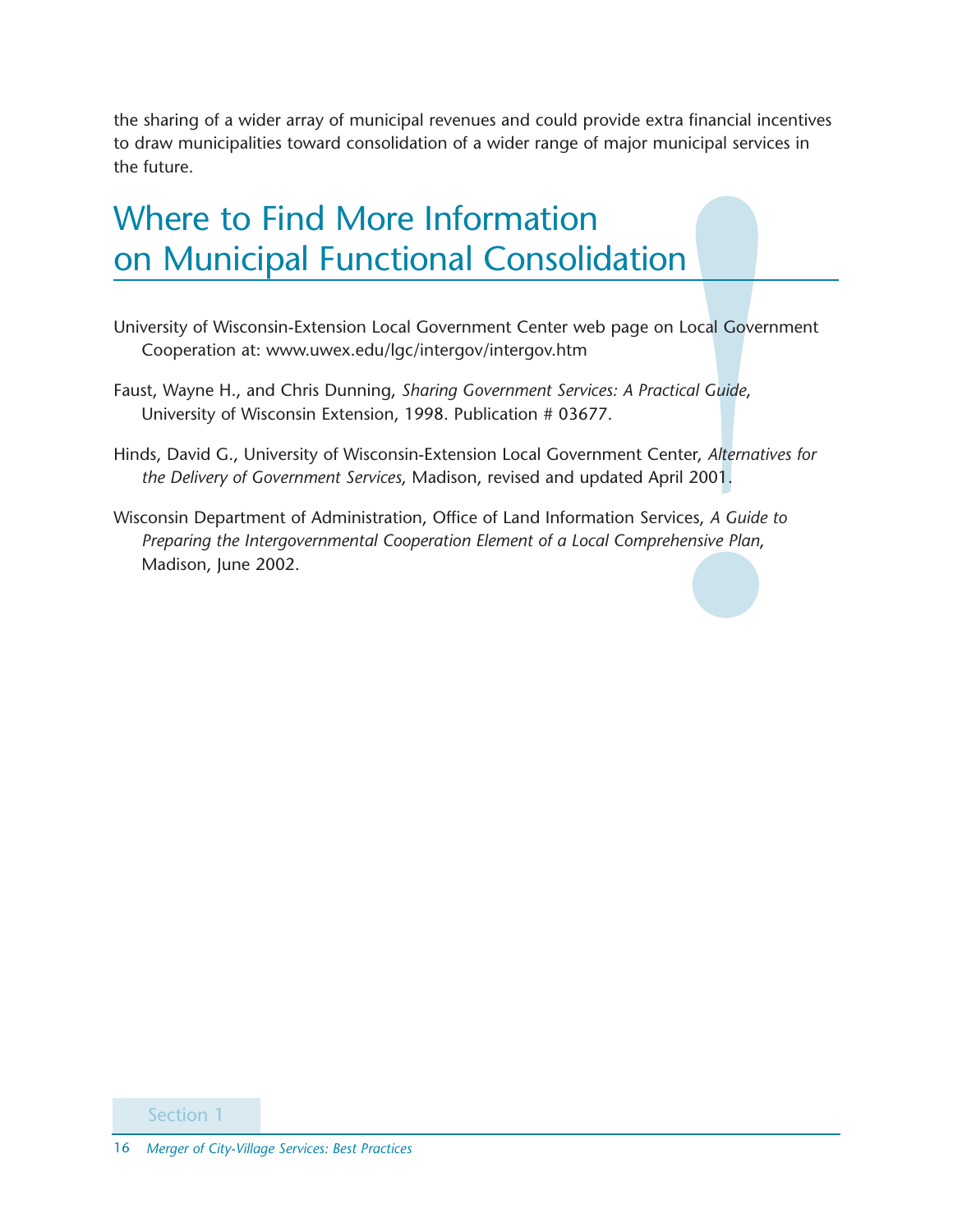## **Sack Earth and Mazomanie** Black Earth and Mazomanie Wastewater Treatment Plant Merger

**September 2001**

*Compiled from interviews with Mazomanie Village Administrator Jeff Mirate, Black Earth Village President Ron Norris, and Mazomanie Village Board President Bob Dodsworth.*

*Research and writing by Dan Elsass, Local Government Specialist, and Anna Kettlewell, LaFollette School of Public Affairs.*

### **History**

In 1990, the villages of Mazomanie and Black Earth began discussing building a joint wastewater treatment facility. While these two villages' working relationships have not been consistently amiable, they did find many reasons to join forces. Black Earth, Mazomanie, and the village of Cross Plains had used the same engineering firm to plan road construction improvements for a few years. This effort had been successful. Also, because of recent developments in wastewater issues, Black Earth and Mazomanie officials believed that their villages could save money by building one consolidated plant, rather than two smaller facilities.

### **Precipitation of the Merger**

Around 1990, the Department of Natural Resources (DNR) inspected Mazomanie's and Black Earth's wastewater treatment facilities. The DNR concluded that these plants had outdated systems and ordered the villages to fix the problems in the plants. Both villages found that to individually renovate their systems would be costly. Collectively, the villages' leaders believed it would be far more cost-effective to upgrade completely and build one new plant, serving both communities. The communities were in agreement on this idea and the village boards worked hard to seek the approval of each community. Several public hearings were held to explain the merged service, and public involvement was considered a critical and integral aspect of the decision-making process.

The Iowa County village of Arena later became involved in this community merger project. They too needed to upgrade their wastewater treatment facility and found individual rennovation to be cost prohibitive and the benefits would be considerable if they joined forces with Mazomanie and Black Earth. Additionally, Arena, unlike Mazomanie and Black Earth, was eligible for federal Clean Water Act grants to pay for its portion of the construction and maintenance of the facility. The addition of Arena to the project made the project more cost effective for all the participating villages.

### **Details of Consolidation**

As the project began to progress, the three communities formed the Dane-Iowa County Wastewater Commission, comprised of the three village board presidents, three appointed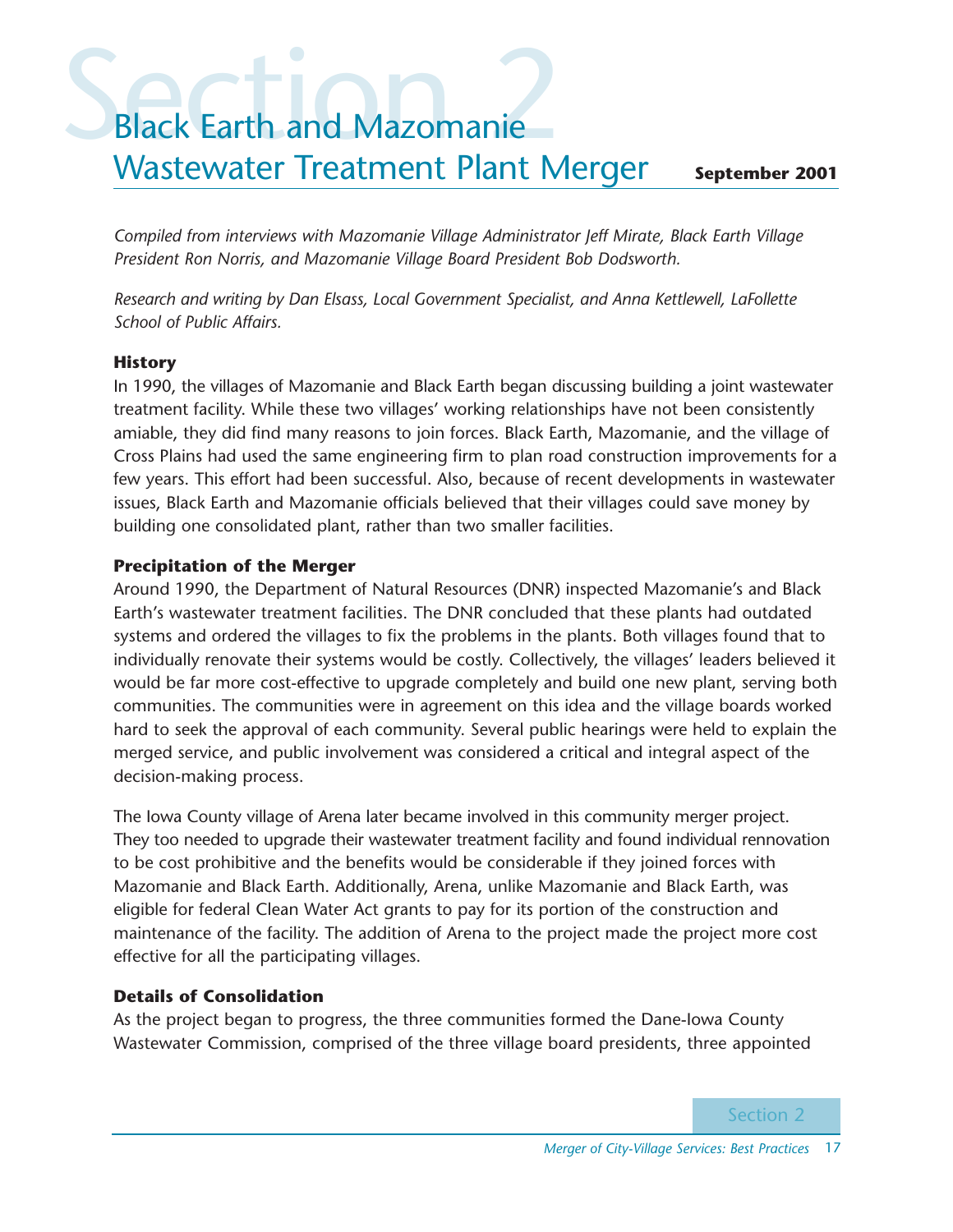citizens from each community, and one citizen at-large, appointed by and approved by the boards (under Wisconsin State Statute 66.30\*). Instead of waiting for decisions to be made by three boards, the communities felt a commission was the best management tool for this project. The Commission decided on a private engineering firm to work on this project (the same firm which designs village road construction projects.)

Additionally, the Commission handles all personnel issues (hiring, firing, wage disputes, etc.) The merger has saved the communities money in staff; three employees work in the entire plant, including one superintendent who manages the plant. The Commission directly employs the superintendent.

#### **Outcomes of the Merger**

There have been numerous positive effects of this project. Besides the communities working together and disregarding past conflicts to best serve their constituencies, this project has saved money for every community involved. The joint project generates positive revenues. The Wisconsin Heights High School and the Village of Cross Plains are considered customers to the plant, as they have signed separate treatment agreements with the Commission. The joint wastewater treatment facility treats the sludge from Cross Plains under its Class A license (Cross Plains has only a Class B treatment license that would restrict its ability to dispose of its sludge). The Iowa-Dane Plant also treats wastewater for the high school, which simply could not afford to build its own wastewater facility. While it was a challenge explaining to these groups that they could not have representatives on the Commission because they were simply customers, Mazomanie and Black Earth officials see no negative effects of this project.

The villages of Mazomanie and Black Earth estimate that each village will save 12% of the costs they would have incurred had each village built its own treatment facility. Additionally, these villages estimate 24% savings in operation and maintenance over individual smaller plants. The project's total cost was approximately \$11,000,000, but the project was completed \$800,000 below the original estimated cost. Finally, each involved municipality's total operation and maintenance cost savings ranges from \$65,000-\$75,000 per year.

Clearly, the openness of this process has been a great success for these communities. Together they have a wastewater treatment plant supported by the communities and the Town of Mazomanie, where the plant was sited (the town citizens actually selected the building color!). They have saved significant money by working together, and better relations between previously quarreling communities have emerged. The DNR and the State support this merger, as it is environmentally sound (even making life better for trout in Black Earth Creek, because the plant cools, rather than warms, the water and increases flowage) and cost effective for the communities. In fact, Mazomanie and Black Earth are currently in the process of combining their electric utility services.

*\*Due to subsequent re-codification, this section has been changed to Wisconsin Statutes 66.0301(2).*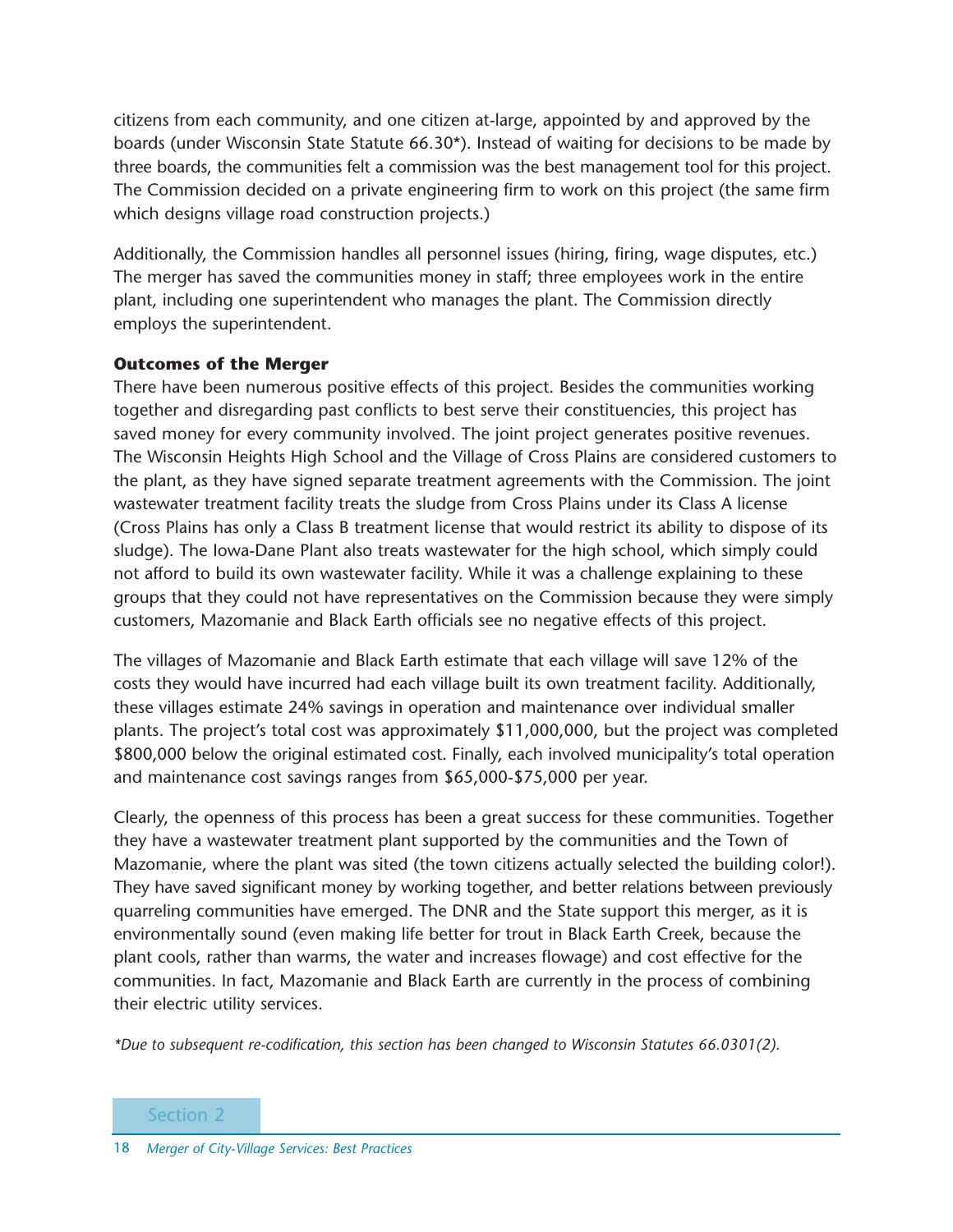### *Best Practices and Lessons Learned*

- The first steps of the merger are to list all possible concerns about the project and to address them in public forums.
- Experts in the fields should be consulted to draft an agreement, design the project and establish a cost-benefit analysis. In this case, attorneys, auditors, accountants, and engineers were involved.
- Obtain proper prior approvals, plan reviews and permits from relevant state and federal agencies (i.e. the Department of Natural Resources, Environmental Protection Agency, etc.)
- Look to expand the consortium to include other government units to further spread the costs of large facilities or equipment. Invite towns, school districts, and county governments to the table to discuss impacts of the project and possible benefits for participation.
- Establish a joint commission, with representatives from each participating community, as a way to govern the financial and policy management of merged enterprises. Give the commission the authority to hire, fire and set wages for the merged personnel. Also, the commission should be able to consider subcontracting such activities if this is in the best interests of the operations of the enterprise.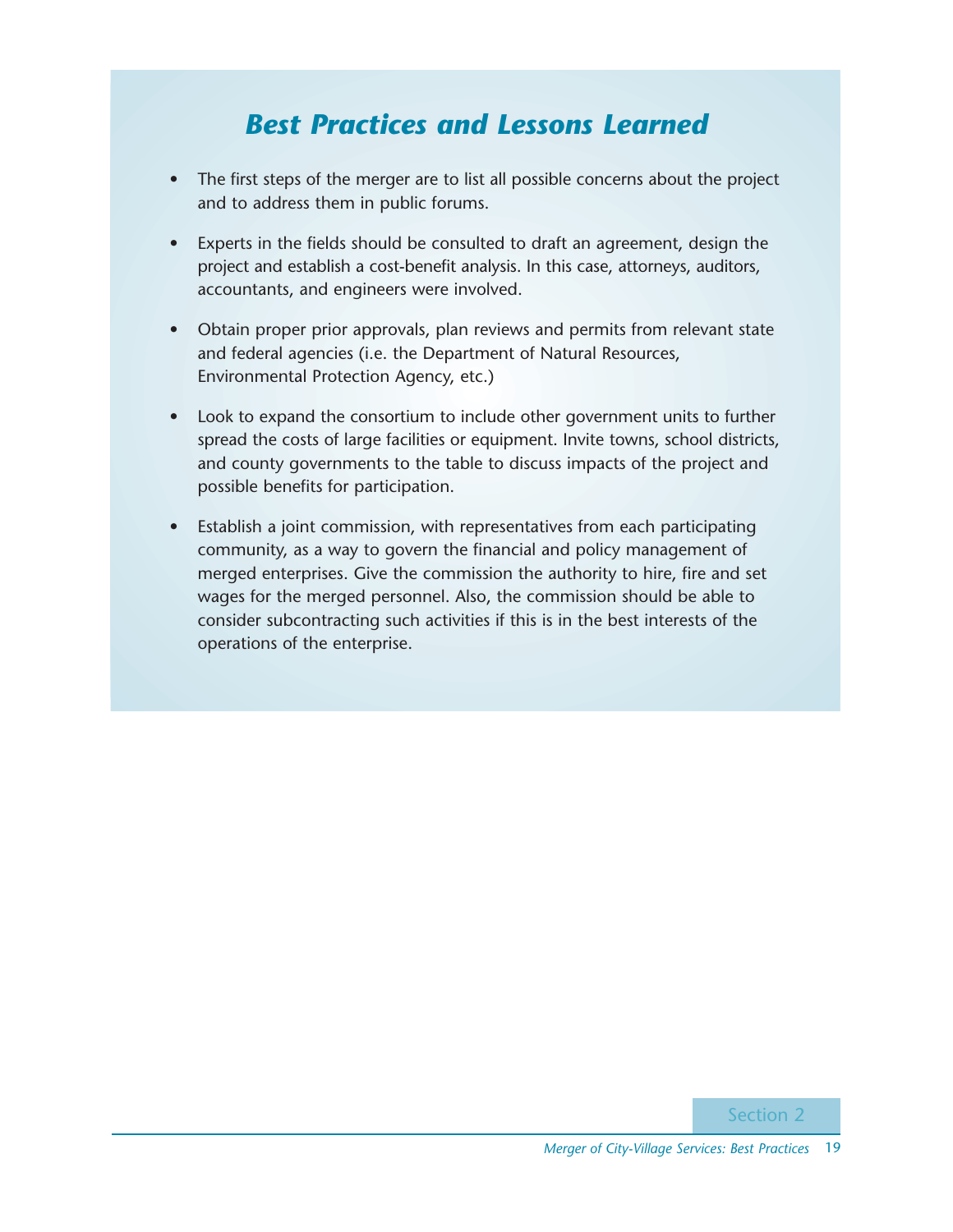### Brown County Police Contracting Program Villages of Howard and Allouez **September 2001**

*Compiled from interviews with Brown County Sheriff Thomas Hintz, Deputy Sheriff Ed Janke, Village of Howard Finance Director Chris Haltom, and Village of Allouez Administrator Susan Foxworthy.*

*Research and writing by Dan Elsass, Local Government Specialist, and Anna Kettlewell, graduate student, LaFollette School of Public Affairs.*

### **History and Precipitation of Service Agreement**

Brown County began contracting police service with various villages and towns about 30 years ago. The contracting arrangements developed out of the rapid growth within these fringe communities. As municipalities near the City of Green Bay grew and were required to provide various services to their citizens, costs began to rise. To build and maintain a police force, a municipality would be required to invest significant dollars to build police stations, to obtain and maintain equipment, and to hire staff and officers. Villages looked to contracting with the county as an alternative to starting their own local force.

### **Details of Agreements**

The contracting agreement between the Village of Allouez and Brown County began about 30 years ago, according to Brown County Sheriff Tom Hintz. Contracting with the Village of Howard began approximately 25 years ago, when it was still a town. Most of the current county and village officials were not part of the original contracting and negotiation processes. The villages make a decision whether or not to continue the contract with the county every three years. At the same time, the county actively seeks other communities to work with them. The Brown County Board is supportive of these contracts, and there is little opposition from the individual communities participating in the contracting arrangements.

The arrangements with each community are similar. The villages are required to provide officers with vehicles and necessary equipment, such as radios. The vehicles are labeled with both the community's name and "Brown County Sheriff". The county provides the villages with police officers and overall administration. Additionally, the county pays the officers and provides them with the necessary and up-to-date training. The number of officers provided to a village depends upon the number of officers per shift the community desires. For example, if a community requests 280 hours of weekly support, three officers will work the first shift, two will work the second shift, and one will work the third shift. Officers rotate among the communities, but officers select the community in which they work based on seniority.

In each contract, the county develops a formula that determines the amount each community will pay for policing services. The formula includes the costs of regular wages and non-payroll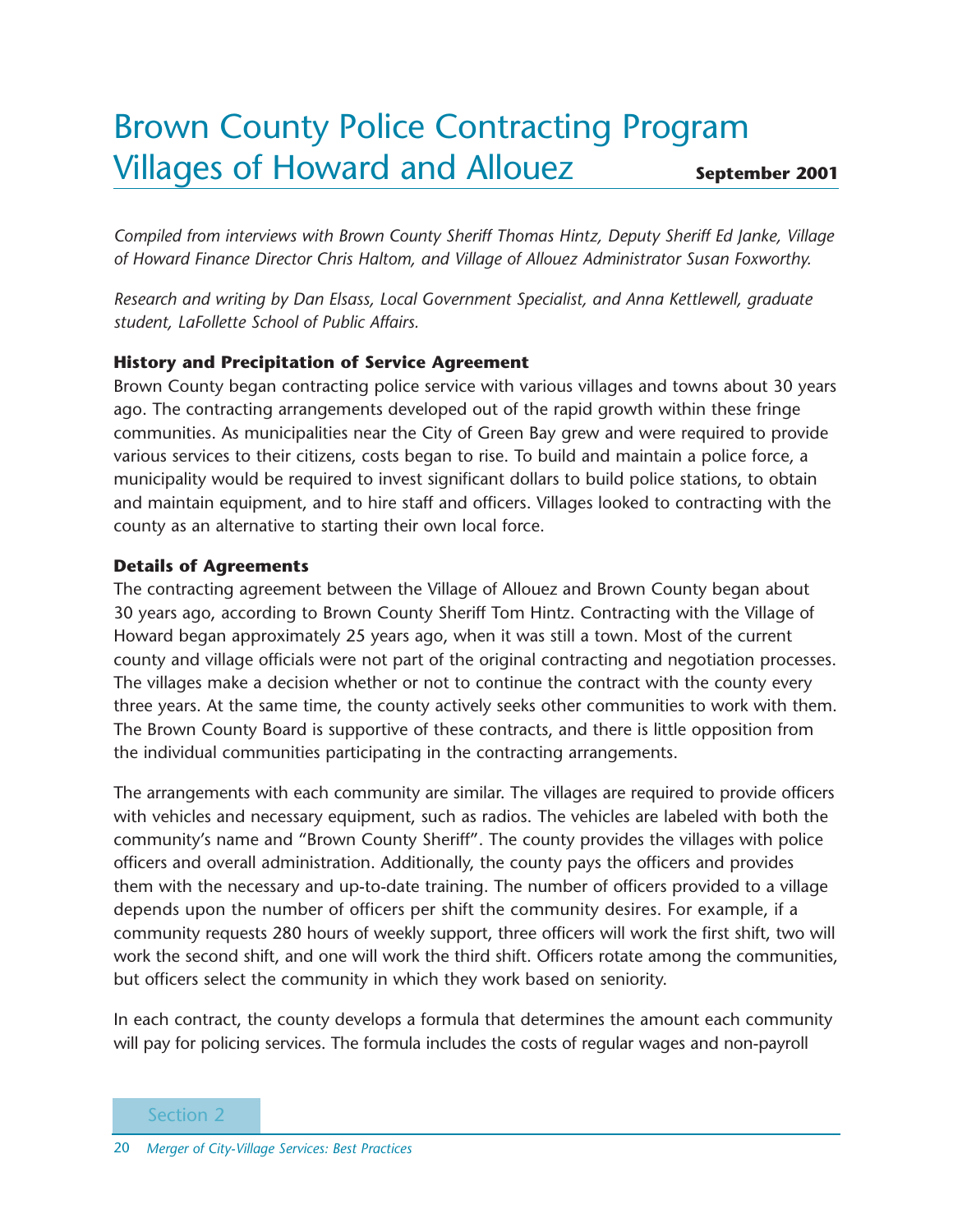expenses, such as uniforms and training. Indirect costs, such as support services allocation (which includes communications, Emergency Response Unit, and evidence processing), and the investigative costs are assigned based on a percentage of actual usage. Each municipality is responsible for purchasing police patrol squad cars and related equipment. In 2001, Allouez paid \$545,045 for County policing services. Howard's 2001 costs amounted to \$881,165. The final costs vary depending on the number of policing hours and the number of officers the community requests. Communities sign a three year contract. These contracts include the costs for each year of requested service. Each additional year's price increases by a standard 3%, in addition to other increases.

### **Outcomes of the Agreements**

Contracts with the communities of Allouez and Howard have been continuous since they were first drafted in the 1970s. Each community expressed satisfaction with the level of service they receive and the price associated with the service. The county identifies many positive aspects of this merger. First, the communities enjoy cost savings with increased efficiency and better service. Sheriff Hintz and Deputy Sheriff Ed Janke stated that the participating communities have an advantage in that all officers are trained in the same manner and with the same technology. Due to the county's ability to offer higher wages and benefits and because they must hire more officers, the county can attract a higher caliber of employees than a single village can. This gives the villages the advantage of having a large and specialized department without the enormous cost. The county officers can access information and records from a central system, which makes investigations easier. Additionally, the county receives backup support from other county units at no additional charge to the municipality. Contracting with various communities has made back-up support substantially easier for the county. A significant benefit with contracting is that the county removes the villages from liability issues. Finally, county officials see these agreements as an advantage for the entire county; Brown County officers are visible throughout the county and may take a unified approach to crime fighting.

The Village of Howard cited some additional benefits from its perspective. One of the most significant is that the village does not have to handle union contracts and negotiations. Also, Howard recently acquired a county officer who focuses on specific cases for the village. This officer is permanently placed in Howard and is committed to the community. Additionally, Howard has a "right of removal" clause in their contract. This clause allows the village to remove a specific officer from service in their community, should problems arise.

Contracting police services with the county has resulted in a lower per capita cost for law enforcement in Howard and Allouez. In 1998, in Wisconsin villages with more than 2,500 people, per capita spending for law enforcement was approximately \$165. In Allouez, it was about \$36 per person, and in Howard, because of a local desire for additional personnel for each shift, it was approximately \$72. Clearly, by contracting with Brown County, these municipalities are saving considerable sums for taxpayers, when compared to other communities their size.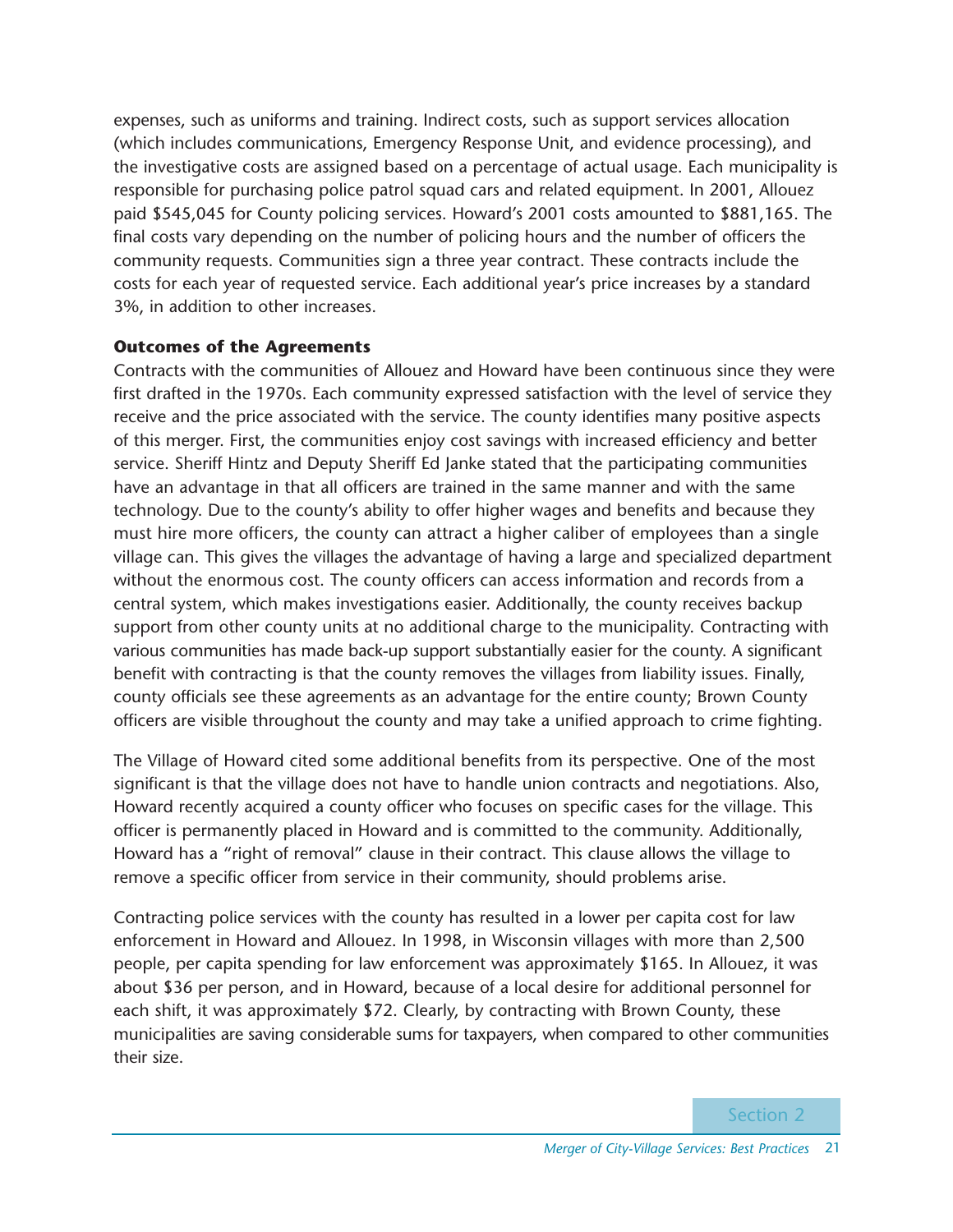Brown County officials also contract for police patrol service with the urban Town of Suamico. Currently the county is attempting to contract with the Village of Pulaski. In the past, they have presented the contracting option to the Town of Bellevue. Additionally, other communities have looked to Brown County's system as a service delivery model. Outagamie County provides a similar option to its municipalities and actually patterned its program after Brown County's contracts.

### Comparison of Per Capita Law Enforcement Expenditures: Villages of Howard and Allouez and Comparable Municipalities

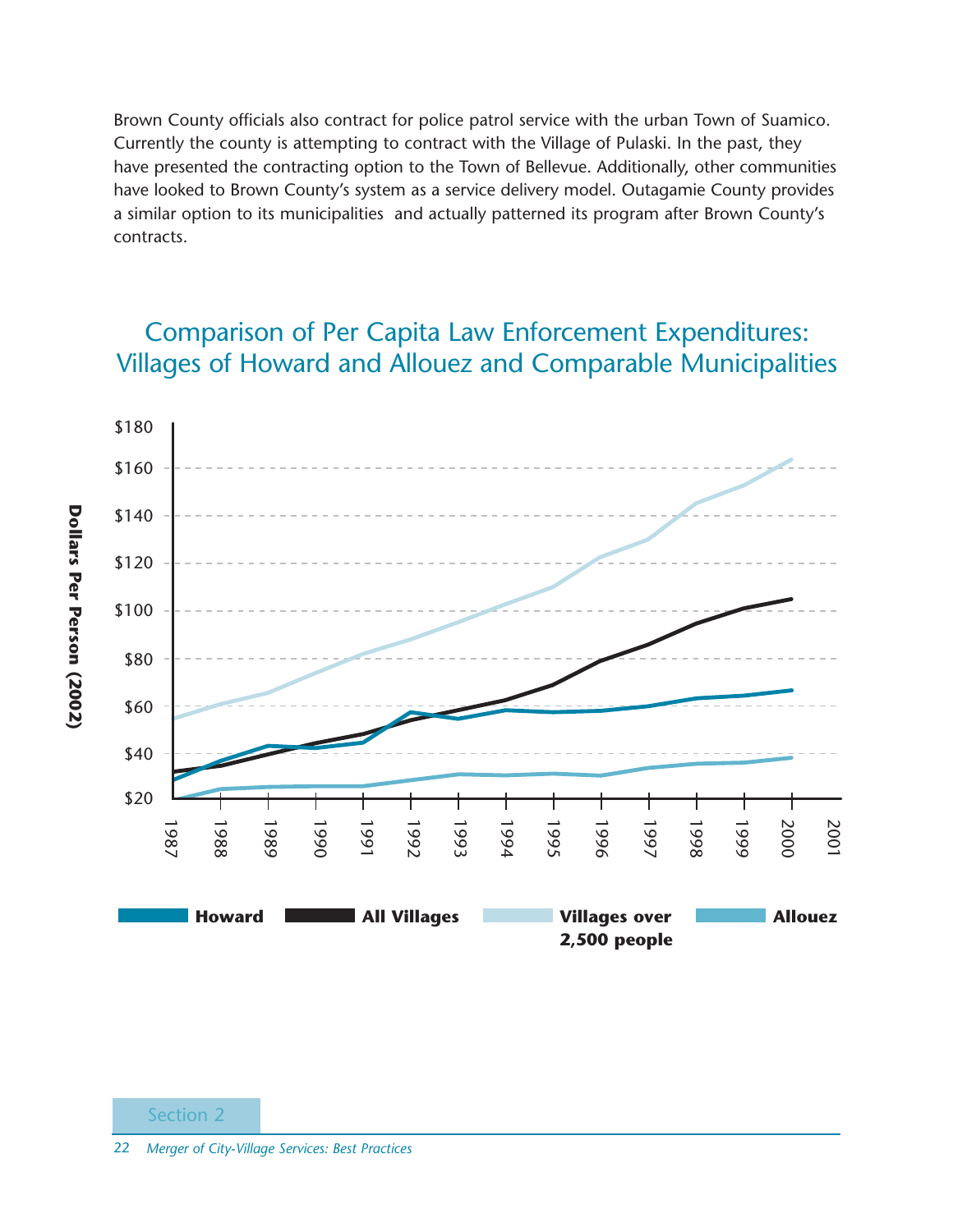### *Best Practices and Lessons Learned*

Village of Howard officials stated that there are things that they could do better with this system. Communities have little to no input on the cost formulas. Village Finance Director Chris Haltom stated that his village should investigate the cost formulas more and then argue for a lower rate structure.

County officials stated that they have learned that spending time in a community is critical. If possible, more time should be spent by the sheriff and deputy sheriffs at community meetings and functions during the contract period. This helps in general acceptance and understanding of the arrangement.

The Village of Allouez has been concerned recently about losing police support when the county needs backup support elsewhere in the county from its officers. During the last contract renewal public hearings, citizens were concerned with having no protection when their officers were called away. The county dealt with this issue by guaranteeing that if backup support was necessary, the village always would have at least one squad car and officer in the community.

- Communities should understand officer rotation. Since officers do not stay in each community permanently, village officials need to understand when and why officers rotate. (The rotation is based on a union seniority system.)
- Communities should try to maintain the same officers, if possible. If officers are more familiar with the community, better service is likely, because citizens learn to trust the officers.
- Include a contract clause to the effect that if village vehicles are down or called away, the county will provide backup vehicles. A community should not lack policing service because a vehicle has mechanical problems or because mutual aid is required in other sectors of the county.
- Long range planning is necessary. Communities need to determine whether the agreements are cost-effective and desired by citizens well in advance of the three-year renewal process.
- Sheriff and Deputy Sheriff should be involved and visible at civic activities. Visibility in participating villages and towns garners support for the arrangement and helps to answer community questions.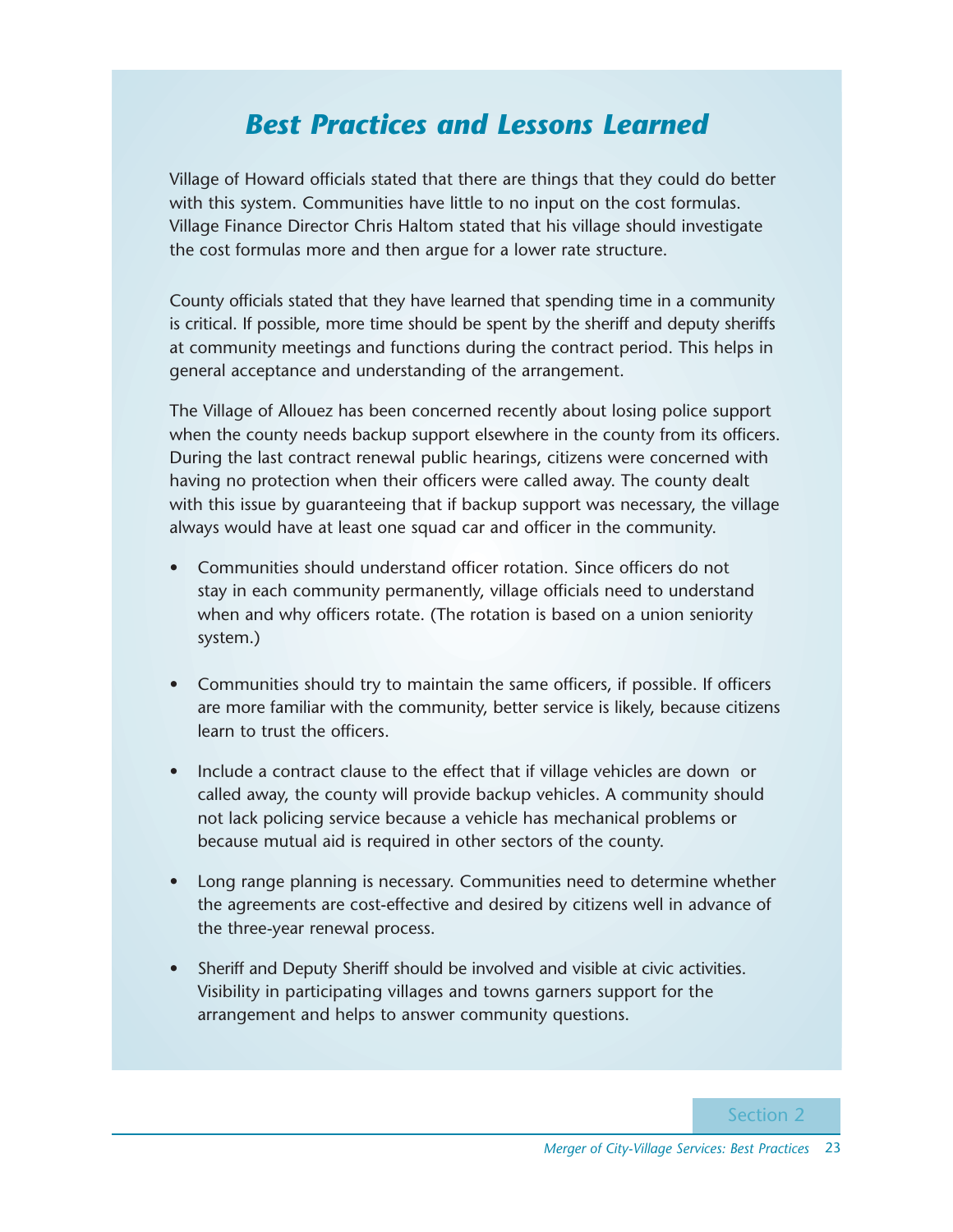## Fox Cities Economic Development Partnership

*Compiled from Interviews with Greg Keil, City of Menasha Community Development Director, Mark Rohloff, Town of Grand Chute Administrator, Dave Muench, Outagamie County Community Resource Development Educator, and Mike Hendrick, Outagamie County Planning Department.* 

*Research and writing by Dan Elsass, Local Government Specialist, and Amy Zeman, graduate student, LaFollette School of Public Affairs.* 

### **History of the Merger**

Metro Marketing was established in 1985. Its first major project was to fund a targeted industry study for the Fox Valley. This initial group included the Fox Cities Chamber of Commerce and Industry, Outagamie County, Winnebago County, the Cities of Appleton, Kaukauna, Menasha, and Neenah, the Towns of Grand Chute, Menasha, and Neenah and the Villages of Combined Locks, Kimberly, and Little Chute. The study identified ten industry groups that matched the resources available in the Fox Cities. Since then, the organization has been marketing the Fox Cities to attract these targeted industries.

In 1999, Metro Marketing became the Fox Cities Economic Development Partnership (FCEDP). The reason for the name change was to avoid confusion with the local private company, First Metro Marketing. The membership since has grown to include the Town of Greenville, the Village of Hortonville, UW-Extension Outagamie County, East Central Wisconsin Regional Planning Commission, Fox Cities Convention and Visitors Bureau, Fox Cities Workforce Development Board, Fox Valley Technical College, and Wisconsin Electric Power Company. The Village of Combined Locks decided to leave the group because its boundaries allowed no geographical space for commercial or industrial development, and therefore, it believed it would not be able to receive any direct benefit of belonging to the partnership. The Town of Neenah also dropped out because it wanted to focus efforts on residential development, not business development.

### **Details of the Partnership**

The FCEDP has no formal membership contract. This is not a 66.0301(2) contract under Wisconsin state statutes. The group considered drawing up an agreement, but at the advice of an attorney (a friend of one of the members), they chose not to and instead they have adopted some loose bylaws. Members are expected to provide information to support the organization and furnish a representative to attend FCEDP monthly meetings and sit on at least one committee. Most members are directors or staff of their municipality's planning or economic development departments. Several are village administrators or directors of local chambers of commerce. Rarely is an elected official a representative to the partnership.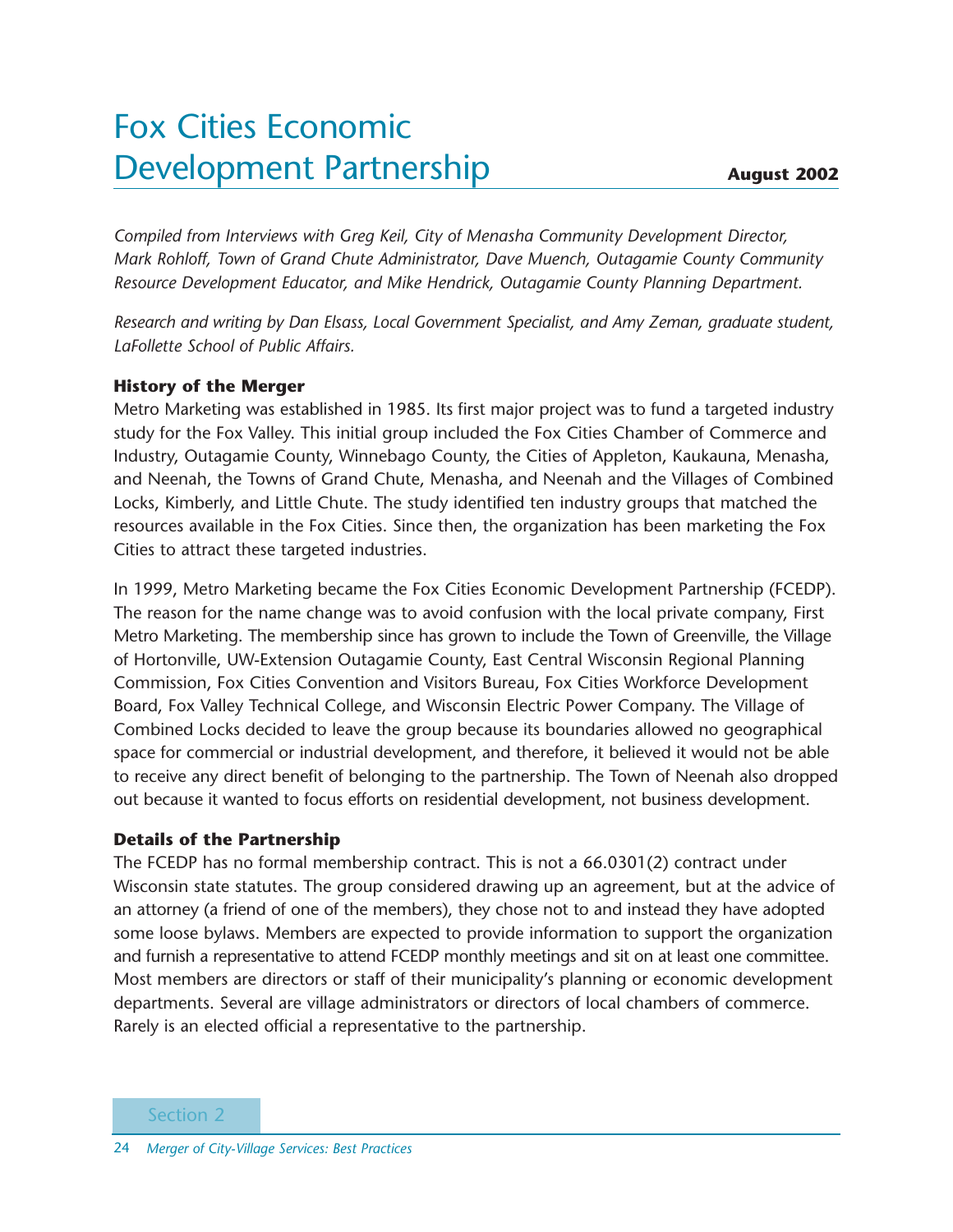A different member community hosts a meeting each month. A monthly inquiry report is provided to inform members of interest from firms looking to locate in the area and any progress that has been made on these inquiries. The agenda typically includes an update by the host on the progress of its community's development. At the end of the meeting, the floor opens for members wishing to bring up any other items of mutual interest.

In 2001, the FCEDP spent approximately \$56,000. Its expenses included such things as advertising, web site development and maintenance, target industry and quality of life studies, an industrial park directory, and contracted services. Revenues were collected in the form of dues, interest income, and private grants. The dues are collected from members based on population. Or, in lieu of dues, members can provide gifts "in kind" to facilitate their membership. For example, in 2002 the City of Menasha paid about \$2100 in dues (roughly 13¢ per resident) while the Town of Menasha manages the group's web page, *www.foxcities-marketing.org* in exchange for a \$1,000 credit on its dues. In the last two years, however, the FCEDP has run deficits and has drawn down its cash reserves by about \$28,000. It is projecting carrying about \$12,700 in surplus into 2003, but it probably will have to adjust its dues structures by 2004 to avoid running in the deficits.

The major expenditure of the FCEDP is a contract for services with the Fox Cities Chamber of Commerce and Industry. This private, non-profit is effectively the staff of the FCEDP as it carries out in-depth research and retention studies for the partnership. According to Greg Keil, Planning Director for the City of Menasha, the FCEDP and the Chamber work well as partners. The FCEDP brings additional resources to the communities and facilitates the Chamber's outside marketing efforts. The Chamber is in turn, being paid \$25,000 annually for bookkeeping and administrative services on behalf of the FCEDP.

For its members, the FCEDP functions as a marketing center. The web page maintains a list of available business and industrial parks. It thoroughly describes available business parcels by size, location, and attributes, including zoning, largest available lot, and topography. It also provides a labor market analysis of the entire Fox Valley. In addition, there is relocation information such as average cost of living and links to school district web pages. It is the policy of the group to promote all of its members equally, and to date, there has not been any disputes over this. The FCEDP also tries to attract grants to the area for economic development. They have received one from the Wal-Mart Foundation and one from SBC Ameritech that supported its web site improvements.

Recently, the group commissioned a report on the economic structure of the Valley to identify new economic sectors to target. The report also identified area businesses that are purchasing locally available materials from businesses outside of the Fox Valley. This report was prepared by Dave Muench, UW-Extension Outagamie County (a representative on the FCEDP board), and Steve Deller, Department of Agriculture and Applied Economics UW-Madison/Extension. After reviewing the report, the FCEDP has decided to focus more efforts on attracting printing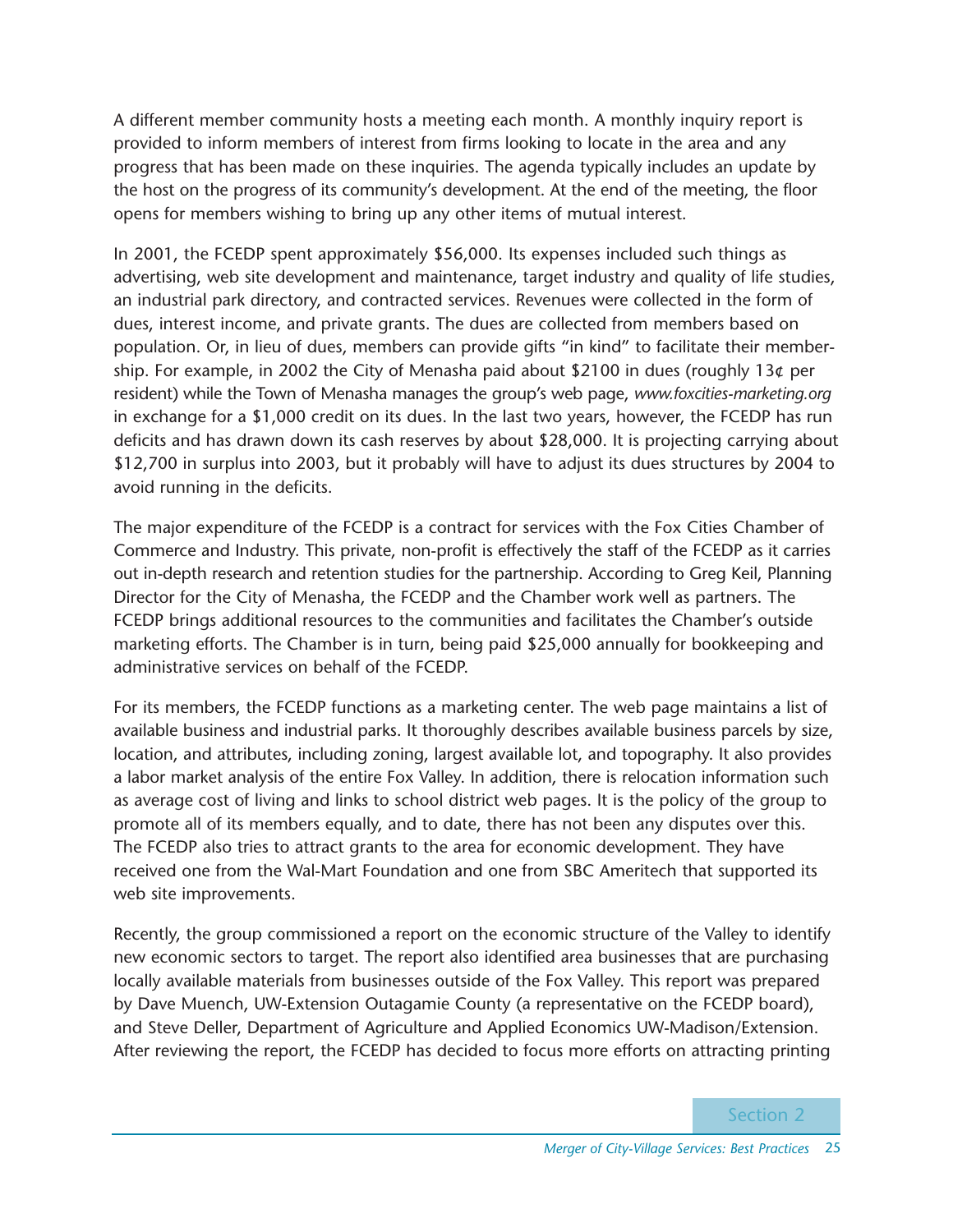and publishing companies to the area. These companies were found to be highly compatible with the already established paper products industry. Emphasis will also be placed on expanding computer and data processing, engineering, consulting, advertising, securities brokers, and others in the service sector.

To garner new members, the group will invite a representative of a prospective community or organization to a FCEDP board meeting. The significant appeal of the partnership to new members is often its regional approach to economic development and marketing. The partnership has been asked in the past to consider areas outside the immediate Fox Valley, such as Seymour and New London, but has so far limited its coverage to contiguous cities in the Valley.

Other groups that the FCEDP addressed were local elected officials, state representatives and officials from the State Department of Commerce. The partners felt that it was important for these decision-makers to be aware of the partnership, its goals, and what it can accomplish for the Fox Valley. While the FCEDP has chosen to present themselves to local politicians, they try to stay out of the public eye in their own communities. Greg Keil stated, "if you interview 100 area businesses, only a half-dozen would be aware of us." The group feels that public awareness is not a necessary component of their organization.

### **Outcomes of the Partnership**

Direct benefits appear to accrue from the size and scope of this partnership. The combined population of the FCEDP local government units exceed 321,000 (Includes Winnebago, Outagamie and a small portion of Calumet counties). The commercial property base is valued for tax purposes at \$3.2 billion and the industrial land and improvements at \$1.1 billion.\* The FCEDP website typically contains over one thousand available commercial or industrial parcels. It is truly a one-stop shopping site for any firm wishing to re-locate or expand in the geographic region.

Belonging to the FCEDP in no way prevents a municipality from conducting its own economic development or marketing. However, for some of the smaller members, it carries out a function that the community may not have undertaken if it were not involved in the partnership. In addition, these smaller communities can choose not to staff an economic development department at all since the partnership performs these duties for the communities.

Tangible benefits are not seen in every member community. For some, the increased industry in other areas is an indirect benefit in that new businesses in one community provide jobs for the entire area. In addition, a growing economy in such a tightly knit area is a "regional good". This is especially felt in the Town of Grand Chute. There is not much reliance on manufacturing in this municipality, but it does contain the Fox River Mall. Mark Rohloff, Town Administrator,

*\*Figures were generated from 2000 municipal and county reports submitted to the State Department of Revenue and tabulated through the GREAT software, Version 2.1, created by UW-Extension.*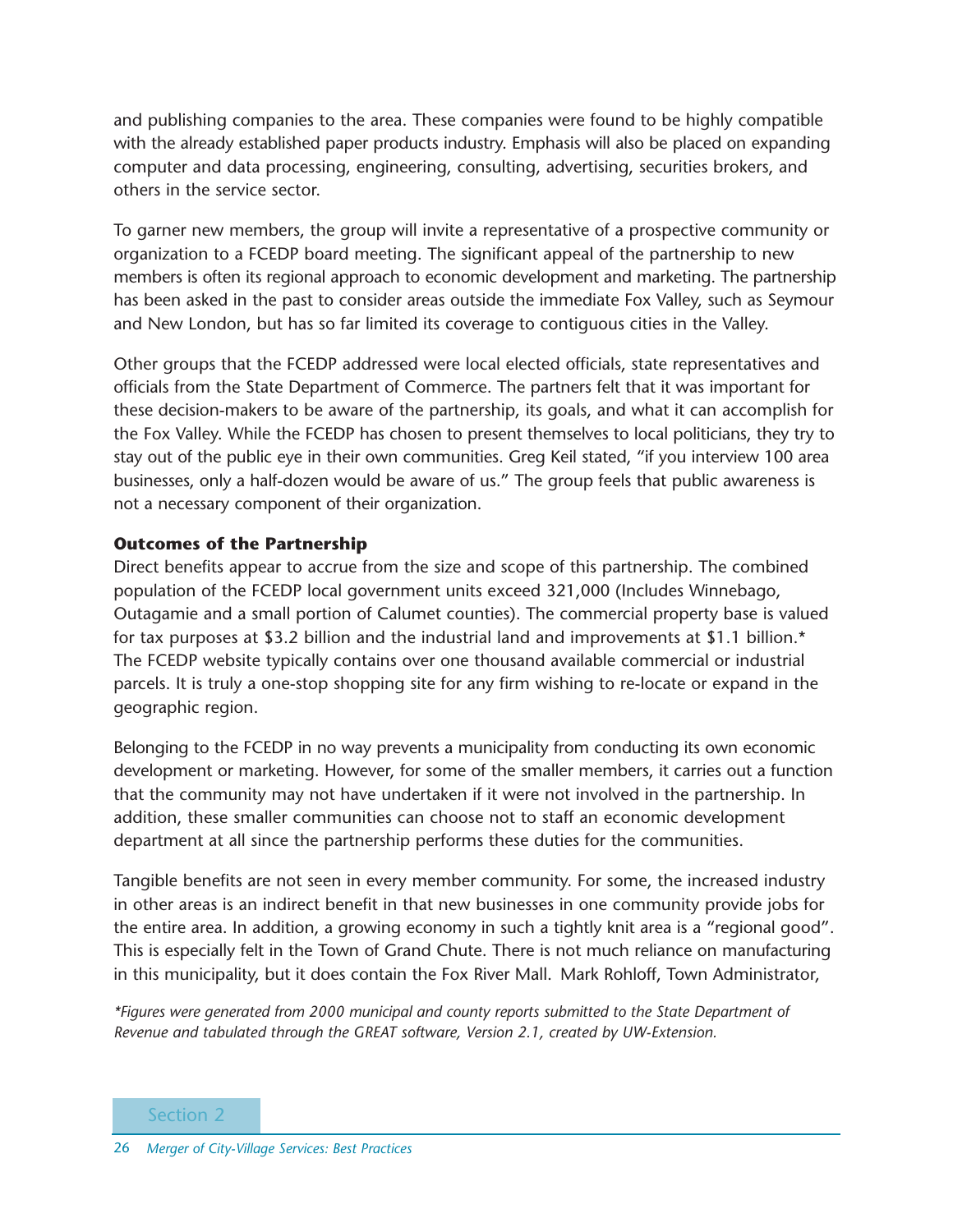finds that the mall creates interdependence between Grand Chute and other communities. New businesses attract workers from other regions to the Fox Valley and everyone in the Fox Valley at some time shops at the mall. Also, Grand Chute benefits from the increased residential development that provides homes for people that move to the area to work. Administrator Rohloff points out that, "advertising the Town of Grand Chute would do no good, but advertising the entire Valley produces a ripple effect from any industry that relocates to the area." He states, "The regional recognition is a key to the growth of satellite communities."

Another benefit that the partnership provides is a forum for members to discuss common issues such as unemployment, types of businesses that they are and should be attracting, the implications of one type of business over another, and how the Valley will be presented to the rest of the world.

Mike Hendrick assesses the impact of the FCEDP as "tremendous." He points specifically to Guardian Life Insurance and the expansion of Air Wisconsin maintenance hanger as tangible growth associated with the partnership.

An interesting product of the partnership has been the development of the Greater Outagamie County Economic Development Corporation. This group operates much like the FCEDP, but is composed of many of the towns on the west side of Outagamie County. Hendrick claims that it was directly patterned after the FCEDP blueprint.

Some members of the FCEDP are quite interested in a regional sales tax, an idea that surfaced in the Kettl Commission. With a group such as this, this form of a sales tax would be one more benefit to the regional economy and local property taxpayers resulting from increased economic activity in the area. According to Greg Keil, for municipalities like the City of Menasha, which includes older housing stock and infrastructure, development and resulting sales growth in other areas of the region could bring in a new revenue source to the City if there was a regional sales tax that was shared uniformly.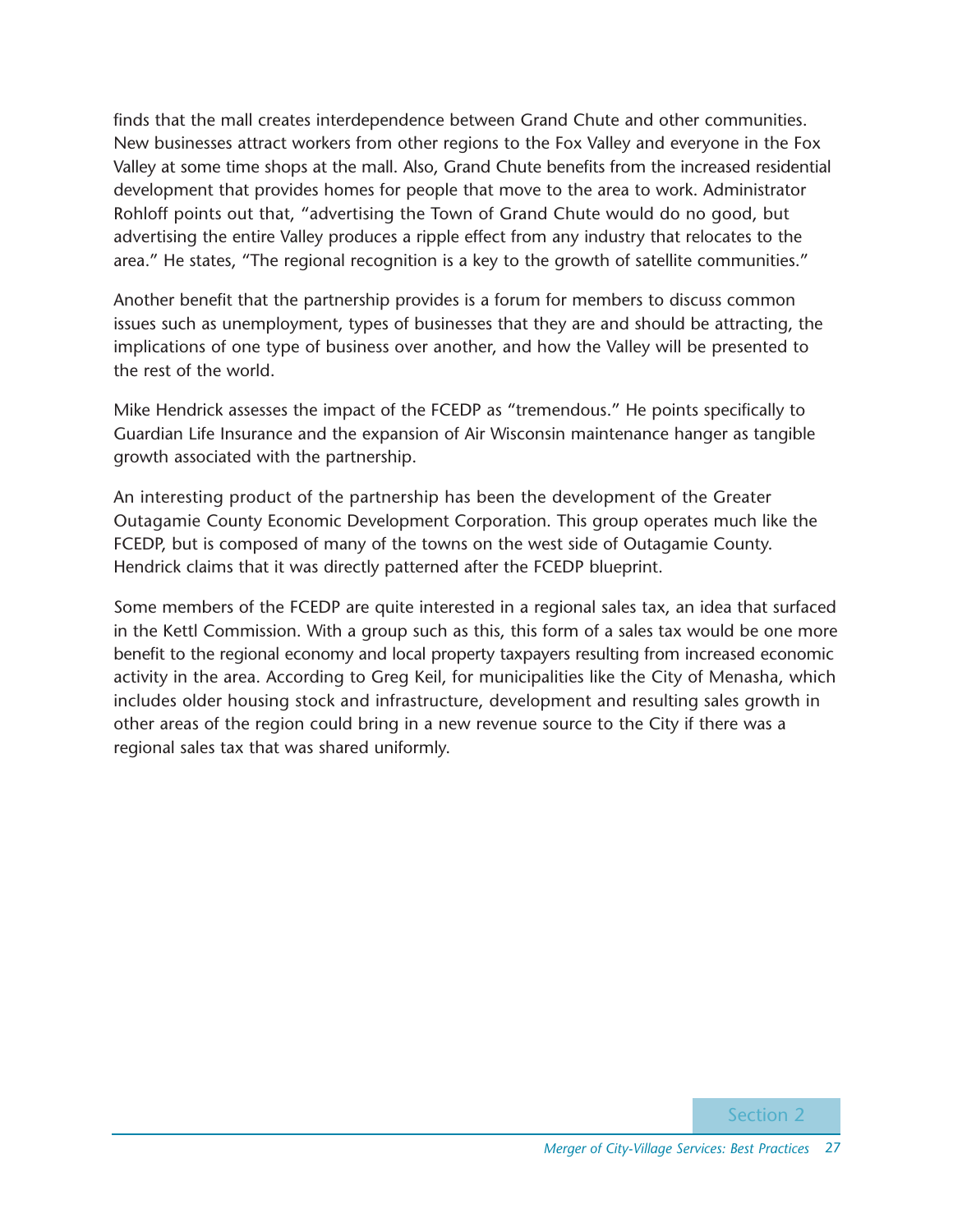### *Best Practices and Lessons Learned*

- Economic development and marketing partnerships serve as "One Stop Shopping Centers" for business and industry wishing to expand or relocate within a region. Firms from outside the area recognize the Fox Cities as a region and probably are not aware of individual units. A regional approach can match the clients' needs to the community's particular industrial park, available lots, or existing vacant facilities.
- Any municipality looking to become a member of an economic development group should assess carefully the value to its community. A group such as this may be less successful in attracting new businesses to an area that is short on available land, labor or is focusing on non-commercial growth. The Partnership has been most advantageous to municipalities with large inventories of industrial and commercial properties.
- The success of this group is a result of some specific factors. Members of FCEDP usually have not included elected officials. Instead, the appointees have been appointed professional staff, including community economic specialists and representatives of area chambers of commerce. These individuals feel less pressure from local political constituencies and appear to be able to set aside parochial interests for the common good. They have found that communities that occasionally may fight amongst themselves do not fight within this group.
- A regional economic and marketing approach works. It works for two reasons. First, economic development is a regional issue; no community in this area is an island. Secondly, the county and municipal planning/economic development departments can maintain small or no staffs and minimal marketing budgets.
- In any cooperative effort, get the people who will be involved daily (staff) to develop a shared vision or to relate to the problem that is being addressed.
- Start with small projects to allow members to gain a comfort level, and then move to larger enterprises. Industry targeting studies were the first efforts funded by the FCEDP. After initial success, the consortium moved on to creating a computerized inventory of all available industrial and commercial parcels, a web-site, a shared land use study, and a Fox Cities fact book.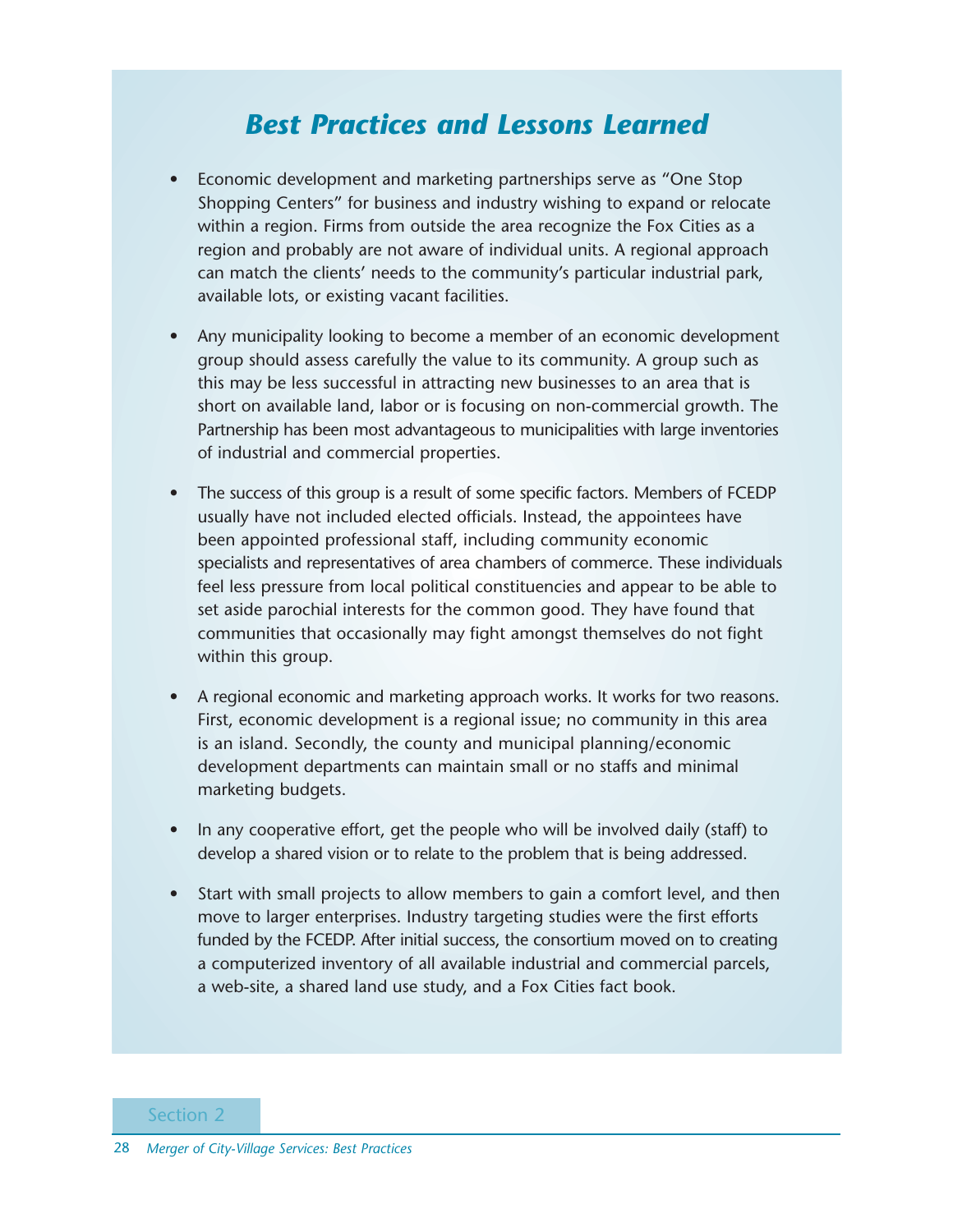## Villages of Kimberly and Little Chute Library Merger

*Compiled from interviews with Kimberly-Little Chute Public Library Director Barbara Wentzel, Little Chute Village Administrator Thomas Lebak, Little Chute Finance Director Dale Haug, and Kimberly Village Administrator Rick Hermus.*

*Research and writing by Dan Elsass, Local Government Specialist, and Anna Kettlewell, graduate student, LaFollette School of Public Affairs.*

### **History and Precipitation of Merger**

The Villages of Kimberly and Little Chute provide their citizens with joint police, library, and custodial services. The communities' first joint effort was a consolidated library system. In 1993-1994, the Village of Little Chute began exploring the benefits of having its own public library. The village was a member of the Outagamie-Waupaca Library System (OWLS), but was served largely by bookmobile service before. Residents were being charged a county-wide library fee through the property tax. After deciding it would create its own library, the village began interviewing candidates for library director. One of the leading candidates was Kimberly's library director, Barbara Wentzel. Not willing to lose the valuable talents of Wentzel, Kimberly village leaders began discussing the idea of a joint library system with Little Chute village leaders. Wentzel supported this concept and was extremely eager for the opportunity and the challenge of starting a new library.

### **Details of Consolidation**

Kimberly and Little Chute approved a 66.30\* joint agreement, drafted by the Outagamie-Waupaca Library System (OWLS) Director and reviewed by the village's law firm. Essentially, Little Chute and Kimberly would be financially responsible for the remodeling and construction of their individual library buildings, but the two villages would share a library director and staff. The 66.30\* agreement states that "Fifty percent of the joint library's costs will be paid by each village proportionately based on equalized valuation." Wentzel estimates that the total costs actually are split 60-40 between the villages, primarily because of the size difference between the communities. (Little Chute's population is approximately 10,500, while Kimberly's population is around 6,000). The villages chose to share a staff that rotates between the two libraries, thus increasing the number and specialties of employees available at both sites. Before the merger, Kimberly employed one full-time staff member, four part-time staff members, and some seasonal staff. After the merger, an additional full-time staff member and eleven more part-time staff members were hired. The Village of Kimberly is the fiscal agent of this project because it had an established library and because Wentzel was familiar with Kimberly's personnel and budget procedures.

*\*Due to subsequent re-codification, this section has been changed to Wisconsin Statutes 66.0301(2).*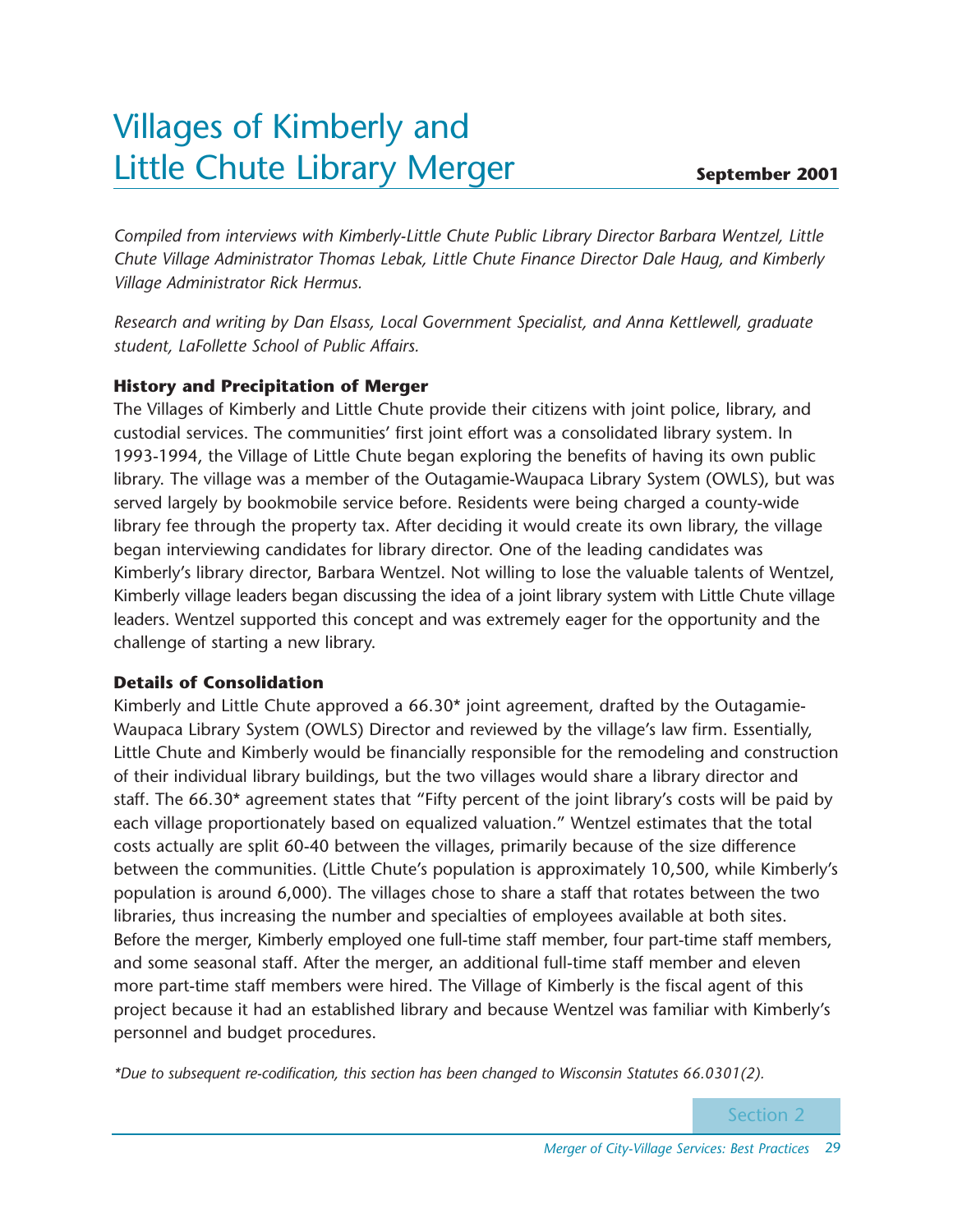The villages also created a Joint Library Board, which makes recommendations to the village boards regarding the joint budget, wages, and equipment purchases. The board is comprised of eight members, including two village board members (one from each community), two school district representatives (the superintendents of each school district), and two community members from each community who go through an application process and are appointed by the respective village boards. The members serve three-year, staggered terms.

#### **Outcomes of the Merger**

Kimberly and Little Chute believe that their joint library system is a great success. It is one of the few joint library systems nationwide that has more than one building. While Kimberly's annual 1995 adopted budget actually decreased slightly as a result of the merger (from \$160,953 projected to \$158,153 adopted), the amount of service increased dramatically, primarily due to extra joint staffing, and a larger pool of books and materials. Meanwhile, the initial costs in the first year of operation for the Village of Little Chute would have been significantly higher if it were starting up its own independent library from scratch. Being the larger of the two communities, Little Chute was assessed approximately 60% of the annual operating costs, which were \$237,230 for 1995. It should be noted that Little Chute taxpayers actually were assessed only a lesser portion of new costs because they no longer paid over \$100,000 in taxes to the OWLS system for county-wide services.

Part of Little Chute's individual start-up costs included \$250,000 for the acquisition of some 30,000 books and periodicals. Because the village chose to share services with Kimberly, the Little Chute library gained some 5,000 items free of charge from the Kimberly library to balance the collection. Had Little Chute created its own library independent from Kimberly, it would not have been able to hire more qualified staff members, including a full-time youth librarian (which neither community could afford alone.) Primarily as a result of Little Chute's new facility, Kimberly decided to update its facility. Kimberly expanded its 3,000 square foot library to an 11,800-square-foot facility.

Both libraries are modern and convenient, and the communities take great pride in the buildings and the service. Kimberly Village Administrator Rick Hermus and Wentzel stated that the library staff has been extremely pleased with improved working conditions. The staff enjoys the change of environment, being able to work in both facilities. Kimberly is content because they did not lose their library director and increased their materials, facilities and services. Additionally, the number of people using the libraries has increased dramatically. In 1994, the total number of library cards on file was 2,546. In 2000, the number reached 7,385. Most importantly, this service merger not only gave the communities expanded library services, but it also paved the way for more service mergers between the villages.

*\*Due to subsequent re-codification, this section has been changed to Wisconsin Statutes 66.0301(2).*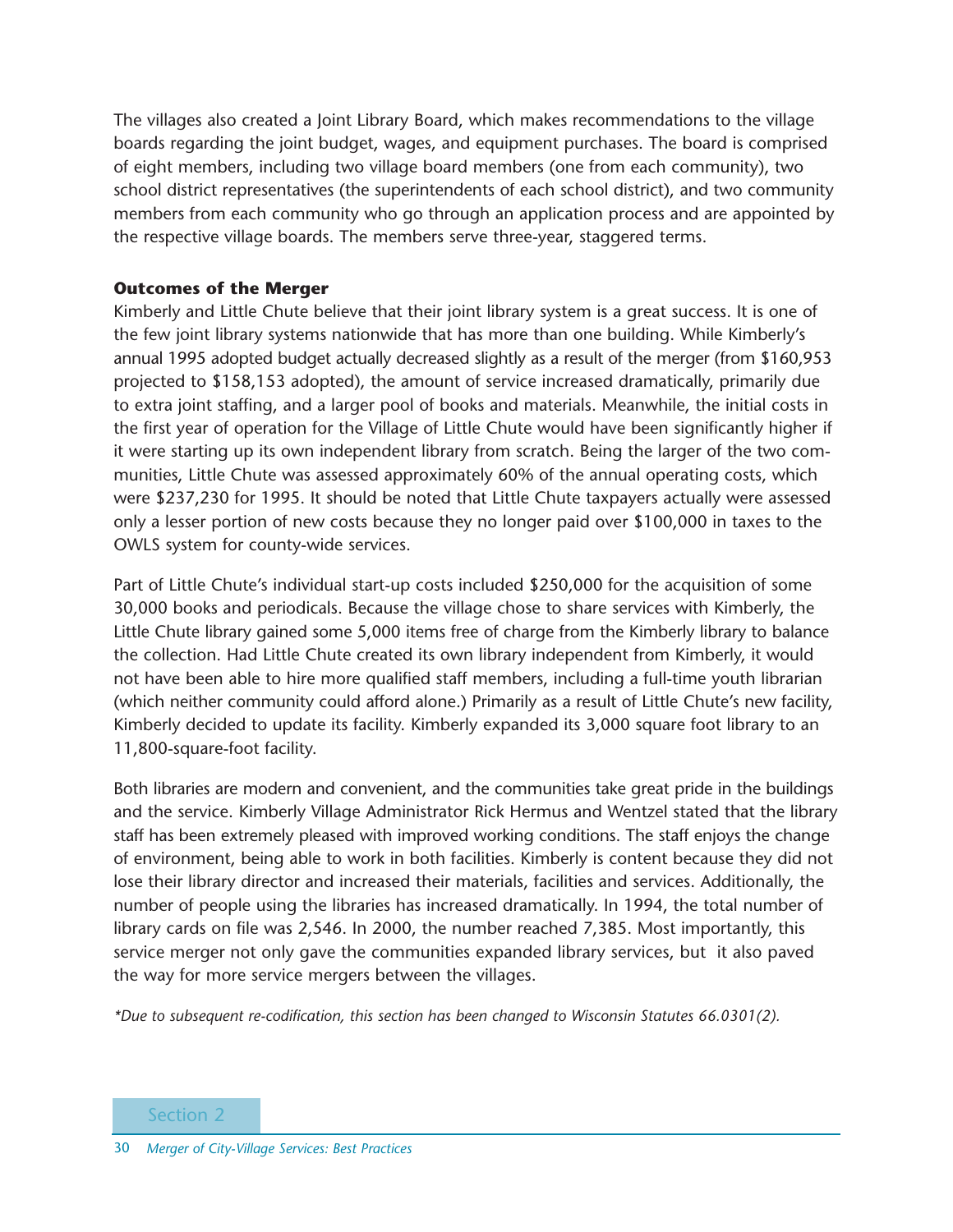### *Best Practices and Lessons Learned*

Each village pointed to a variety of challenges it faced during the creation of a consolidated library system. Wentzel stated that citizens of Kimberly needed to be reassured that they would not lose service, and the citizens of Little Chute needed reassurance that there would be no lack of quality in their new library. Public hearings were held to explain the new system to the citizens of each community. Additionally, there was limited time to stock shelves in the new library. Wentzel stated that she only had about six months to add 30,000 items to the shelves of the Little Chute library. Additional challenges have come with dealing with a joint library board and with a pay compensation study (which ensured that salaries were consistent with those libraries in cities in the 15,000- 20,000 population range, thus raising salaries.) During the compensation review, a number of employees left, fearing that the increased compensation plan never would go into effect and they would have increased responsibility. The new plan has since gone into effect, and no employees have left subsequently.

To be successful with this type of service merger, the communities of Kimberly and Little Chute noted a variety of best practices. The most important is to develop good relationships with other communities. Rick Hermus believes that the communities need to treat their agreements and relationships like a "courtship and a marriage." Compromise and listening to each other's opinions is crucial. Little Chute Village Administrator Thomas Lebak and Little Chute Financial Director Dale Haug believe that strong political leadership is necessary. Also, management leadership that is interested in innovation and advancement of services is key to success. The villages believe that having a joint board is also an important part of a highly visible service, like a library. One different best practice from these mergers included a three-year disbanding clause in the agreement. Kimberly and Little Chute must wait three years after a decision to dissolve joint services before actually stopping the merged service. This allows the issue to be looked at again and for advanced planning for the reassignment of staff, equipment, and facilities between the two communities.

- Strong elected and appointed municipal leadership helps with garnering merger support. Village administrators credit the positive outcomes to the initiative by the Village Board presidents to make this venture work.
- Experienced personnel help greatly in transitions. Wentzel had solid experience as a librarian and knew what was necessary in establishing an expanded library.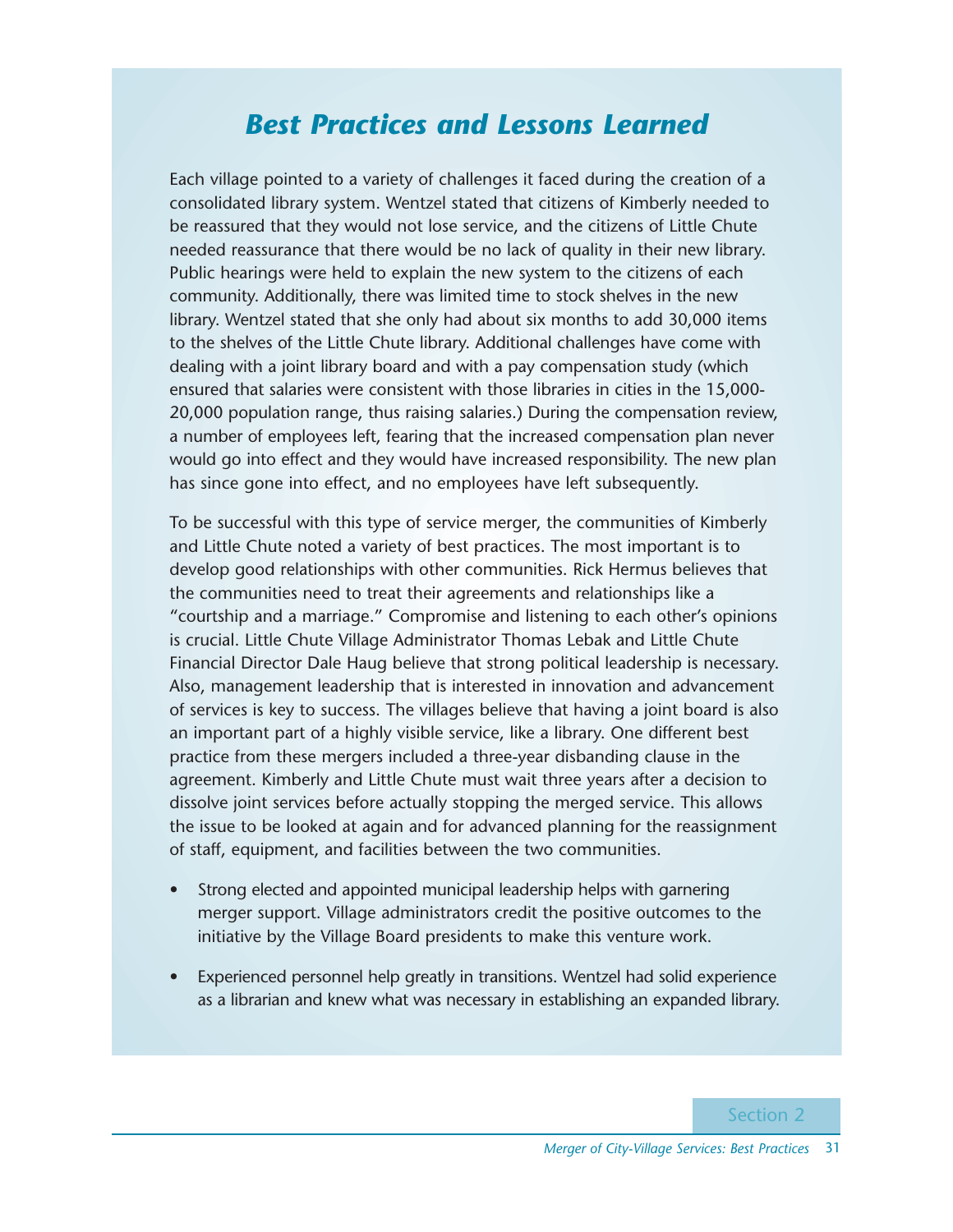### *Best Practices and Lessons Learned, cont.*

- Keep community informed (public hearings, open houses, etc.) This gives the community a greater sense of ownership.
- Develop good working relationships between communities. Have joint meetings and get to know the other community's elected officials, etc.
- Treat relationships and agreements like a "marriage." Compromise and listening are crucial.
- Develop managers who are interested in innovation.
- Develop a joint board consisting of representatives from both communities. Having joint boards again gives both communities a sense of ownership.
- Include a two-to-three-year disbanding clause, if both boards subsequently vote to dissolve the agreement. This gives the communities time to "cool off" in cases of disagreement. It also gives time for new village board members to get elected and possibly vote to reinstate the agreements.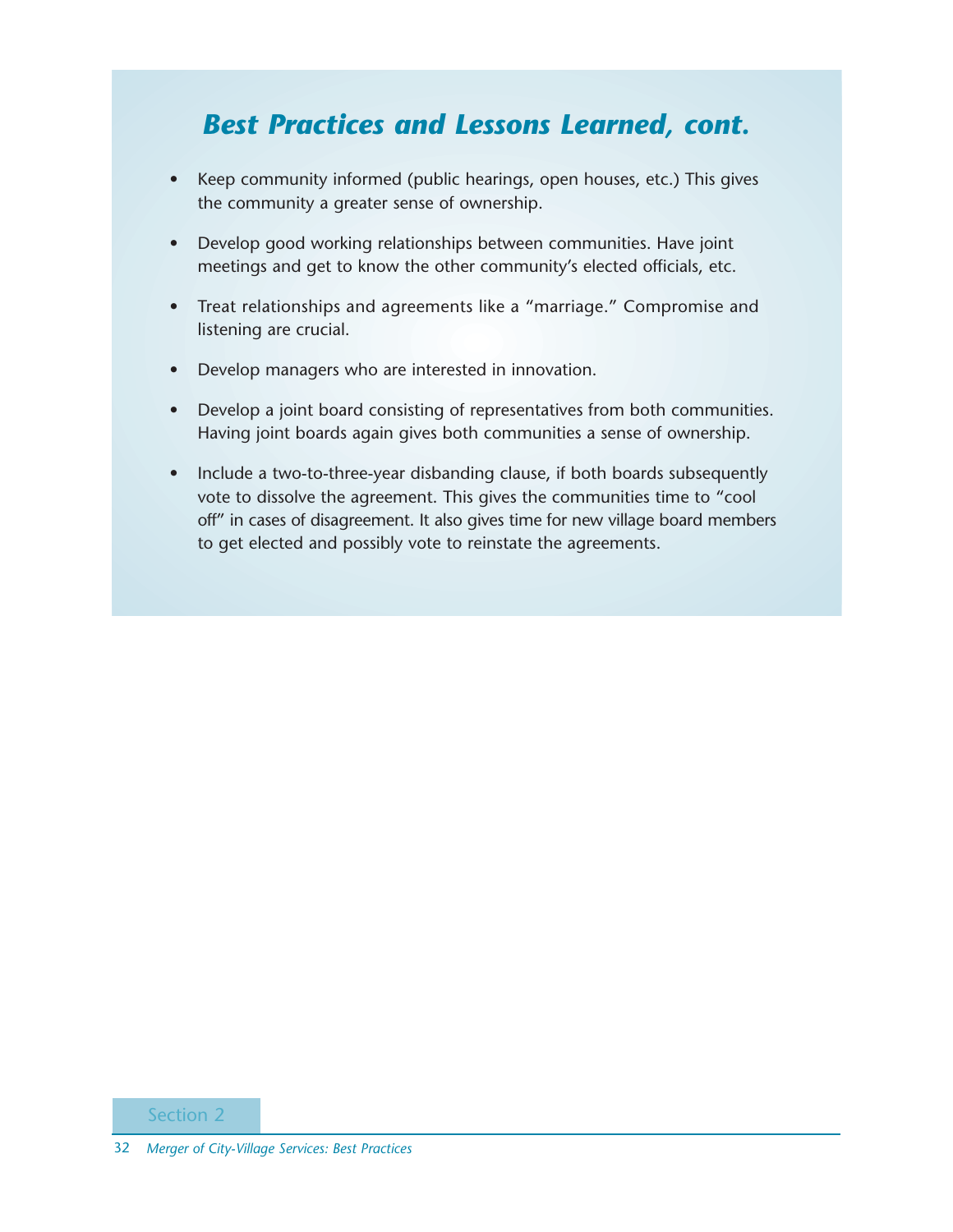## Villages of Kimberly and Little Chute Police Merger

*Compiled from interviews with Fox Valley Metro Police Chief Dave Peterson, Little Chute Village Administrator Tom Lebak, Kimberly Village Administrator Rick Hermus, and Little Chute Financial Director Dale Haug.*

*Research and writing by Dan Elsass, Local Government Specialist and Anna Kettlewell, graduate student, LaFollette School of Public Affairs.*

### **History**

In 1994, four villages in the Heart of the Fox River Valley voted to spend jointly money on a study on consolidation of their individual police services into one, consolidated unit. The villages originally involved were Little Chute, Kimberly, Kaukauna, and Combined Locks. Before the study was released, the Village of Kaukauna withdrew from the project when talks stalled over the level of police personnel needed to perform administrative and dispatch functions (Kaukauna used sergeants, while the others used civilian staff.) After its release, the Combined Locks village board voted not to participate. However, both the Village of Kimberly and the Village of Little Chute boards voted to sign a 66.30\* agreement to consolidate their respective 14- and 9-officer staffs into one combined district with a population of approximately 17,000. The agreement went into effect on April 1, 1995.

### **Precipitation of the Merger**

Most parties present at the time of the original proposal agree that it was the close working relationship between the two villages developed during the library merger (see previous case study) that laid the groundwork for this idea. There was also a high degree of trust between Don DeGroot, then Village President of Little Chute, and Jim Siebers, Village President of Kimberly, that drove this collaboration. Some feel that opposition in Kimberly was softened by the retirement of the police chief before the merger. This is not to imply that there was not significant initial opposition to merging police services within the general public. In particular, a formal petition to refer the question to a referendum was circulated in Little Chute. Although more than 10% of the voters signed the document, the Village Board ruled the petition out of order because State law does not require approval by voters for consolidation of functional operations. Despite this fact, Little Chute did hold two public hearings on the matter before the Board passed the resolution of agreement on a 4-3 vote. The Kimberly Board approved the 66.30\* agreement by a 7-0 vote.

### **Details of Consolidation**

The immediate and most visible sign of the merger was the consolidation of the two departments into one under Little Chute's Police Chief David Peterson. The former police headquarters in

*\*Due to subsequent re-codification, this section has been changed to Wisconsin Statutes 66.0301(2).*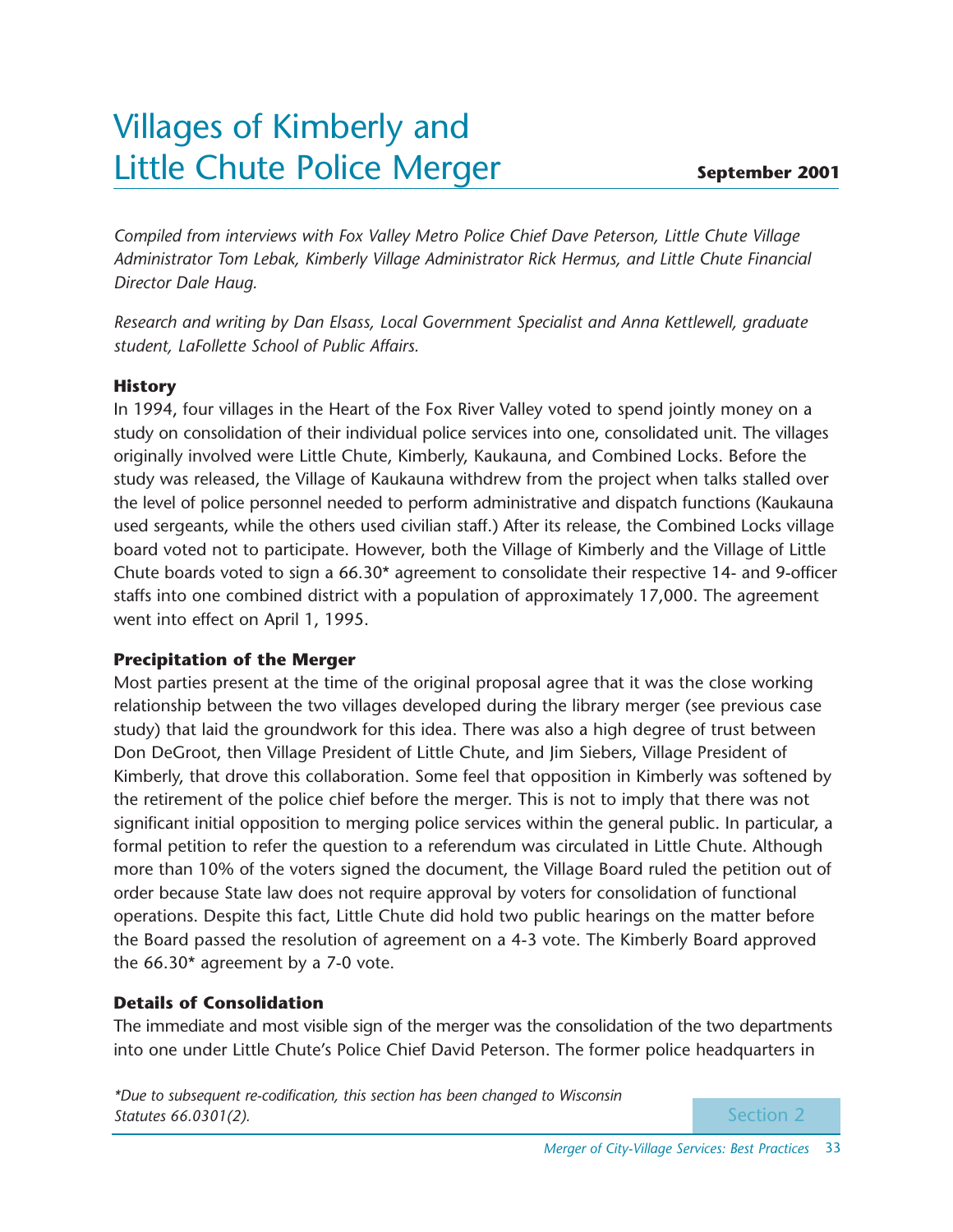Kimberly was closed and reopened as a senior citizen center. All operations were then moved to the Little Chute Public Safety building. Officers were allowed to choose new badges, uniforms, and most importantly, the unit's name, Fox Valley Metro Police Department. According to Peterson, much of the first year was consumed by the need to create one (rather than two) employee operations policy books, to renegotiate conflicting provisions in the union contracts, and to repaint logos on all the joint squad cars. The transition was helped by the two communities' past history of mutual aid support and by their patrol officers being represented by the same union.

#### **Outcomes of the Merger**

Although the original independent study showed that the merger might save up to \$100,000 in operating expenses in the first year, Peterson and Little Chute Finance Director Dale Haug have found that these first year savings were overestimated. In reality, Haug says, "We had to reassign some of our central administrative costs, such as liability insurance, workers compensation, and utilities that we had never directly assessed in our own Police Department." This was done so Kimberly could be assessed its fair share of these "true costs" of the merged service. Under the 66.30\* agreement, each village pays a percentage of all costs of the department based on a formula that is weighted by the populations and equalized valuations of each community. Over the five-year period of the agreement, Kimberly's share has been at, or slightly below, 40% of the department's expenses, including repair and maintenance of the 20 year-old Little Chute headquarters. The larger Village of Little Chute has paid the remaining 60%. Each year, prior to budget time, the joint boards of the two communities sit down to hear the budget presentation by the Chief and the Little Chute Administrator Tom Lebak, who serves as the financial administrator for the police enterprise. According to Kimberly Village Administrator Rick Hermus, the real savings have been in reducing the added costs for policing both communities, which would have been caused by population growth over the last five years. The per capita cost for police services in 2000 was an average of \$174.22, compared to \$111.78 for the full year of 1995 when the merger took place. This represents an increase of 55.9% vs. a population increase of nearly 2,000 residents, or 13% growth factor, and calls for a service increase of 22%. The per capita cost for Wisconsin cities between 10,000 and 25,000 increased from \$134.99 to \$184.99 during this same 5-year period, or a 37% increase. Little Chute and Kimberly with a combined population of 16,500 are about 6.2% below the average comparable sized city in 2000 based on per capita law enforcement costs.

However, Chief Peterson points out that both communities also have received increased quality of services from the merger including:

- Two full-time Crime Investigators, compared to two part-time investigators prior to 1995
- One Community Relations Lieutenant to work with schools, local festivals, the Chambers of Commerce, and the Citizen Police Academy

*\*Due to subsequent re-codification, this section has been changed to Wisconsin Statutes 66.0301(2).*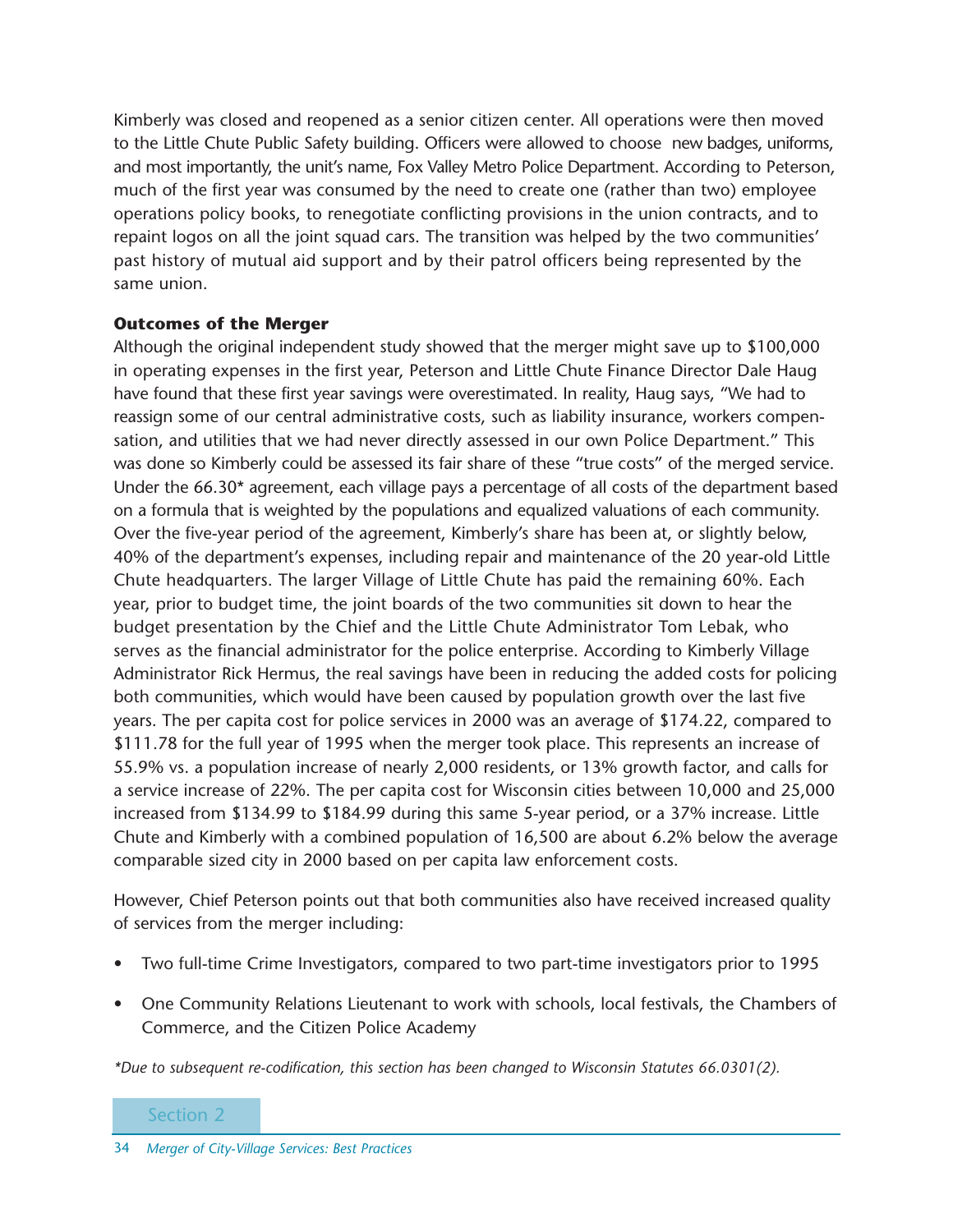- A bike patrol and three motorcycles for officers (compared to none before in Kimberly, and one motorcycle for Little Chute)
- All sworn police officers receive annual professional training up to \$2,000 per officer (compared to \$2,000 total annual spending for training in Kimberly prior to the merger)

Department studies show that crime reporting has improved in both communities. A 1999 customer survey shows that 72% of citizens are "happy with the Metro Police Department" and only 3% are unhappy. In addition, there have been no homicides in either of the communities since the merger, and violent crimes have fallen significantly as well.

### *Best Practices and Lessons Learned*

- Strong elected and appointed municipal leadership is necessary for a successful merger.
- Hold a series of public informational meetings prior to adoption. This helps garner public support for the proposed project.
- Do not over promise first year savings. Mergers usually begin to save money over a 3-5 year period.
- Do not cut existing positions. Instead use attrition or retirements to reduce staff.
- Assign a joint governing committee or commission with one fiscal and one operational/policy manager. This makes accounting and administration run smoother and faster for the joint operation.
- Draft a clear, understandable 66.30\* agreement or other allowed statutory agreement. Minimizing confusion eases implementation, but usually such language must be drafted by an experienced attorney.
- Build in a 2-3 year disbanding or dissolution agreement. This provides a cooling off period if rash decisions were made. Municipalities can vote to override the disbanding decision during this time, if opinions change.

*\*Due to subsequent re-codification, this section has been changed to Wisconsin Statutes 66.0301(2).*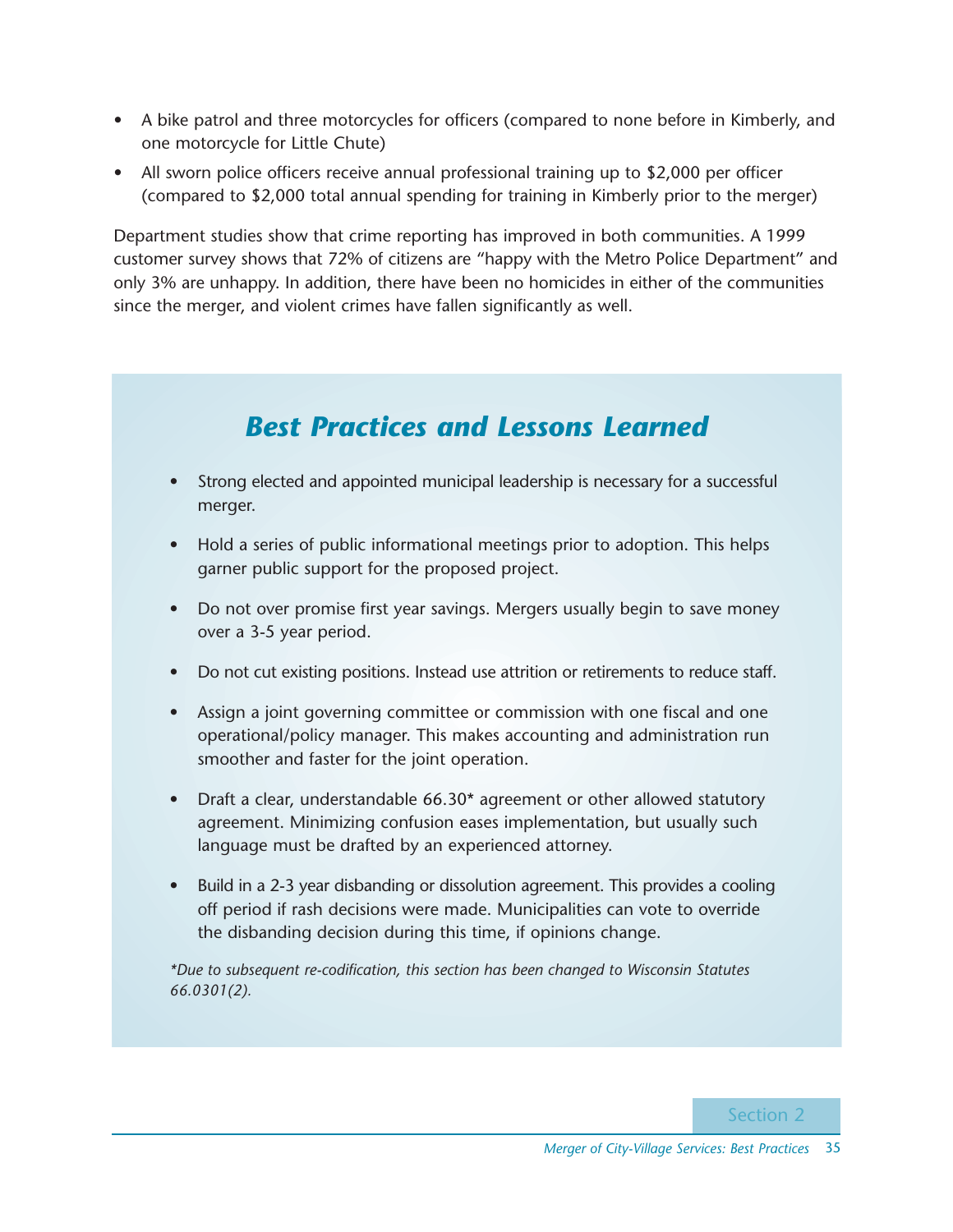## North Shore Fire District Compact

*Compiled from interviews with NSFD Fire Chief David Berousek and Shorewood Village Manager Edward Madere. Additional financial information provided by Andrew Lamb, Comptroller, NSFD. Historical references from, "A Burning Issue: The Consolidation of the North Shore Fire Department, 1991-95", by Emily W. Golden, Senior Thesis, May 10, 2001, University of Wisconsin-Milwaukee.* 

*Research and writing by Dan Elsass, Local Government Specialist, and Anna Kettlewell, LaFollette School of Public Affairs.*

### **History and Precipitation of the Merger**

In 1995, the North Shore Fire District (NSFD) was created from a portion of the previously independent fire departments of the north Milwaukee suburban villages of Bayside, Brown Deer, Fox Point, Glendale, Shorewood, Whitefish Bay and River Hills. Numerous circumstances contributed to the launching of this large service merger.

In both the 1970's and 1980's, the larger communities of Brown Deer (population 12,341), Glendale (14,105), Shorewood (14,008) and Whitefish Bay (14,605) twice proposed the creation of a consolidated fire and Emergency Medical Services (EMS), neither of which were successful. Then in 1988 and 1989, Glendale, Whitefish Bay and Shorewood teamed up to form a joint dispatch service to meet new State 911 emergency dispatch requirements. The three cooperating communities extended an offer to Bayside (pop. 4,759), Fox Point (7,152), Brown Deer and River Hills (1,643) to join in this effort, but all refused.

According to Edward Madere, village manager of Shorewood, in the late 80's and early 90's Shorewood experienced two major apartment fires, both of which might have been contained with a more coordinated and timely response from neighboring communities. This started the communities' leaders to talk again about the need for a regional approach to fire fighting. The discerning moment in merger discussions came shortly after the 1992-93 decision by the City of Milwaukee Fire Department to no longer provide mutual aid to surrounding municipalities. Many of these villages, with smaller departments and less equipment, had viewed their large neighbor to the south as insurance to provide emergency back up on large apartment and industrial fires.

With the death of the Whitefish Bay fire chief in 1993, Glendale and Whitefish Bay decided to share a fire chief with overall control of their still separate departments. This, along with the Milwaukee non-mutual aid decision, seemed to provide the catalyst to get all seven communities interested in joint fire service agreement talks. Current NSFD Chief David Berousek, who was chief of the Brown Deer Fire District at the time, remembers that the major leaders of the consolidation were Glendale, Shorewood and Whitefish Bay. They convinced the other larger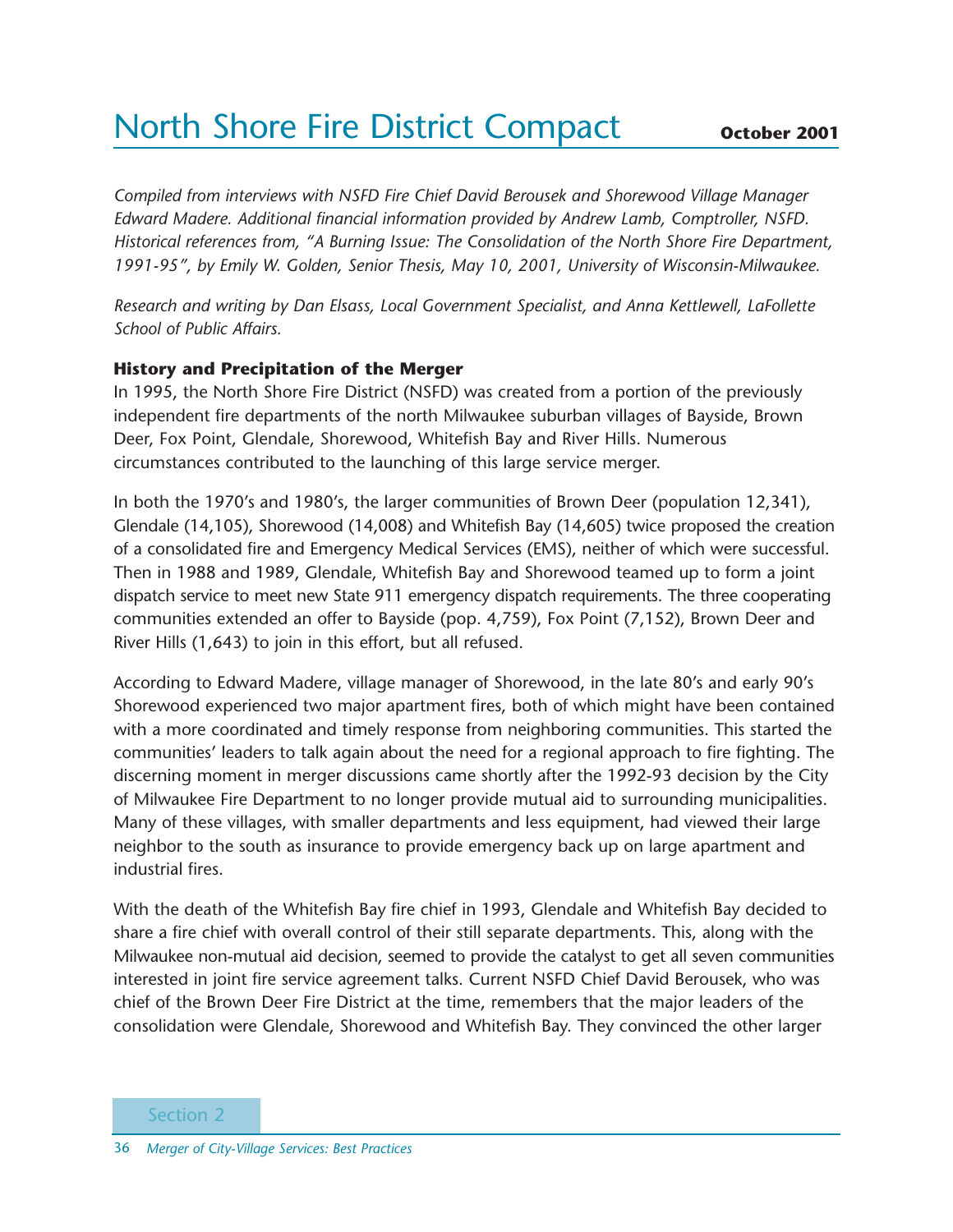community, Brown Deer, to consider the idea. Fox Point, Bayside and River Hills because of their size, already were heavily tied to their larger neighbors by need for mutual aid. They already did not have the full-time departments and the big equipment to respond to larger fires.

To gain consensus and more support for the consolidation effort, the seven villages appointed representatives and set up a series of committees to investigate key questions regarding the proposed merger. The main committee was comprised of the village presidents or their representatives. Subcommittees for finance, service delivery, facilities, etc., were comprised of community members and elected officials. An outside facilitator was brought in to preside at meetings, so it did not appear that one community had more control than another. Also, all meetings were open to the public. Prior to the merger, only two of the fire departments had line employees who were not unionized (Bayside and River Hills). During all discussions of personnel, the respective unions were invited to participate in the open sessions.

Whitefish Bay Village President and private attorney Jim Gormley played a major role in preparing a draft standard 66.30\* agreement for each village board to approve. Initially six local governments voted by a majority of the governing boards to approve the first proposal in September, 1994. Bayside was the only community to have serious second thoughts, but it later came back and ratified the agreement by November 1, 1994. On January 1, 1995 the North Shore Fire District officially began providing services to approximately 69,000 people.

### **Details of the Consolidation**

A seven-member board (the village presidents or their designees) govern the North Shore Fire Department (NSFD). This group is responsible for monitoring the operations and operating budget of the district. A separate Fire Commission is appointed to handle personnel issues such as hiring, firing, etc. When the District was formed, the Village of Brown Deer was appointed fiscal agent. However, in 2001 the board voted to hire its own comptroller to perform all fiscal management duties. *(See Appendix C)*

One of the first issues that challenged the board was what to do about consolidating existing facilities since each community had its own centrally located fire district building and its own equipment, much of it duplicative. The Department agreement called for a complete inventory of physical assets. An independent appraiser determined the current values of all of the seven communities' existing assets. Next the department officials purchased what equipment they believed necessary for start-up, and these became property of the NSFD. The unified department now has 35 vehicles. Under the 66.30<sup>\*</sup> agreement the municipalities agree to transfer custody, use and control, but not ownership, of the buildings to the district. A member is permitted to withdraw, or one may be expelled only with consent of the six remaining members. In these cases, a proportionate share of equipment would be returned to the member withdrawing. The district board originally voted to designate the former Brown Deer FD headquarters as the

*\*Due to subsequent re-codification, this section has been changed to Wisconsin Statutes 66.0301(2).*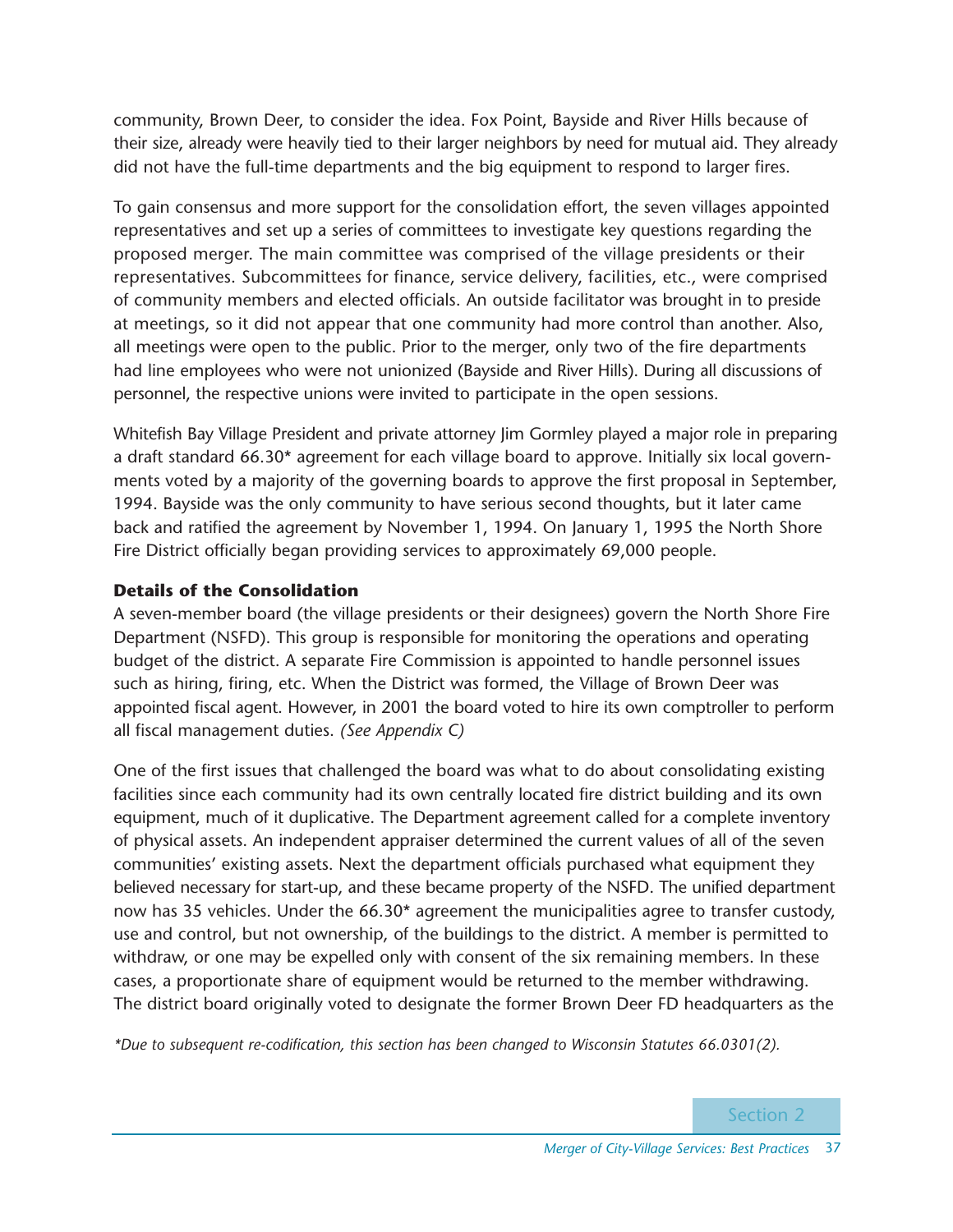new main, administrative headquarters of NSFD. It also returned two of the six other villages' FD buildings back to the Villages of Bayside and River Hills. Since 1995 the NSFD has operated out of five buildings, although there have been significant attempts to add a sixth station in the northeastern corner of the district to reduce response times to Bayside residents. Language contained in the initial agreements states that no station may be discontinued or moved without the consent of the community in which it is located and a majority of the board.

Originally the consulting firm that assisted the communities in this project recommended that staffing levels should be at 124 full time positions. However, the new district began with 110 positions. In the following six and a half years, there have been nine additional employees added (six firefighters, two office staff and one finance officer/comptroller). All firefighters now are union members, full-time responders, and cross-trained as Emergency Medical Technicians (EMTs) as well. There are no volunteers or "paid-per-call employees." Rather than being administered by five chiefs and two public safety directors, the district has one chief, one deputy chief, five battalion chiefs and 24 lieutenants. Two individuals, who previously had served as captains in their municipal departments, kept their prior salaries, but were downgraded to lieutenant under the new organization plan. One since has retired, but another is still in the department. The NSFD's board has complete control over the hiring, firing or discipline of all the district's employees. In order to create a distinct identity for the new department, a new logo and uniforms were created for the employees, distinct from any of the old municipal departments. Chief Berousek also created "Charter" badges and belt buckles, commemorating the fact that these were the original founders of the new NSFD. The Chief and his deputies also had to work out a new union contract and a departmental operational manual to try to "meld" all the former work rules and procedures into one set for a new department.

Another key to the agreement was the formula used to reallocate district costs to the taxpayers of each community. Village manager Edward Madere recalls that the finance committee that initially studied this issue went through 17 different variations of this plan before settling on the formula. The annual costs for each community was determined through a financing formula based upon three factors: (a.) The population of each municipality, (b.) The equalized valuation of each municipality, and (c.) The average of the prior three-year usage, based on actual hours of personnel time spent on either fire fighting or EMS runs in each community. Each of these factors is weighted independently and a combined percentage of all factors is multiplied by the total department operating budget each year in October to allow the villages to plan for each annual budget assessment.

In order to get Fox Point's village board to adopt the original agreement, the language of the District's 66.30\* contract with each local government also contains some very strict cost-control language, which reads:

*"The annual percentage increases in the total annual operating budget and the capital budget of the North Shore Fire Department will not exceed the lesser of (A) The percentage of*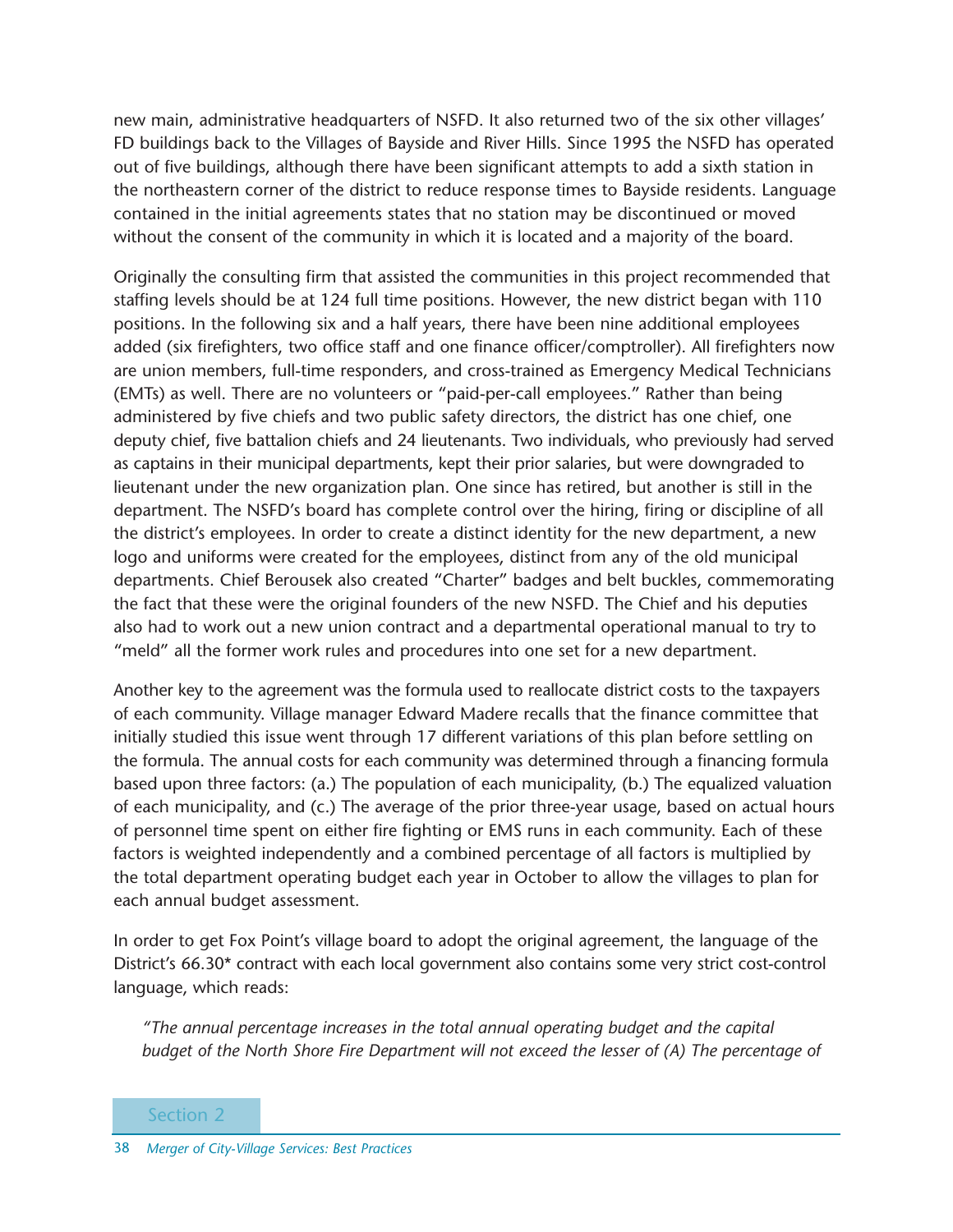*the U.S. Urban CPI (Consumer Price Index), . . . . . . . , or (B) the limit for increases in municipal budgets certified by the Wisconsin Department of Revenue for purposes of Section 79.05, Wis. Stats (Expenditure Restraint Act). Plus, in each case, one-half of one percent (0.5%)."*

This fairly restrictive limitation has resulted in an average annual 2.12% increase in the Department's budget over the last seven years. The 2001 operating budget actually decreased by 1.36%, despite personnel increases mandated by union contract. The expenditure budget for 2001 was approved at \$10,154,939.

### **Outcomes of the Merger**

NSFD Chief Berousek states that the consolidation process was very challenging. There were a great number of details involved in combining seven different departments with seven different sets of emergency and operating procedures. The most challenging aspect, he thinks, was to create a unified team and to coordinate all equipment and services. He and his staff also used the opportunity to upgrade communication equipment and other technology that were necessary to modernize all the area's fire and EMS services.

Berousek listed some of the major benefits of a regional fire fighting and EMS operation:

- Response time has improved to all areas of the district with average time for major emergencies dropping to an average of 3 minutes, 45 seconds from a pre-merger high of up to six minutes.
- The Department is "without borders" and can respond to any of the seven communities without waiting for past approval to cross municipal lines.
- Less administration—seven head positions, compared to about 21 under the old separate systems.
- More consistent and higher quality fire/building code enforcement in effect since all villages now have adopted both a uniform local ordinance and the state building codes. Prior to consolidation only three municipalities enforced both codes, two had just a local code, and two had no adopted codes in effect at all.
- Better response coverage to large events—the department can send up to thirty firefighters and seven pieces of equipment to apartment complexes or warehouses, as opposed to seven responders and two pieces of equipment in places served by smaller departments.
- The District has been granted a higher level of paramedic certification (EMY-D) than any of the individual communities had maintained. The district also gained a \$500,000 annual contract with Milwaukee County to provide exclusive EMT service in its area of the county and to help-off-set property tax support for this service.

*\*Due to subsequent re-codification, this section has been changed to Wisconsin Statutes 66.0301(2).*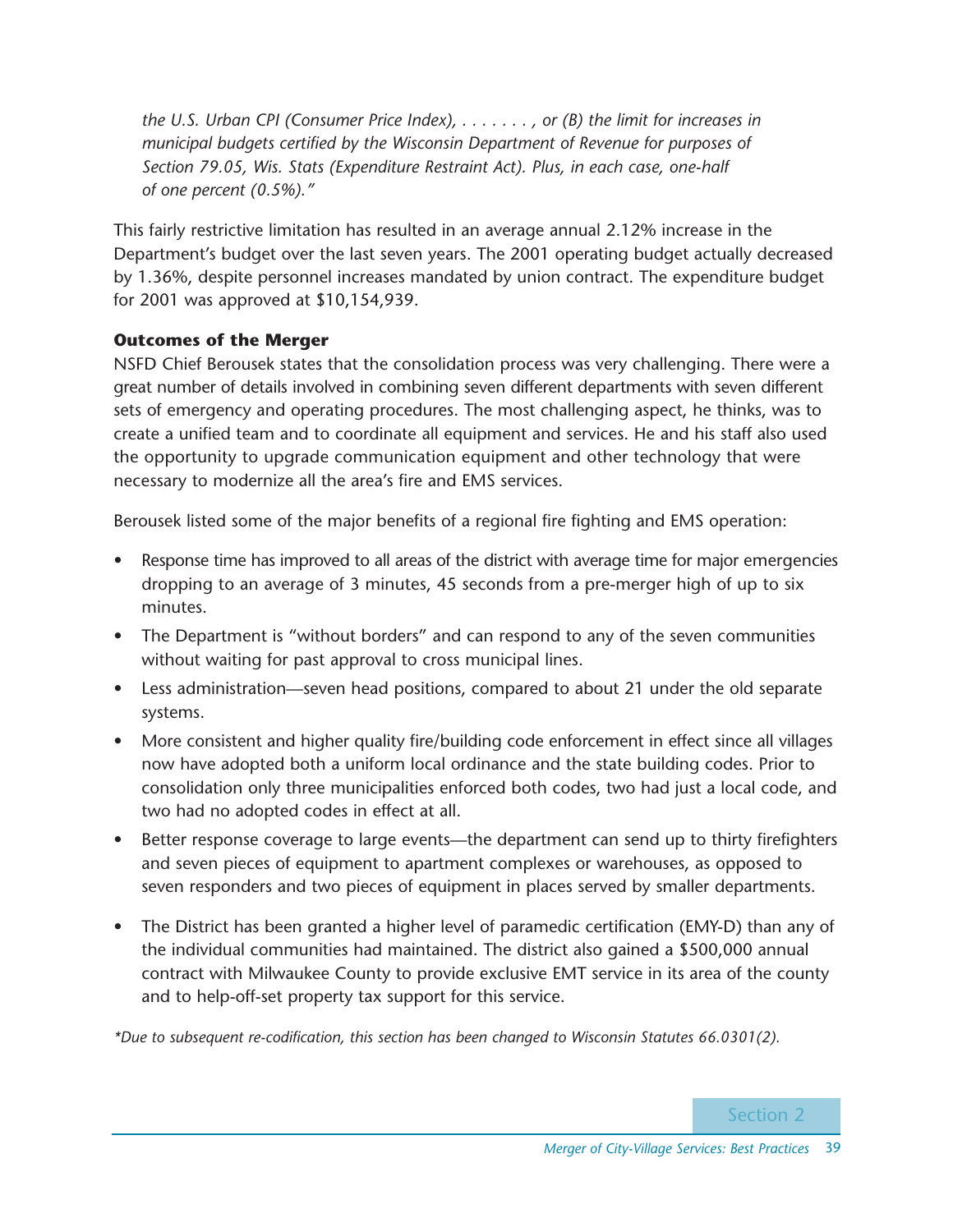As an important side benefit of the NSFD's department's ability to respond to fires more quickly and in larger numbers, all of the insurance ratings for private residences, commercial buildings, and manufacturing facilities within every community have been upgraded since the 1995 consolidation. Prior to merger, four communities that had been rated as Class 4 insurance risks (Whitefish Bay, Brown Deer, Shorewood, and Glendale) saw rates improve to Class 2. Fox Point's improved from Class 5 to Class 2. The remaining two villages of River Hills and Bayside, which had very poor prior ratings of 8 and 9, saw their respective rates shrink to Class 5. While this has had no monetary benefit to the local governments, it has saved substantial dollars in annual insurance premiums for fire and casualty coverage to private building owners.

The impact of the department's costs since 1995 has not affected all seven municipalities equally. The following chart shows each village's charges per citizen in 1994 (the year prior to consolidation), compared to 1995 and 2001 rates. The smallest communities, River Hills and Bayside, saw considerable increases in fire and Emergency Medical Services (EMS) costs in the first year of the switchover to a unified district. Chief Berousek says that these dramatic per capita increases were caused by a number of factors including:

- 1) River Hills and Bayside have very high equalized property values and little commercial and industrial properties to offset residential property tax charges.
- 2) Bayside and River Hills had no full-time responders prior to the merger.
- 3) In addition, four of the communities were operating with pay-per-call, non-union employees, who were not always available during weekday hours, and commanded much less in hourly pay than does the current professional staff.

| <b>Village</b>       | 1994<br><b>Per Capita</b> | 1995<br><b>Per Capita</b> | Jan. 1, 2001 Charge<br><b>Per Capita</b> |
|----------------------|---------------------------|---------------------------|------------------------------------------|
| <b>Bayside</b>       | \$24.01                   | \$112.67                  | \$138.11                                 |
| <b>Brown Deer</b>    | 181.86                    | 188.53                    | 134.20                                   |
| <b>Fox Point</b>     | 156.79                    | 159.97                    | 125.45                                   |
| <b>Glendale</b>      | 158.03                    | 140.97                    | 167.50                                   |
| <b>River Hills</b>   | 53.03*                    | 148.96                    | 115.12                                   |
| <b>Shorewood</b>     | 147.09                    | 140.29                    | 108.86                                   |
| <b>Whitefish Bay</b> | 112.90                    | 119.33                    | 108.86                                   |

*\*Note: In 1993, the year prior to consolidation, River Hills paid \$126.94 per capita for fire protection*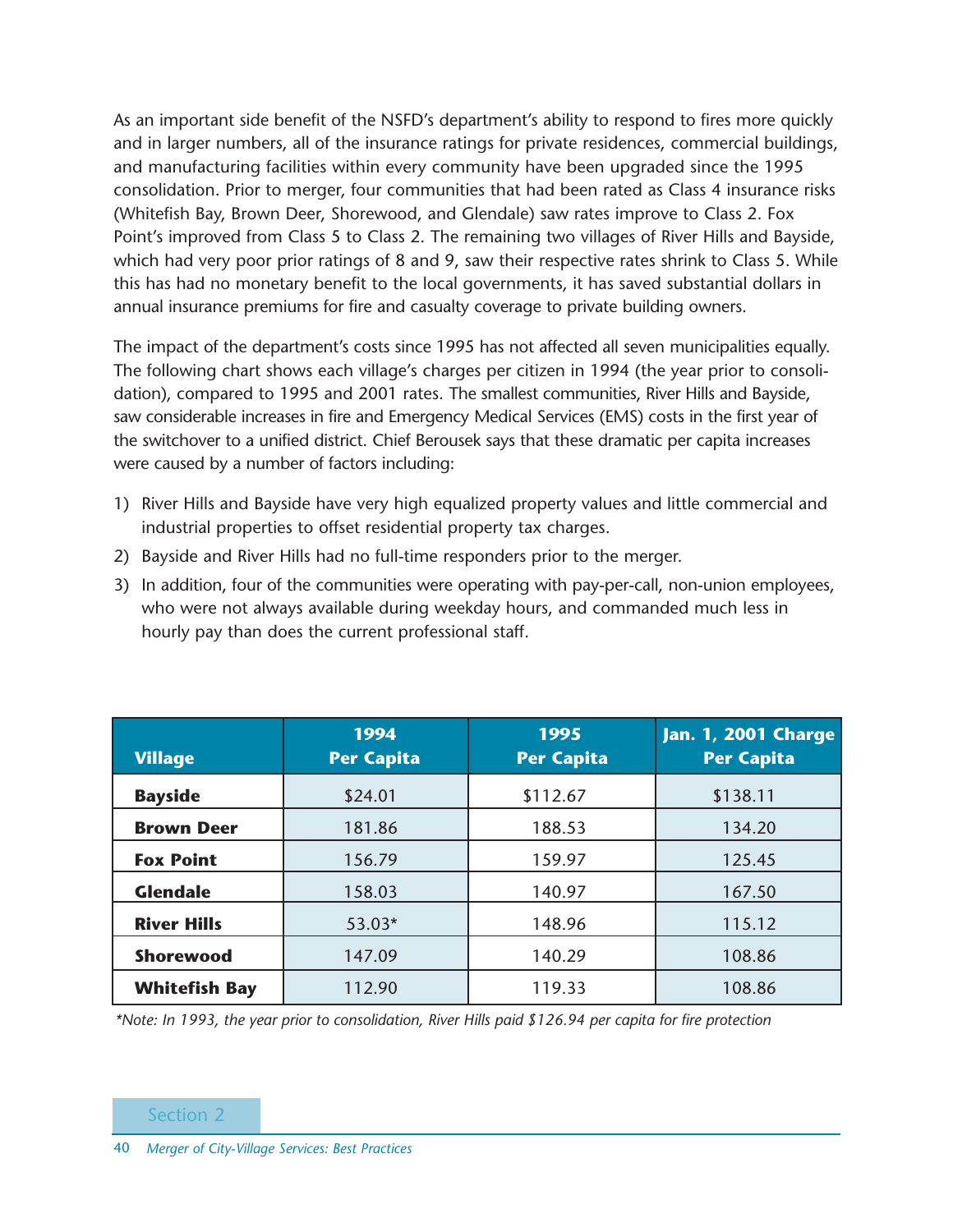### *Lessons Learned and Best Practices*

- Strong political leadership helps with community support of mergers. In this case, Glendale, Shorewood and Whitefish Bay officials took the lead in this consolidation. Whitefish Bay's Jim Gormley was capable of drafting a strong legal agreement that addressed several of the other municipalities' concerns.
- Have an outside facilitator to conduct the planning meetings so that smaller communities will not feel as though larger ones are coercing them.
- Appoint a well-qualified "interim" department head to lead the organization through a transition period. David Berousek, the former Brown Deer Fire Chief, was given the position on an interim basis for the first nine months while a national search was conducted for a full time chief. This gave the new department a focus and allowed for advance planning before the merger.
- Involve the current personnel in the consolidation process. It is much easier to implement a new department when the union leadership is comfortable and in agreement with how it will happen. This may include renegotiating existing contracts to provide for a new organization structure.
- Set goals for service outcomes. The major purpose for a merger is to provide more uniform, high quality, and better service for the public. The planning process should include setting measurable outcomes to gauge the long-term success of the consolidation. These goals might include reducing response times, increasing vehicle and manpower response numbers, lowering private insurance premiums or increasing EMT service levels.
- Create a new identity for employees of the combined departments. In this study, district leadership created brand new uniform designs, commemorative belt buckles and badges, and entirely new work rules for the merged departments to try to get them functioning as a team.
- State laws may need strengthening to ensure the merged operations can borrow for equipment and other capital needs. Currently Wisconsin law encourages local governments to sign compacts for joint services with neighboring municipalities, but is mute on granting joint governing boards the legal authority to sell bonds to pay for large scale equipment or to construct or maintain large facilities necessary to house their operations. This means that they are often dependent on the goodwill of municipalities to issue debt, which may impact negatively on the creditworthiness of the host government should the debt not be repaid.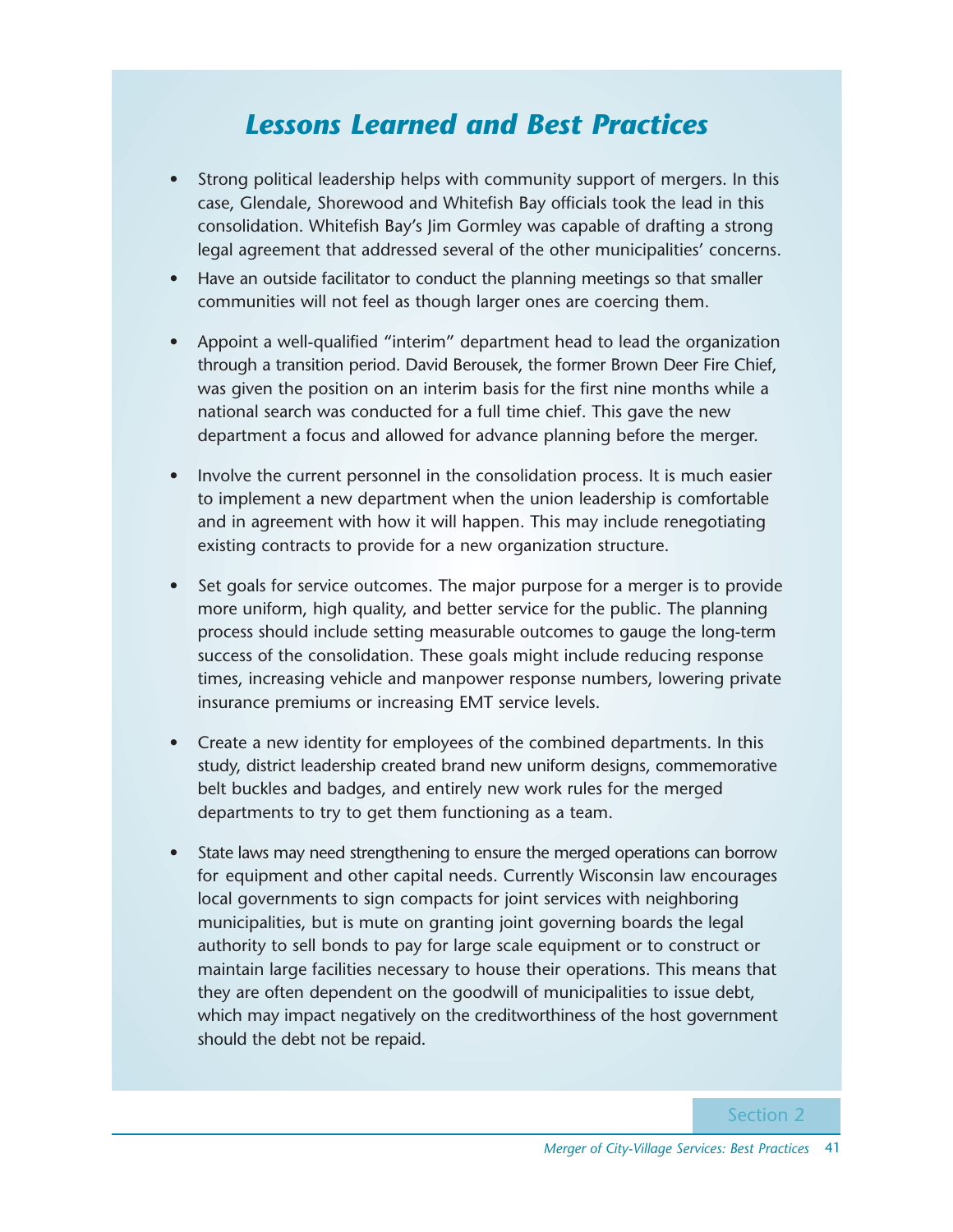## Joint Pewaukee Park and Recreation Department

*Compiled from interviews with Chair of the Park and Recreation Board Bob Rohde, Village of Pewaukee Administrator Jennifer Sheiffer, City of Pewaukee Administrator Harlan Clinkenbeard, and Park/Recreation Director Dawn Thomson.* 

*Research and writing by Dan Elsass, Local Government Specialist, and Amy Zeman, graduate student, LaFollette School of Public Affairs.*

### **History**

In 1995, the Village of Pewaukee and the Town of Pewaukee began discussing merging their recreation departments. At the end of 1996, both parks departments were added to the merger discussions at the recommendation of a merger study taskforce that was headed by Bob Rhode. The two municipalities were pleased with the successful merger of their fire and rescue services and saw another opportunity jointly to improve a public service. Prior to the merger, the Village's recreation program was a summer only program, led by a public school teacher, which provided basic sports and some arts and crafts opportunities for children. The general consensus of the Village was concern with the level of recreational programs and maintenance of the parks. The Town of Pewaukee already had started year-round recreation programming in 1995. It was using the schools as a way of contacting children and it also was using facilities of both the Pewaukee School District and Waukesha School District for activities. At this time, a Village resident would have to pay a non-resident fee to participate in any Town recreation activities and Town residents paid a non-resident fee to participate in Village activities.

The Village had seen its population quickly grow from 5,000 to 7,000, yet was not providing full time recreation programming. The Town had an approximate population of 10,000 and just had hired Dawn Thomson as a three-quarter time Park/Recreation Director. Both municipalities felt the desire to provide better programming on a more efficient basis and they wanted to attract children and senior citizens year-round. They also wanted to improve maintenance within the parks and expand the existing park lands.

### **Precipitation of the Merger**

The Village and Town adopted ordinances approving consolidation of services in November of 1996. Harlan Clinkenbeard, Town of Pewaukee Administrator, drafted the ordinance, which then went through the Joint Pewaukee Park and Recreation Committee and both municipalities' attorneys.

There were a few original points of major discussion and debate. The first was related to shared equipment. The wording of the ordinance allowed each municipality to keep ownership of currently owned equipment. At the time that something needed to be replaced, it would be owned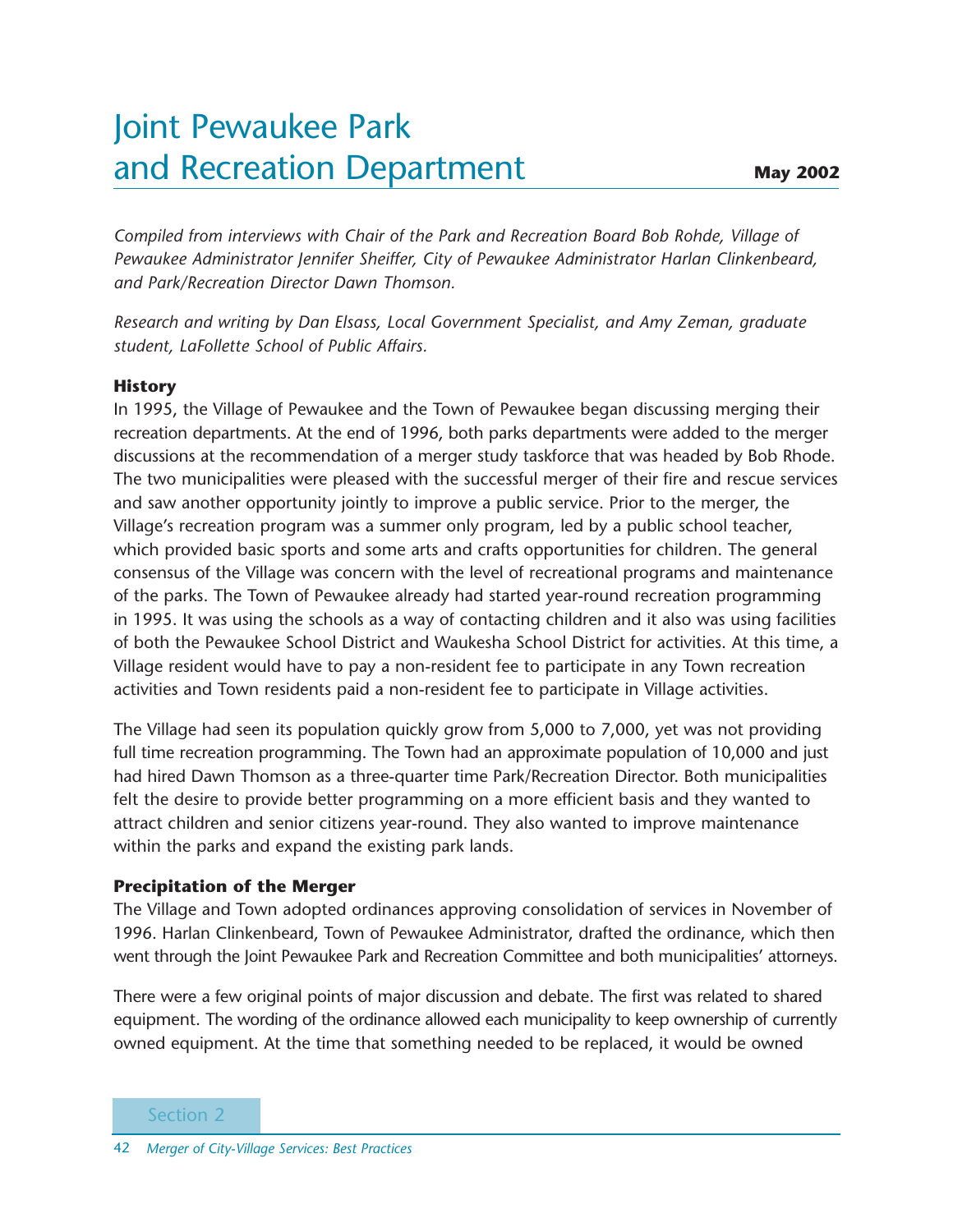jointly only if it could be used in both municipalities. Any piece of equipment or permanent park fixture was to be owned, and sometimes maintained, by the host community. Any issues over "joint" versus "sole" ownership are settled by the joint board, which makes a recommendation to both governing bodies. Both municipalities have been very responsive to these recommendations.

The other major discussion focused on the possibility that the merger could dissolve and possible ways to protect each municipality's assets, should this occur. In this case, jointly owned equipment is divided equally. In the case of a dispute over value or ownership, each municipality must hire its own appraiser, with a third appraiser chosen by the two hired to broker any differing opinions. Land, equipment, and fixtures brought to the merger by either community would revert back to that community.

One aspect of the merger that went very smoothly was the combining of each municipality's recreation director into one position. The teacher who was managing the Village's summer program graciously stepped aside to allow Dawn Thomson from the Town to take the position of the Park/Recreation Director for the joint program.

Both municipalities were satisfied with the ordinance, but a transition period occurred as the plan was implemented in 1998. It took about a year for the joint board members to completely put aside their "us and you" mentality. Dawn Thomson noted that adding new programs has been easy, while dealing with pre-existing conditions, programs, and equipment has been more difficult.<sup>1</sup>

### **Details of the Consolidation**

The Joint Park and Recreation Board is comprised of seven voting and two non-voting members. There are one Trustee and two citizens from the Village of Pewaukee and one Council Member and three citizens from the City of Pewaukee. This ratio is based on the populations of the municipalities. The non-voting members are the Administrators from the City and the Village. Dawn Thomson, Park/Recreation Director, provides staff support to the Joint Park/Recreation Board. Initially, there was some concern about only having two Village citizens compared to three City citizens, but, according to Dawn Thomson, "the make up of the board has been great. There is good cooperation with everyone's number one concern being what is best for the community as a whole."

This Board is the overseer of policy decisions such as program or use planning. It, along with the Park/Recreation Director, prepares the budget for presentation to the City and Village governing bodies. A budget formula based on population and value for each municipality is used to determine the percentage of operational and capital expenses borne by each municipality. Specifically, 50% of the total budget is divided according to respective percentages of combined

*1 Please note that in 1998 the Town of Pewaukee incorporated and became the City of Pewaukee. From this point on, it will be referred to as the City of Pewaukee.*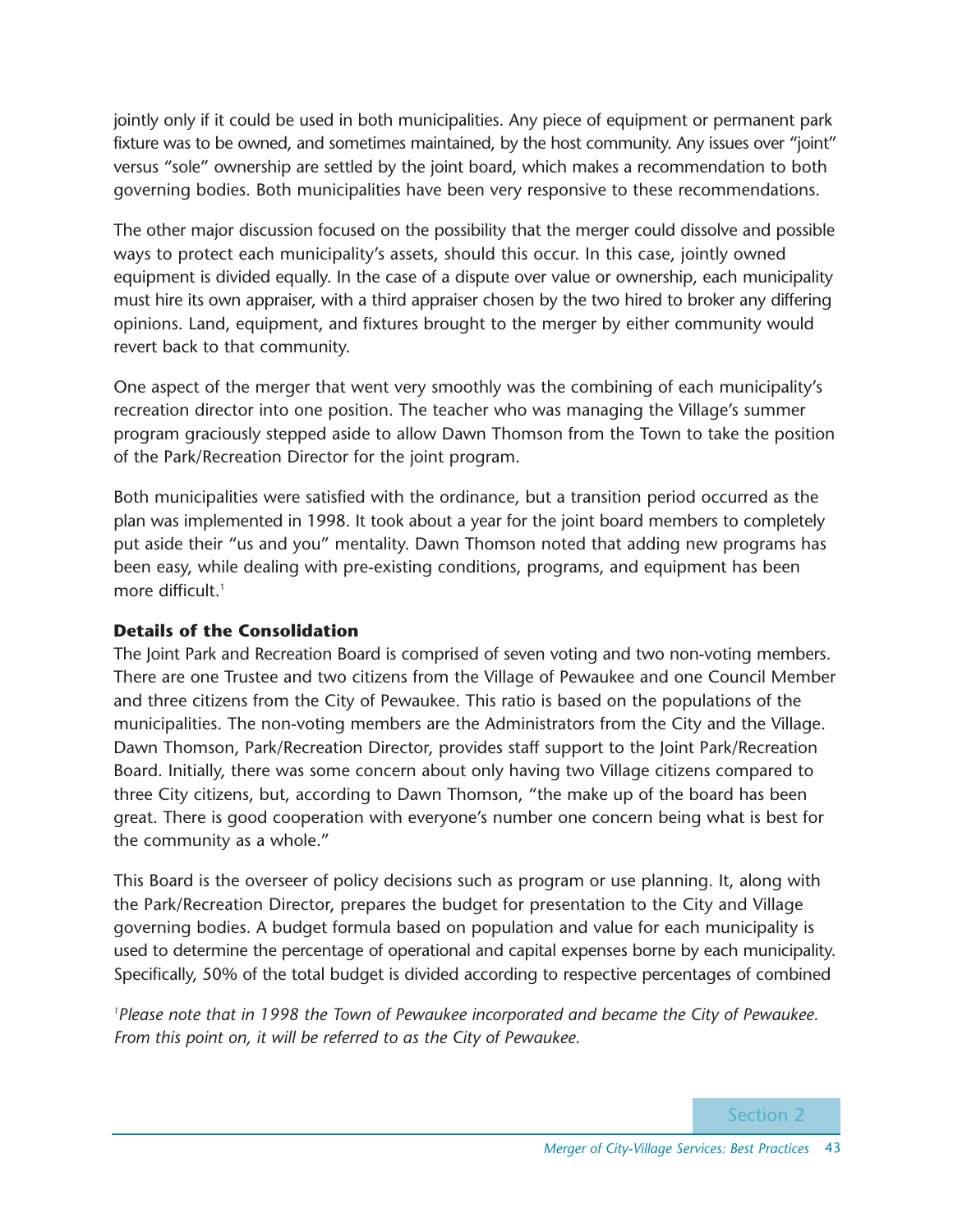equalized value and the other 50 percent of the total budget is divided according to respective percentages of the combined annual official state population estimates. Revenues are also divided in this manner. This year, the formula resulted in 31% of the budget being covered by the Village and 69% by the City. The City of Pewaukee is the fiscal agent for the merged service.

The joint board is heavily involved in the planning of structures within the parks. The goal of the Board is to be the major entity in these decisions, but it only can advise on issues, not approve the financing of projects. Capital improvement expenses for specific parks are the responsibility of the municipality that owns that park.

The Park/Recreation Director serves both communities and participates in staff meetings of both municipalities. It is still a 0.75-time FTE position. Under the director is a 0.75-time FTE recreation supervisor. Dawn Thomson estimates that there are about 90 part-time recreation supervisors helping out with the various programs. The Park/Recreation Department has two full-time and one part-time maintenance personnel with additional college students hired in the summer. Employees are paid from the City's payroll and the Village is invoiced each month for its share of these costs.

It is the responsibility of the maintenance personnel to do all of the maintenance on the parks, except weeding of the Village's lake. Also, any major repair or building construction is the responsibility of each municipality. The Director also may call upon the public works departments of both communities for additional park maintenance and upkeep as needed.

Currently, there is no formal process for the evaluation of programs developed, actions taken, or employees under this ordinance. To date, changes have occurred as a result of the Joint Board's verbal dissatisfaction with a specific aspect of the program. This may be a weakness that could have been prevented by including an evaluation process of the merger within the ordinance. The Joint Board does have the authority to hire directly and fire employees of the two park and recreation departments.

The 2002 operating budget for the Joint Pewaukee Park and Recreation Department is about \$695,000 with about \$134,000 to be collected from program fees, field trips, and club fees. In comparing the per capita spending for Park Maintenance and Recreation with other villages and cities in the state, this joint operation fares well from both communities' perspectives. The Village's net cost of providing park and recreation services is about \$202,000, or approximately \$25 per citizen. This compares to a statewide average for all villages (population 2,500 and above) in 2000 of about \$49 per capita. Meanwhile, the City of Pewaukee spent about \$40 per capita in 2002, compared to a 2000 statewide average of \$63 per resident for cities in the range of 10,000-25,000.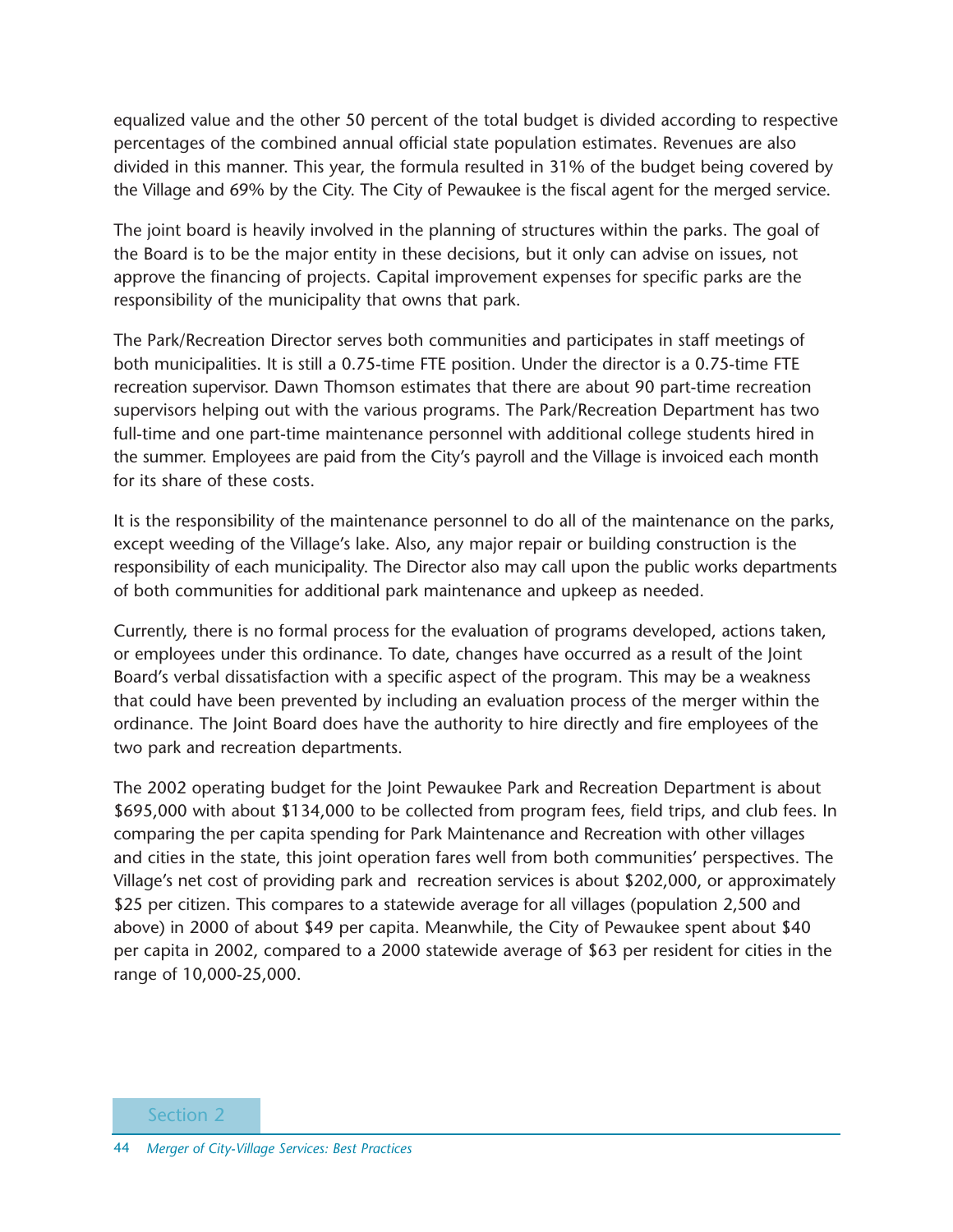#### **Outcomes of the Merger**

Positive outcomes of this merger abound. As a result of the merger, there is no duplication of park and recreation services between the communities. Also, according to Bob Rohde, "the parks never have been in better shape and the recreation programming has never been as large or diverse. The majority of the recreation programs are running at capacity." Both municipalities are getting more efficient use of shared equipment and they are providing a higher level of service to their residents. The Joint Park and Recreation Department currently is mailing out brochures for program registration bi-annually and it also is considering creating a website that would allow for online registration.

It also is working on its first official new park, Simmons-Woods, on 43 acres purchased from the Department of Transportation. The Village acquired the land in 1998. A grant from the Department of Natural Resources covered half of the acquisition costs and the other half came from the Village.

The Joint Park and Recreation Department has been working with a number of local athletic clubs to coordinate park use. There is a youth soccer club, youth baseball club, and the Pewaukee Athletic Association (PAA), which is an adult softball club. Prior to the merger, the PAA had invested about \$200,000-\$250,000 in a Village park to develop softball fields and lighting. The Joint Park and Recreation Department maintains a good working relationship with it. Overall, the joining of the two municipalities' services has led to the clubs crossing community boundaries and the opening up of their previously restricted membership. Currently, there is not enough park space to fully satisfy all of the clubs. New land purchases could lead to further partnerships with the clubs.

There have been some recent developments related to the merger. The Village has had some issues with park maintenance, which resulted in the creation of a maintenance manual.

The success of this merger has aided in discussions about merging the City and Village of Pewaukee into one city of the third class. Bob Rohde, Chair of the Joint Merger Commission, states, "if the fire and rescue (merger) and the park and rec hadn't been successes, I don't think we'd be where we are right now as far as those discussions." Consolidation talks were stalled when an original advisory vote of each municipality scheduled for the fall of 2002 was postponed at the request of the city. Approval of a total consolidation would require majority approval of both sets of voters and a two-thirds vote from each governing board as required by state law.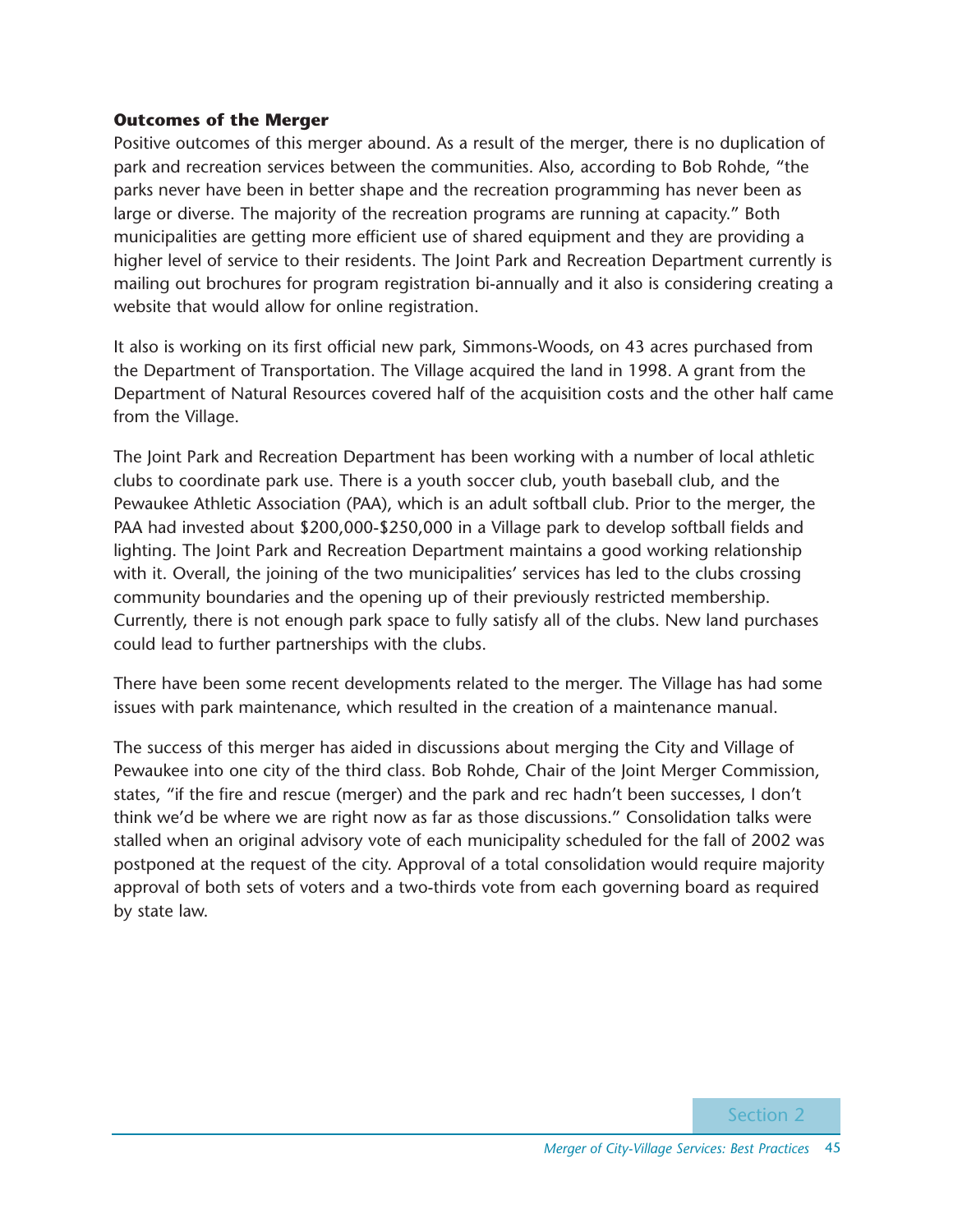### *Lessons Learned and Best Practices*

- It is key that those municipal departments and employees most affected by the merger policy be involved in the planning and negotiations leading to the merger. In this case, it was the directors of the separate park, recreation, and public works departments.
- Before starting the merger, have a vision of what you want to accomplish. Use that vision as a guide when encountering controversies and disagreements. In this case, the communities wanted to provide better programming, become more efficient, have a larger user base, which included people of all ages, and improve park maintenance. These goals should be kept in mind at all times.
- The merger should include an evaluation process to revisit formulas, accounting, administration, etc. to trigger adjustments. This ordinance does not specify an evaluation process. At this point, it is hard to institute, because if one community has an advantage in an area, they are unwilling to negotiate or agree to a re-evaluation.
- Some services will be easier to merge than others will. Park and recreation departments may be an easier service to consolidate because there tend to be fewer "political" and legal barriers to navigate, than exist surrounding services such as police and fire.
- A merger committee consisting of strong leaders with common sense and open minds is an enormous advantage to the merger process. This was a common idea presented by all of the interviewees. Officials in both communities felt that the success of this merger was aided greatly by the quality of certain members on the merger committee.
- While it is important to have a disbanding clause, do not hinder the success of your merger by trying to remain separate entities in certain areas. Jennifer Sheiffer stated that "given the ultimate goal, I think that there was too much emphasis in the original ordinance to provide for a dissolution." The maintenance of separate ownership of parklands may be the best example of such a failure to "let go" for the common good.
- The method for future park land acquisition is seen as a weakness in the merger. Since the City or Village owns land individually under the ordinance,
- Section 2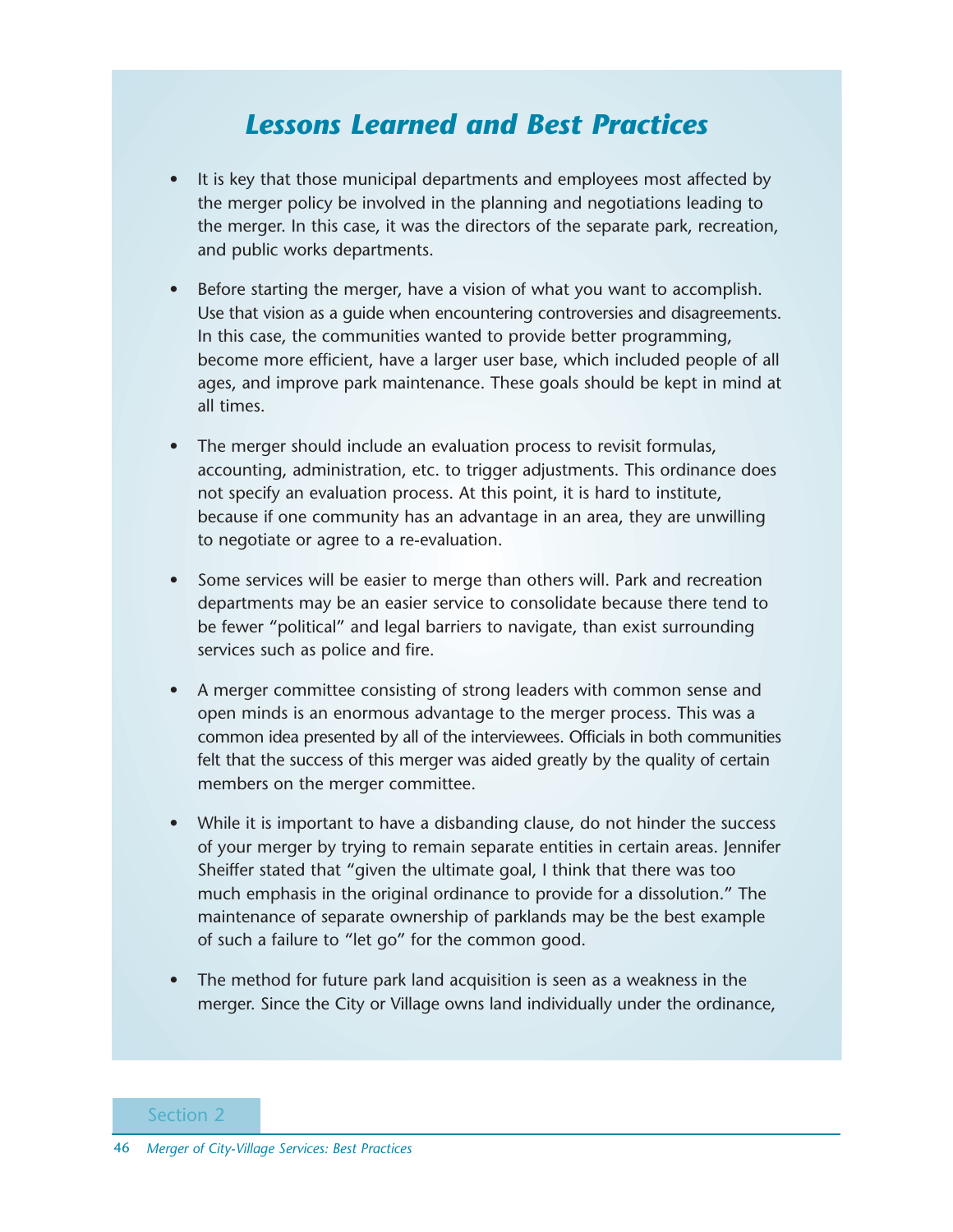### *Lessons Learned and Best Practices, cont.*

the joint board only can recommend that the City or Village start saving money for its own land acquisition, but it does not have direct authority over the process. This could be improved by granting the Joint Board more control in park land acquisition.



### Per Capita Parks and Recreation City of Pewaukee and Village of Pewaukee

*Merger of City-Village Services: Best Practices* 47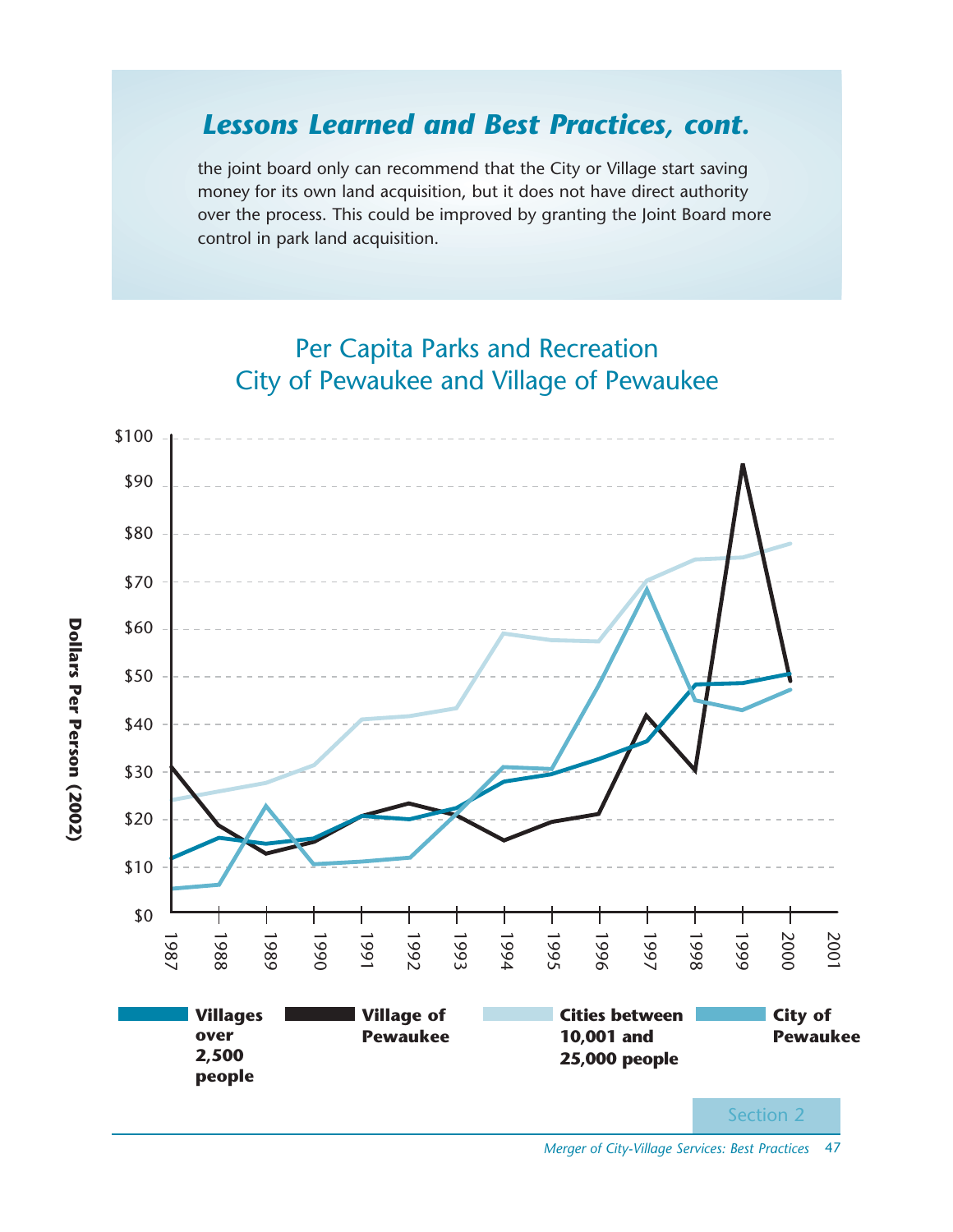## Joint Rib Lake Area Recycling Commission

*Compiled from interviews with Village of Rib Lake President Larry Ziembo, Village of Rib Lake Clerk-Treasurer Dawn Swenson, and Arlen Albrecht, Taylor County, UW-Extension Educator.* 

*Research and writing by Dan Elsass, Local Government Specialist, and Amy Zeman, graduate student, LaFollette School of Public Affairs.*

### **History and Precipitation of the Merger**

The Village of Rib Lake (pop. 927), Town of Rib Lake (pop. 802), and Town of Greenwood (pop. 611) went to the initial recycling/solid waste meetings hosted by Taylor County (see previous case study), but felt that there were many unanswered questions. They felt that the county wanted the State's recycling grant money, but it was not clear what the county would do for the municipalities if they allowed the county to be their Responsible Unit. Larry Ziembo, as Village President, was in charge of the garbage collection for the Village of Rib Lake. He talked to the other towns about working together. He chose these towns because the three municipalities already were working together on a fire commission. Currently, the Joint Rib Lake Area Recycling Commission does not have any desire to join the county's program because it feels that its program is working very well and is cost effective.

### **Details of the Merger**

Public hearings were held. A critical decision was whether the Commission should pay for the solid waste program through taxes or have citizens pay per bag of garbage. Citizens wanted to pay per bag because it would encourage recycling and each citizen only would be paying for their own garbage. Thus, the Commission chose this option.

The Village attorney drew up the agreement and fashioned it after the fire commission contracts. The Joint Rib Lake Area Recycling Commission is the Local Responsible Unit. The Commission consists of three members from each municipality with the chair position being rotated each year. A majority vote of the commission is needed for budget approval. The three municipalities evenly split profits and costs. Costs over revenues are sent to each municipality to incorporate into the annual property tax rate. Late in each year, cost overruns are evenly reallocated to each municipality to pay from municipal funds.

Currently, Dawn Swenson, Clerk-Treasurer for the Village of Rib Lake, is responsible for writing the grant every year. She also is responsible for reporting to the DNR.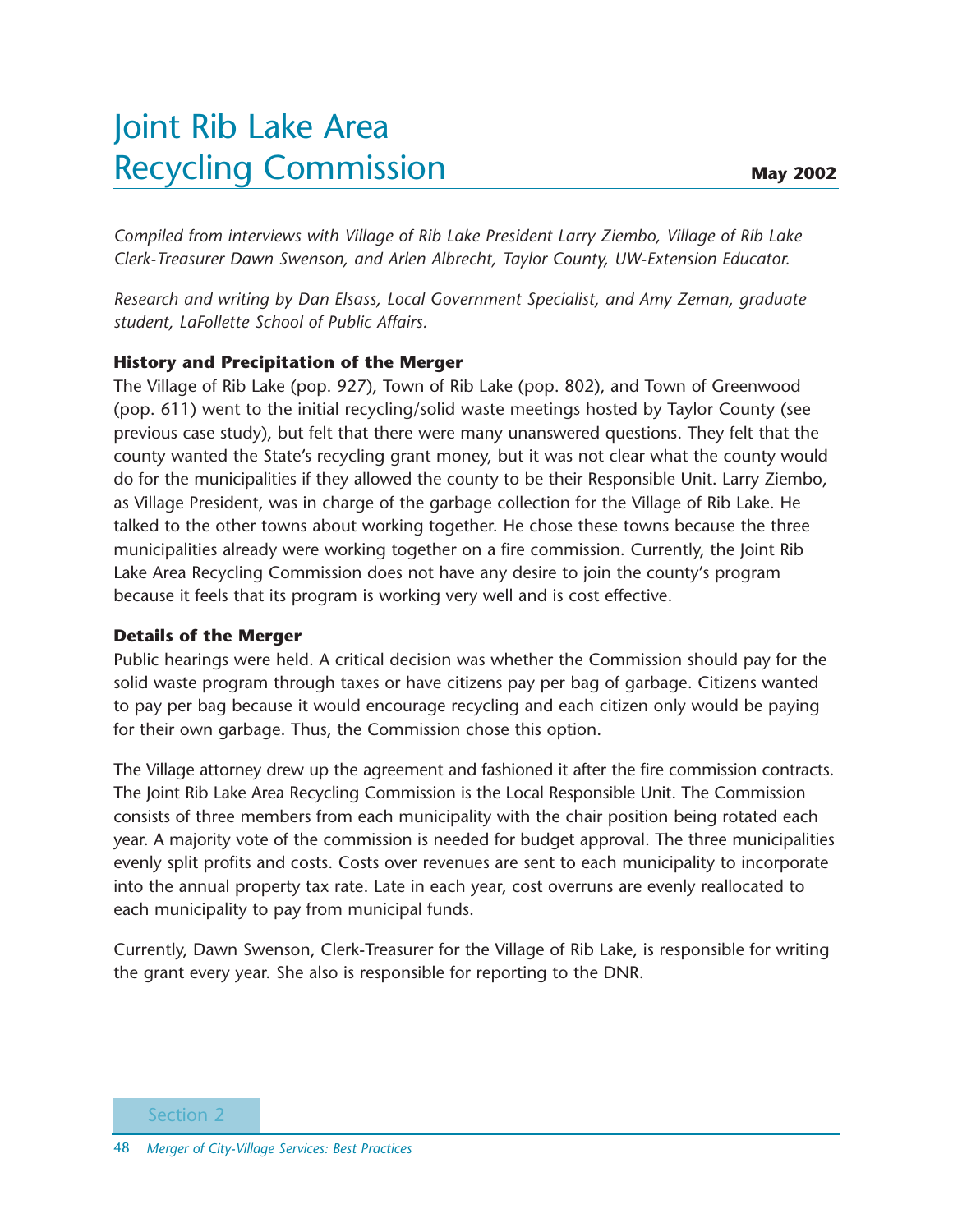### **Details of the Consolidation**

Each municipality handles its own waste disposal. The village of Rib Lake has a curbside waste pick-up contract with Waste Management Corporation (WMC). WMC is only to pick-up clear bags that are marked with a sticker. Larry Ziembo felt that Waste Management might not be inspecting the contents of purchased bags very closely, causing the Commission to lose tonnage on recyclables. Also, private citizens can contract with Waste Management for a dumpster. He has heard that Waste Management advises these citizens to throw everything into the dumpster, which may also lead to a reduction in materials brought to the recycling center.

The drop-off site at the Village of Rib Lake is open 8 a.m. to 12 noon on Saturdays and is staffed by three attendants making \$8.25 an hour (one attendant being supplied and paid by each municipality). The residents of the other towns are responsible for bringing their own recyclables to this site. The Village of Rib Lake has a warehouse where all of the recyclable materials are collected. They are processed there. This warehouse has been designated a Materials Recovery Facility (MRF) by the Wisconsin Department of Natural Resources. Larry Ziembo handles the marketing and he makes calls until he gets the best price for the materials. The purchaser comes to Rib Lake to pick up the materials. Larry tries to keep the materials at the warehouse, until he can get the best price.

### **Outcomes of the Merger**

The marketing process does make it hard to estimate the income of the program. It is also tough to estimate the volume that will be collected. Both of these facts make budgeting difficult. The best year so far was 1995; the materials brought in about \$10,000. The last few years have only brought in \$3000-\$4000. As state funding also has dropped, the program has been covering less of its expenses.

Currently, a garbage sticker for a 30-lb bag costs \$1.50. This originally paid for 50% of the program, with the other 50% coming from taxes. Now, it only covers about 40%. Dawn Swenson felt that by doubling the price of the stickers, all costs of solid waste would be covered.

Funding for capital improvements has not been a problem due to the size of the improvements. For example, when the Commission needed to find a new warehouse site, it wanted to buy an old creamery building and add on for more space. It was easy to fund since the costs were split among the municipalities. The building was purchased in 1993 and cost a total of \$15,000. Each community only had to spend \$5,000 from general funds.

The Commission has been receiving good reports from the DNR and even has received extra money a couple of years for its bag sticker program. They have received as high as \$21,000 in grant money, but now are receiving about \$14,900-\$15,000. Their expenses are about \$28,000 - \$29,000. They divide the balance equally among the municipalities. The amount they end up paying is about what they previously were paying for their landfill tipping fees, prior to 1991.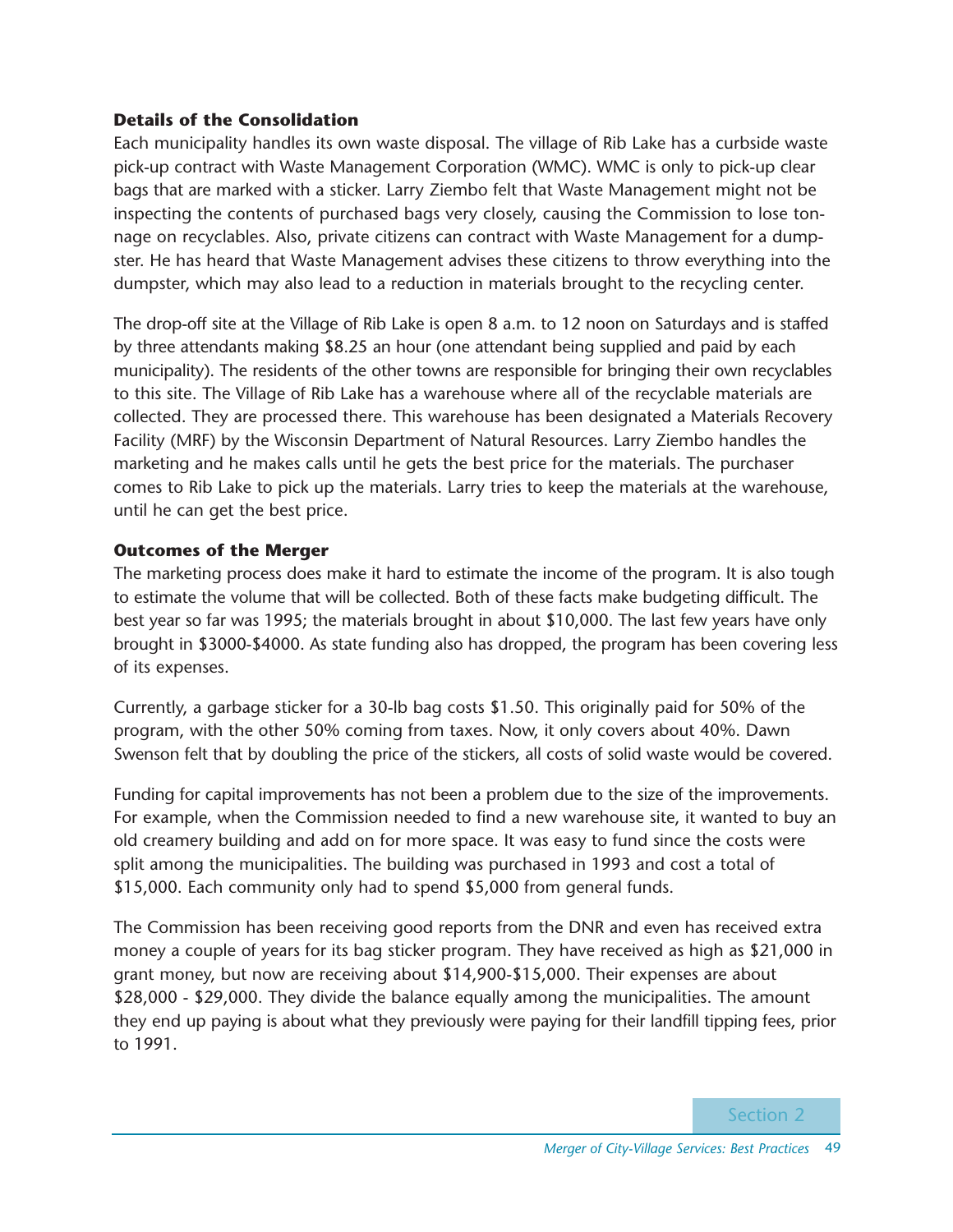An interesting development is that the Taylor County Recycling Authority (see Taylor County Recycling Authority Study) has shown interest in taking their collected recyclable material to Rib Lake's site. The three municipalities in the Joint Rib Lake Area Recycling Commission are hesitant. There is concern that they may be taking on too much volume. Ziembo feels that they could handle the materials from some of the nearby towns and villages, but maybe not the full TCRA amount.

### *Lessons Learned and Best Practices*

- Splitting costs among the municipalities enables faster and easier purchases of capital improvements.
- A commission enables the collection of a wider variety of recyclable materials. There has been a surprisingly wide variety of recycled materials accepted in this small program, including plastics #1-7, waste oil, and large amounts of metal. Without this consortium, a small municipality would not be able to accept such a variety of materials.
- Not many small communities have a "Larry Ziembo" who dedicates several hours a day to watch the markets and to negotiate prices. Larger countywide or city cooperatives may be able to afford such extras as full-time staff.
- Be straight with people (citizens and local officials) when dealing with their concerns.
- Go right to the chairs and the town boards. Explain the benefits of working together. One benefit to point out is to join early because it is generally easier and cheaper. The starting members who do all of the hard work and lay the foundation may want to charge more for someone to enter into the agreement later.
- Take partners who want to be partners. Don't force a reluctant member. The Town of Westboro initially was bringing its recyclable materials to Rib Lake, but stopped after a while. It was easier to let them go than to try to work with them to stay in the group if they really were reluctant to do so.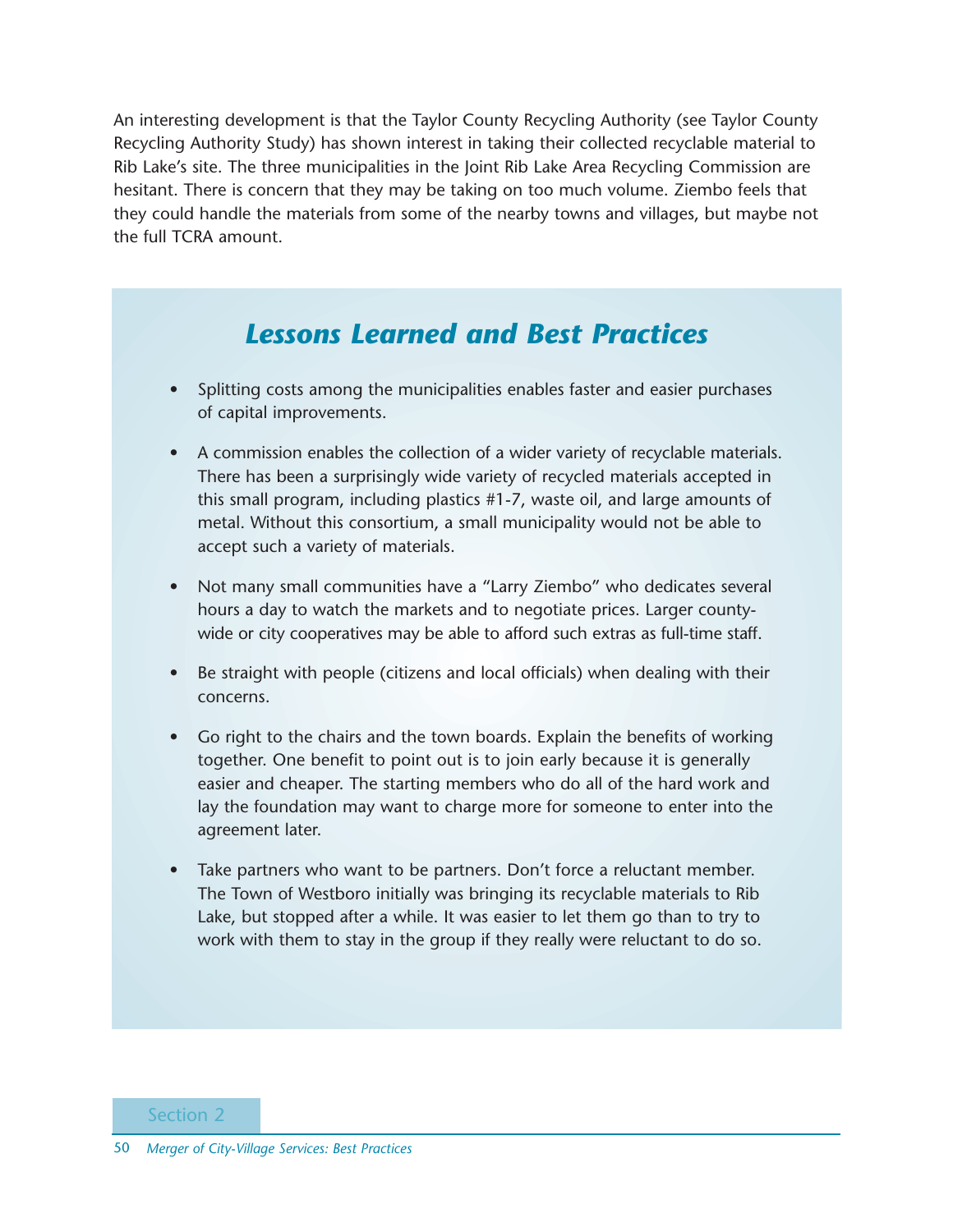### *Lessons Learned and Best Practices, cont.*

While Westboro chose to stop working with the group, the Town of Spirit has continued to bring their recyclable materials to the Joint Rib Lake Area Recycling Commission.

• It is easier to work with partners that share commonalties such as borders, school districts, and fire service.



**Dollars Per Person (2002)**

Dollars Per Person (2002)

### Village of Rib Lake Per Capita Spending on Solid WasteCollection and Disposal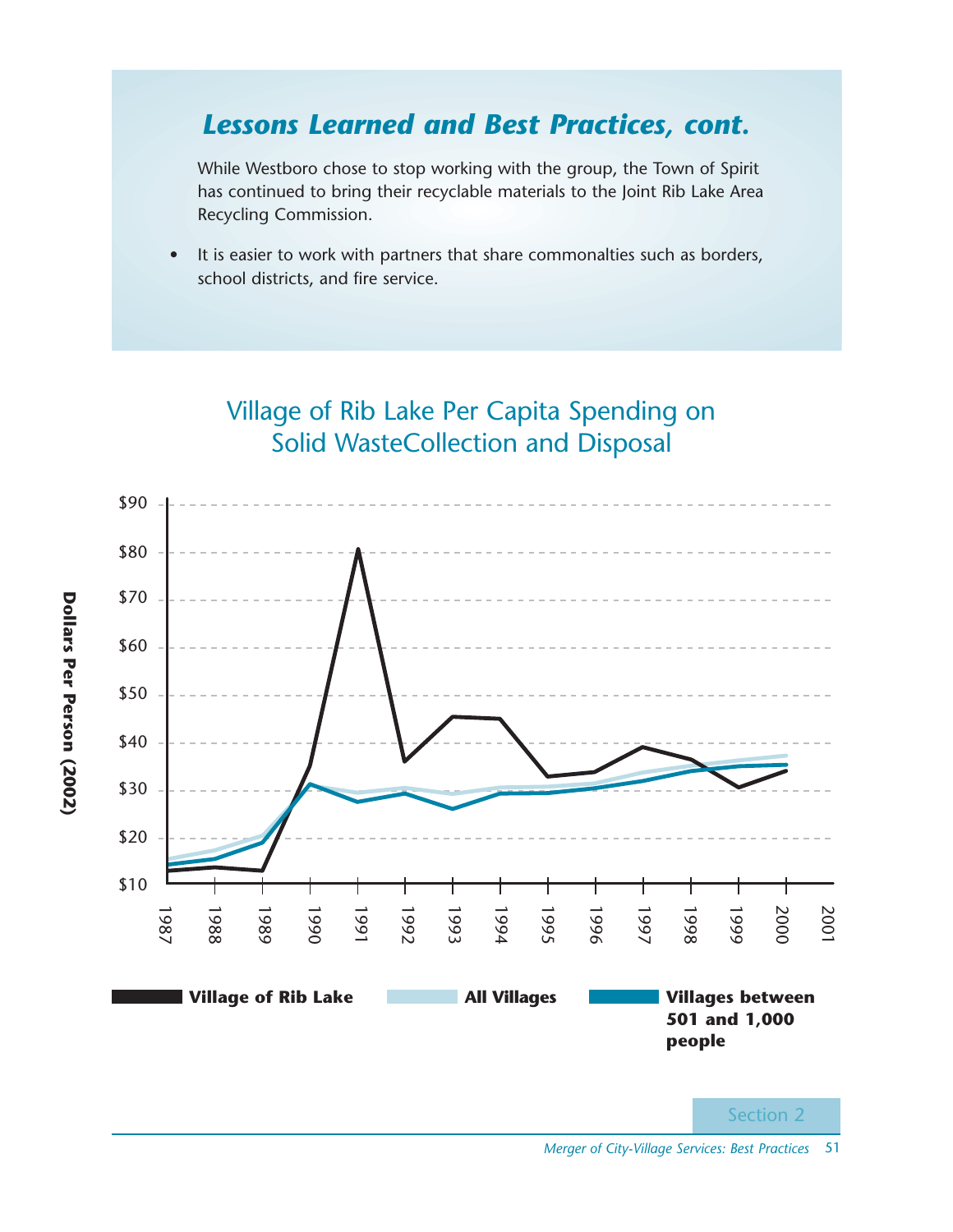## The Taylor County Recycling Authority

*Interviews were conducted with: Ed Stroinski, Chair of the Taylor County Recycling Authority and Chair of the Town of Taft, Randy Mayer, Authority member and President, Village of Stetsonville and Arlen Albrecht, Community Resource Development Educator, staff to the TCRA.*

*Research and writing by Dan Elsass, Local Government Specialist, and Amy Zeman, graduate student, LaFollette School of Public Affairs.*

### **History and Precipitation of the Merger**

On April 27, 1990 Governor Thompson signed Wisconsin Act 335, the Wisconsin Recycling Bill. The act set in motion a stricter set of requirements for the siting of new municipal and county landfills and minimum standards for maintaining existing ones. This language effectively forced most municipalities to close their existing landfills or, more commonly "dumps." It also mandated that local units of government had to be designated as "responsible units" by the State Department of Natural Resources to begin their own refuse and recycling programs and to become eligible for state reimbursement for a portion of the costs necessary to administer such programs. Municipalities and counties could merge their refuse and recycling programs to gain more state aids and to provide for cost efficiencies in maintaining such programs. The law set categories of materials to be recycled, and mandated each local government to provide collection of a minimum of seven basic materials (i.e. cardboard, aluminum, tin cans, glass, plastics, newspaper, and mixed papers), or they had to contract with neighboring units in order to do so. Many counties and a few larger municipalities also opted to set up MRF's (Material Recovery Facilities), processing facilities that sort and bundle various recyclable materials for transportation to or collection by private material re-processors. If responsible units representing at least 75% of county residents take part in collaboration, the state manufacturer's recycling tax would provide an additional \$100,000 a year. In the 2001-2003 state budget, the governor and the legislature approved a new \$3.00 per ton surcharge on all landfill tipping fees to replace the manufacturers' recycling tax.

The Taylor County Recycling Authority represents a larger consortium or cooperative of 17 municipalities, representing about 40% of the population in this county of about 19,000. There are 15 towns and two villages currently collecting and marketing recyclables under a joint agreement administered by the County. According to its current chairman Ed Stroinski, in 1990 several town chairs approached the County Board Chair and requested that the County coordinate a meeting of nine towns that had expressed an interest in joining a county operated cooperative. Originally, there were no villages and cities involved, although the Authority offered its services to all 27 municipalities, including the City of Medford (pop. 4,500). Two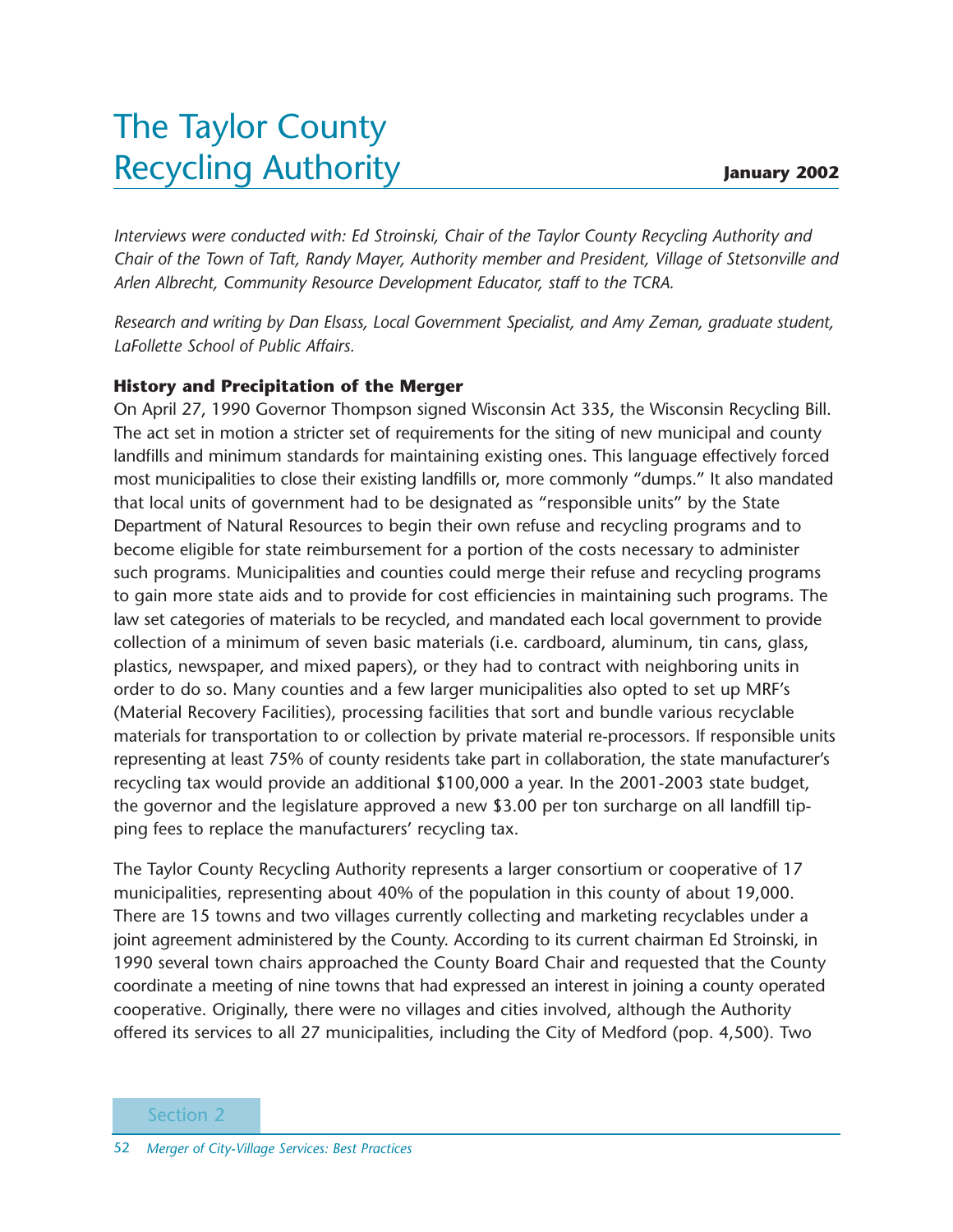thirds of the local governments refused the initial invitation, including Medford, which chose to establish its own recycling program. Although another seven have chosen to come into the cooperative since 1992, the TCRA never has come close to the 75% of total county population served necessary to attract the State's \$100,000 bonus payment.

The Village of Stetsonville (pop. 583) was one of the municipalities that began its own independent recycling collection program in 1990 in conjunction with the bordering towns of Little Black and Deer Creek. The three municipalities previously had shared a landfill, community center, and fire department. However, in early 1993, Village President Mayer remembers that the TCRA extended yet another offer to the Village and its partners. "At the time" recollects Mayer, "our contract with an independent hauler had expired. The DNR was requesting more and more paperwork to continue as the responsible unit, and we did not have the administrative staff to report on and administer an independent operation." He added that it was not a monetary issue that drove this merger.

### **Details of the Merger**

The Taylor County Recycling Authority maintains separate contracts between the County, which provides one overall administrator, and each of the 17 municipalities. The municipalities are responsible for their own solid waste contracts (usually with contracted private haulers). Municipalities also provide:

- An acceptable collection site
- Liability insurance for the collection site
- Site attendants during designated operating hours

Taylor County is responsible under the terms of each contract for:

- Providing and maintaining a recycling trailer for each collection site
- Obtaining a license and insurance for each unit
- Providing gaylord boxes for storage for each trailer
- Filing for and administering the State grant each year
- Administering the budget, accounting and calculating any surcharge for year-end short falls based on each municipality's population
- Coordinating and funding all educational efforts

Each municipality in the Authority is responsible for its own solid waste collection. All municipalities (except the Village of Lublin, which picks up its own waste) have chosen to have drop-off sites for their recyclables and waste. Stetsonville, for example, has a site open 9 a.m. to 1 p.m. every Saturday. They have one attendant on duty at all times and pay the individual \$9 an hour. The Village also permits drop-off garbage at the site in either bags (charges \$1.50 ea.) or 55-gallon barrels (\$3.00). A locked "honor box" accepts citizens' payments during the week when no attendant is on-site.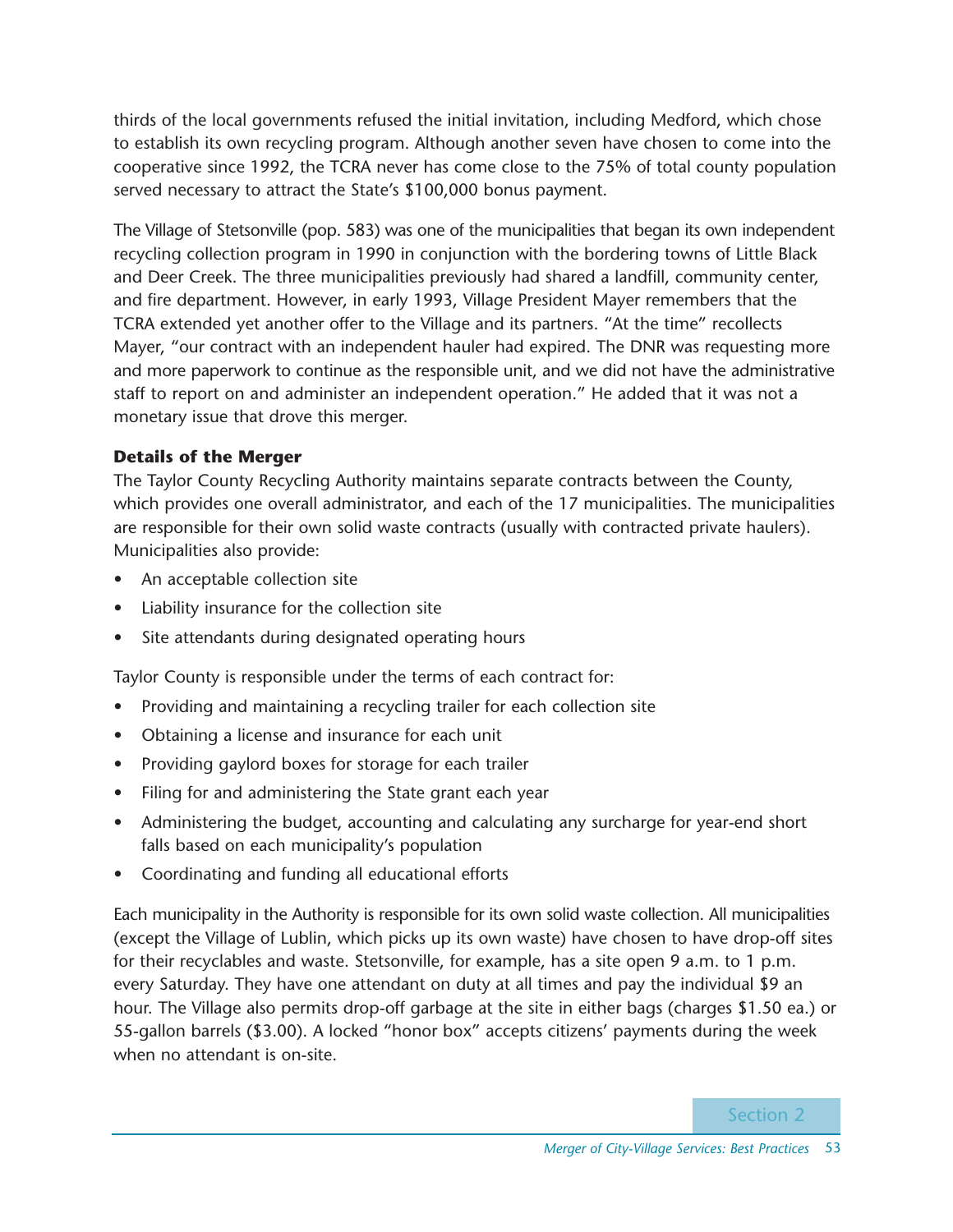Joint responsibilities of each village, town and the County include educating citizens on allowable materials and the enforcement of local ordinances for illegal dumping at collection sites. University of Wisconsin-Extension has been providing educational information to residents of each municipality. The Community Resource Development agent, Arlen Albrecht, has prepared basic information on the types of materials that will be accepted and how they should be prepared. He also prepares an annual report card for each municipality, which lists the state required average tonnage for seven basic types of materials and the tonnage actually obtained by each community during the previous year as a percentage of the statewide goals under NR544. Tonnage goals are computed based on each municipality's population (please see the following example from the Village of Stetsonville).

Additional educational efforts include about \$2,000 yearly of radio and newspaper advertising and a county fair display. UW-Extension also got schools involved in having their students paint recycling barrels for public parks with paint collected from the Clean Sweep program and also by holding a logo contest. The winning logo was made into decals that now are posted on all 18 of the Authority's trailers. They also sponsor "The Magic of Recycling" assemblies at five elementary schools in the county.

Original contracts were drafted by the Taylor County recycling coordinator, Larry Peterson, and reviewed by corporation counsel for the County. The contracts do not specify any formal procedures for a municipality to leave the cooperative on its own (i.e. no notification, vote by other members, timelines, etc.). The only reference to a disbanding clause is the statement that, in event that the entire Authority dissolves, "all remaining capital will be liquidated and revenue will be distributed on a per-capita basis to contributing partners." Distribution of assets or remaining liabilities are not discussed.

In early November of 2001, the TCRA took bids for a new three-year contract. The contract was awarded to Commercial Recycling at \$35 per ton for processing and \$8 per ton for transportation. While past contracts called for the shipping of co-mingled materials to a Wausau MRF, the new agreement will require municipal residents to source-separate according to the seven basic categories of materials.

The contract does stipulate that if additional funds are needed to cover the County's financial obligations, member communities may be assessed additional charges on a per capita basis to cover such shortfalls. In 2001, local municipalities were assessed an additional fee of \$1 per capita to supplement collection costs. According to Mayer and Stroinski, the Taylor County Recycling Authority has had to "special assess" its members/residents every year since the State of Wisconsin recycling aids were reduced in 1998-99.

#### **Outcomes of the Merger**

The interviewees agreed that there have been some positive outcomes of this merger. Perhaps, foremost, Taylor County has averted having to site and build a new landfill since the closure of

Section 2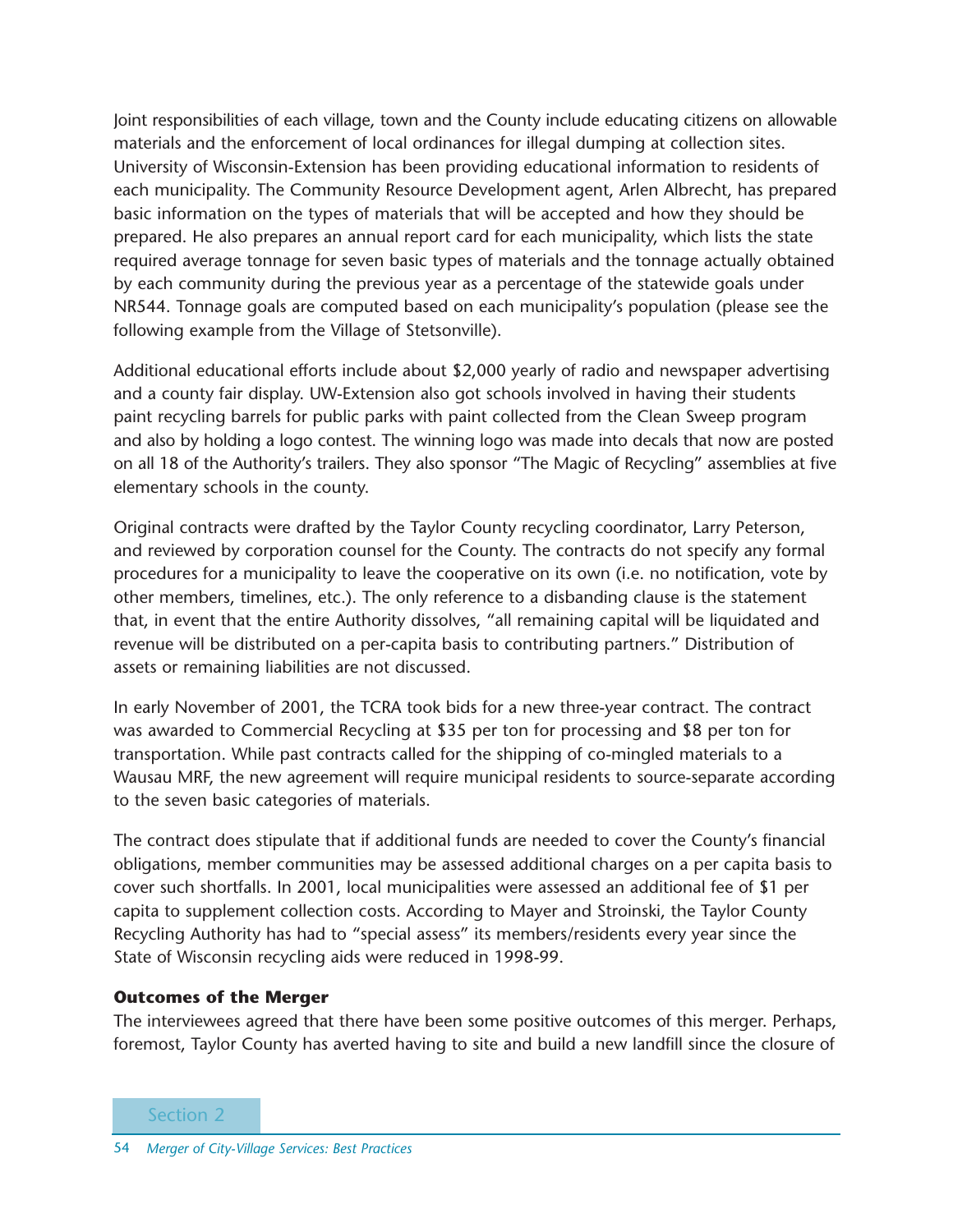all local dumps. This has been a tremendous savings to county taxpayers over the last decade. Also, Albrecht noted that with 17 local entities joining together, the County could afford to expand the variety of materials collected, to include tires, motor oil, and building materials (at some sites). Also the County has been able to coordinate better "clean sweep" programs three times a year for hazardous materials such as paints, cleaners, industrial solvents, at a variety of countywide collection sites.

In 2001 the Recycling Authority estimates a budget of \$78,300 with approximately 60% of these costs reimbursed through state recycling payments. Administrative costs for the County coordinator have been estimated at \$8,614 or about 12% of expenditures.

Processing costs paid to the prior hauler were estimated at \$27,400, but are expected to rise to \$30,000 with the new contract in 2002.

### Effect of the Taylor County Recycling Authority on the Village of Stetsonville Per Capita Solid Waste Collection and Disposal Expenditures



*Merger of City-Village Services: Best Practices* 55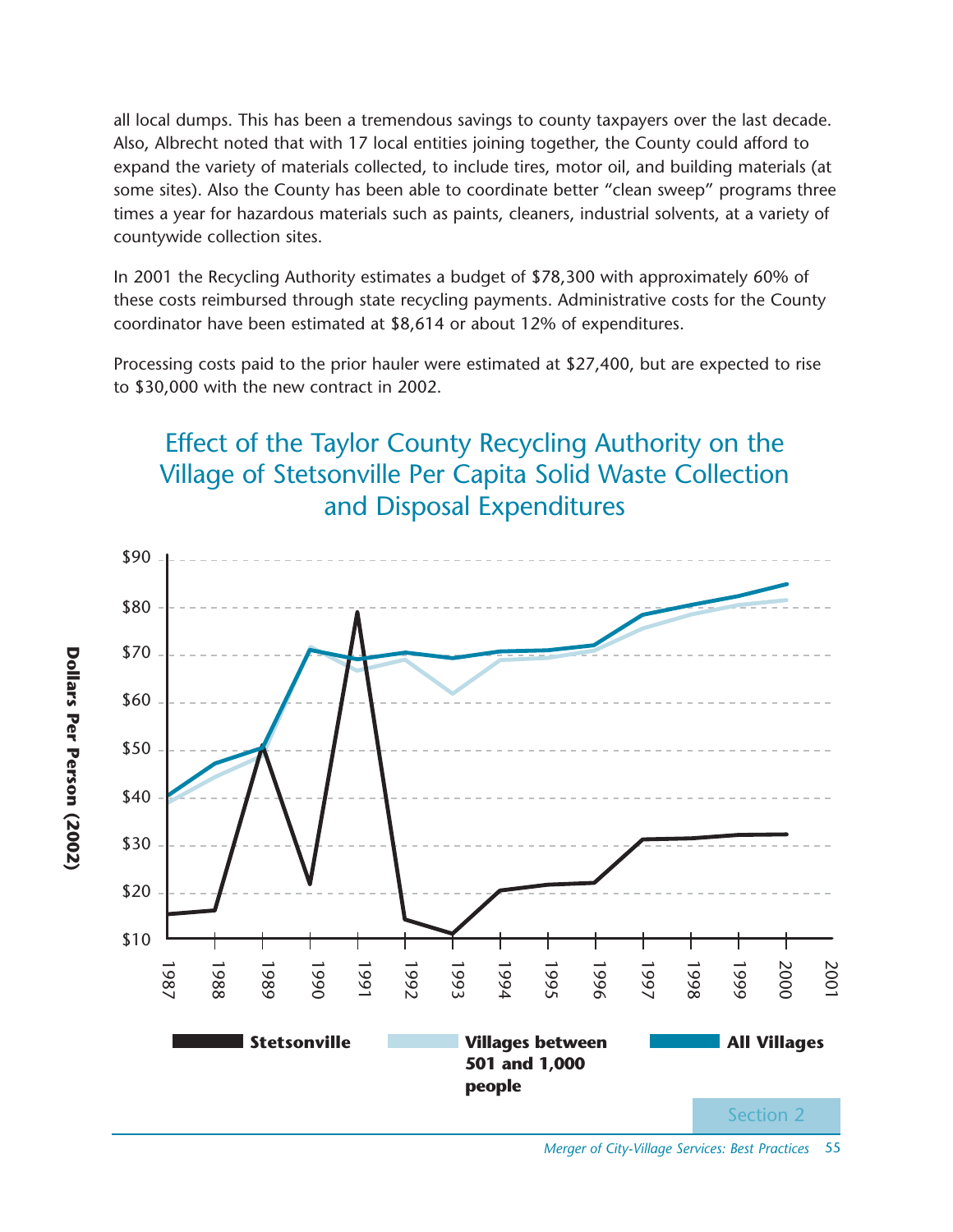### *Best Practices and Lessons Learned*

Many of the lessons learned by those officials we interviewed were related to state administrative and funding issues. Specifically, all three were concerned that the State of Wisconsin first should have used incentives to create adequate private markets for common recycled materials before mandating that municipalities go into large scale recycling operations. Mayer also said that the State should keep the tipping fees up on industrial users to fully fund local government programs such as the TCRA. All three individuals felt that if the state cut recycling aids any further that "dump sites will explode," and that illegal dumping in towns and small villages will be commonplace. They also felt that many small county or municipal cooperatives would be forced to put more of their operating expenses on the local property tax levy. Mayer also noted that the State Department of Natural Resources is very much interested in driving down the number of "responsible units" in the State because it doesn't feel they are "cost-efficient". This, he surmises, should help larger cooperatives such as Taylor County's because smaller units of government will be forced to join them, creating more economies of scale. Albrecht also said that the "lack of DNR inspection at landfills and the lack of hauling companies" poses a major problem in reducing recyclable materials in public and private landfills." "More inspectors (state) would increase the quantity of recyclables going for collection and reduce the amount sent to landfills," he said.

- Creating countywide recycling cooperatives gives smaller counties the volume of materials and revenues necessary to add additional recycling services such as tire, old appliance and hazardous waste collections.
- Recycling compacts reduce administrative duties relating to grant writing, accounting, annual reporting, insurance and purchased services. Individual municipal operations do not have the staff to handle both their regular duties and recycling related paperwork.
- State Department of Natural Resources policies and state funding formulas increasingly are designed to force consolidation of small municipal operations into more "cost-efficient," larger operations. Multi-jurisdictional agreements meet these state objectives.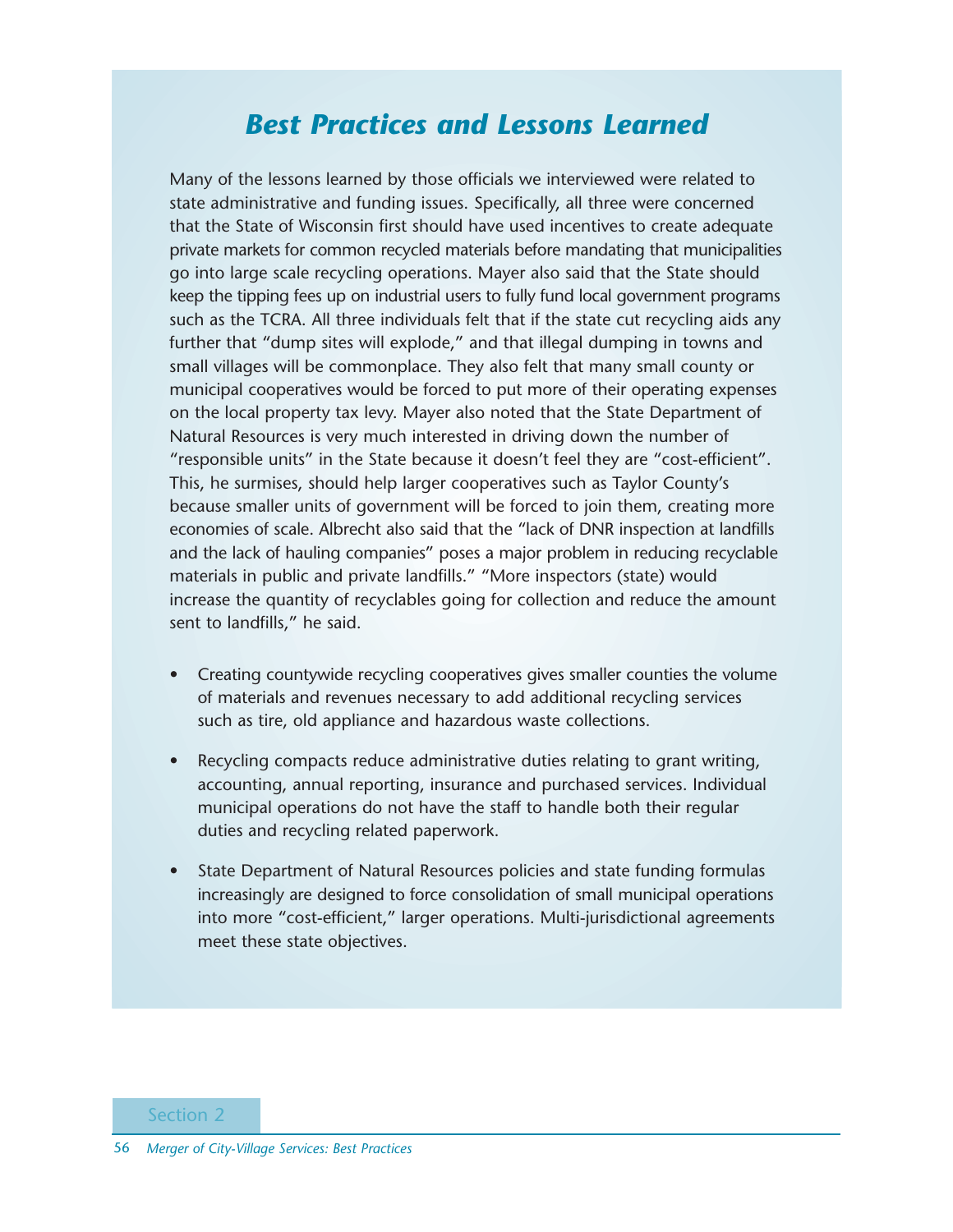### *Best Practices and Lessons Learned, cont.*

- Due to fluctuations in the various markets for recycled materials, "responsible units" should be able to maintain large warehouse facilities to stockpile these materials until the markets improve. Countywide or city/village cooperatives are better able to maintain these long-term storage facilities and the equipment to operate them.
- Disbanding agreements should contain language that states how all assets and liabilities of the joint partnership will be handled should the compact fail.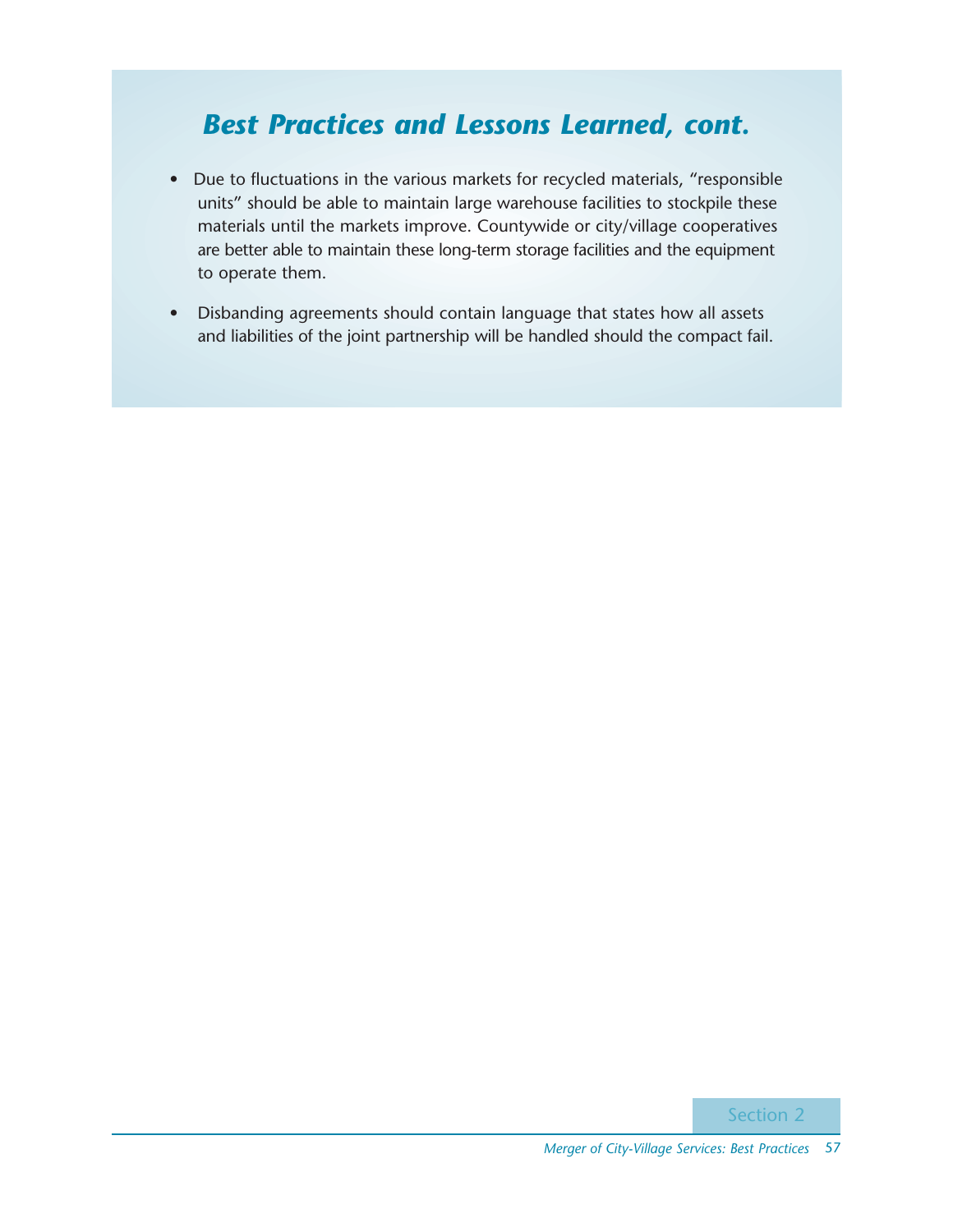# Seperation 3 Appendix A

### **Financing Formula (Distribution of Costs)**

Each participating municipality's annual financial contribution to the North Shore Fire Department's operating and capital budget shall be based on the following:

### **Population**

Thirty-three and 33/100 percent (33.33%) of the total budget contribution shall be shared among the municipalities in proportion to each municipality's percentage share of the total population of all the municipalities, as determined by the State of Wisconsin for the prior year.

### **Equalized Valuation**

Thirty-three and 33/100 percent (33.33%) of the total budget contribution shall be shared among the municipalities in proportion to each municipality's percentage share of the total equalized valuation, excluding land, of all the municipalities, as determined by the State of Wisconsin for the prior year and as adjusted as hereafter provided.

Total equalized valuation, excluding land, shall be divided into residential, commercial and industrial classifications. A multiplier of 1 for total residential valuation, 2 for total commercial valuation and 3 for total industrial valuation shall be applied. The total of the multiplied valuations for each municipality shall be divided by the total of the multiplied valuations for all the municipalities and multiplied by 100 to determine each municipality's proportionate percentage share.

### **Usage**

Thirty-three and 34/100 percent (33.34%) of the total budget contribution shall be shared among the municipalities in proportion to each municipality's percentage share of usage. For the first three years of operation, usage shall be based upon each municipality's share of total calls for service over the five-year period between 1988 and 1992, subject to later adjustment as provided below. After the first three years of operation, each municipality's usage shall be determined based on each municipality's percentage share of the total usage averaged over the preceding three years.

Usage shall be calculated based on the actual number of personnel hours for each fire or E.M.S. run, rounded to the next one-tenth of one hour. Personnel hours are calculated from the time vehicles leave their stations to the time vehicles return to their stations. Usage is assigned to the municipality in which the call for service originated, without regard to where the personnel responding are stationed.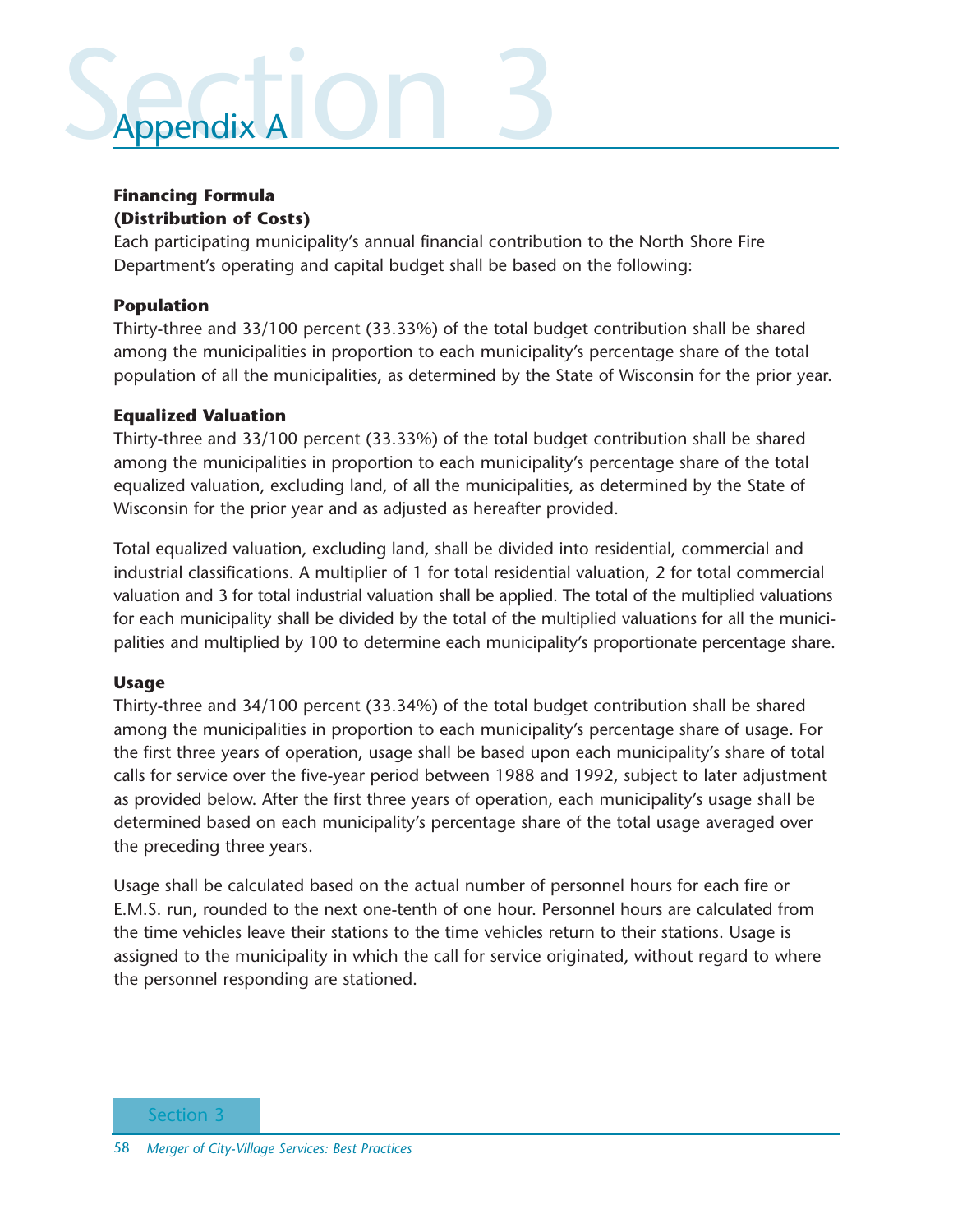After three years of usage information has been calculated, the amounts paid by each municipality in the first three years of operation will be compared to what each community would have paid if usage had been calculated based on personnel hours for the first three years, using the three-year average as the percentage of usage for each of such years. The difference, if any, will be refunded to or paid by the municipalities in the fourth and fifth year of operation.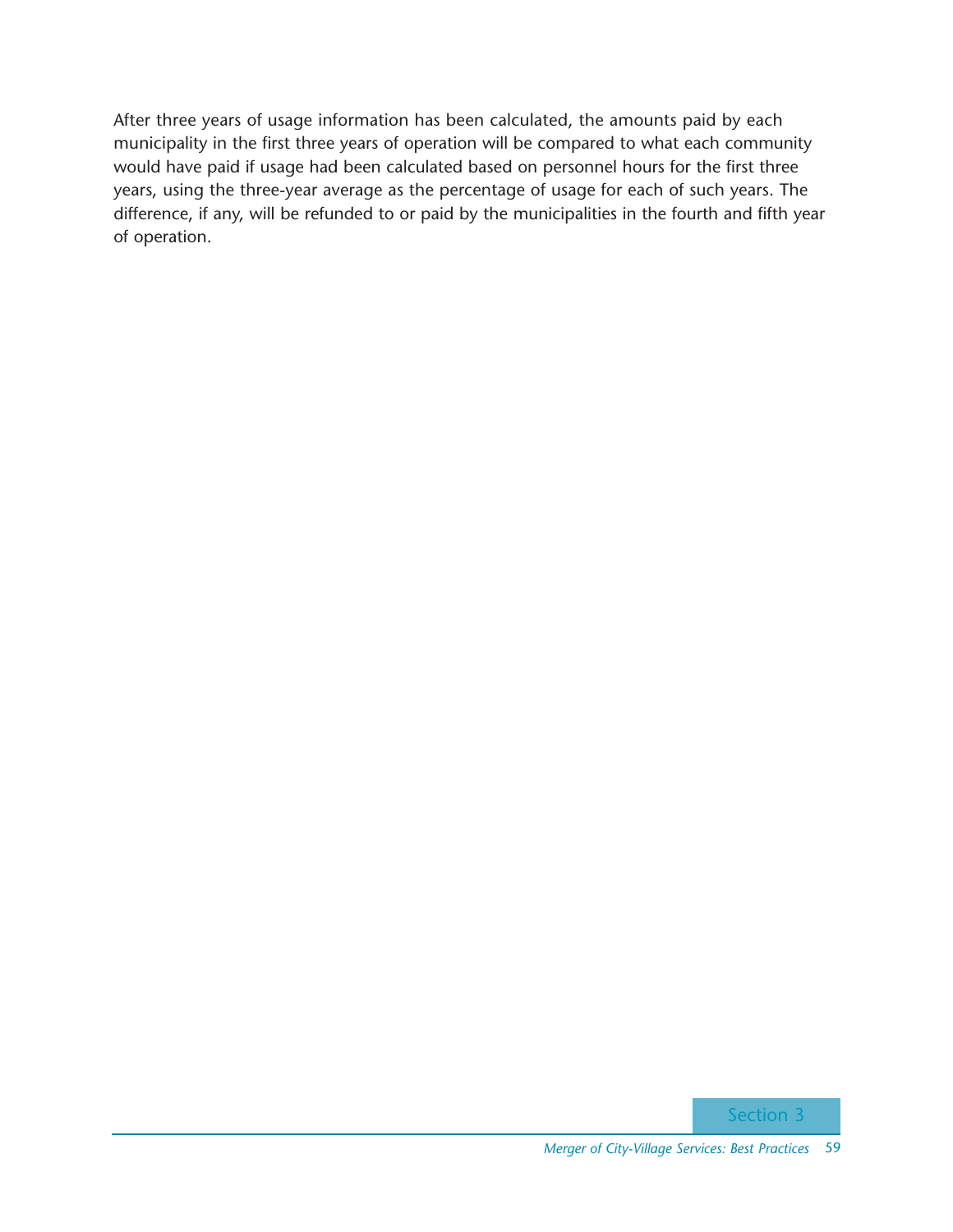## Appendix B

### **Library Board**

A joint library board is hereby created under the provisions of Section 43.54, Wisconsin Statutes to administer the Kimberly-Little Chute Public Library.

- 1) The joint library board shall consist of eight (8) members, four (4) shall be appointed by the Kimberly Village President, subject to confirmation by the Kimberly Village Board, four (4) members appointed by the Village of Little Chute President, subject to confirmation by the Little Chute Village Board. Not more than one member of each municipal governing body shall at any one time be a member of the library board. Each Village President shall appoint as one of their members, the school district administrator, or his representative, to represent their school district.
- 2) Upon their first appointment, the members shall be divided as nearly as practicable into three equal groups to serve for two-, three-, and four-year terms, respectively. Thereafter, each regular appointment shall be for a term of three years, beginning on June 1st and ending on May 31st. Vacancies shall be filled for unexpired terms in the same manner as regular appointments are made.
- 3) Annually, a President, Vice-President, and Secretary shall be elected from among the board members within 30 days of the date designated as the beginning of terms.
- 4) A majority of the members of the library board shall constitute a quorum for the transaction of any business at a meeting of the board.

### **Library Board Powers and Duties**

The library board shall have the following duties and responsibilities as authorized by the Kimberly Village Board and the Little Chute Village Board.

- To exercise all powers and perform all duties authorized for library boards by Chapter 43, Wisconsin Statutes.
- To plan for, implement, and administer all library services and programs for the Kimberly-Little Chute Public Library.
- To control the expenditure of all funds collected, donated, or appropriated for the Kimberly-Little Chute Library.
- To annually prepare and submit an operating budget for the succeeding year to the Kimberly Village Board and the Little Chute Village Board.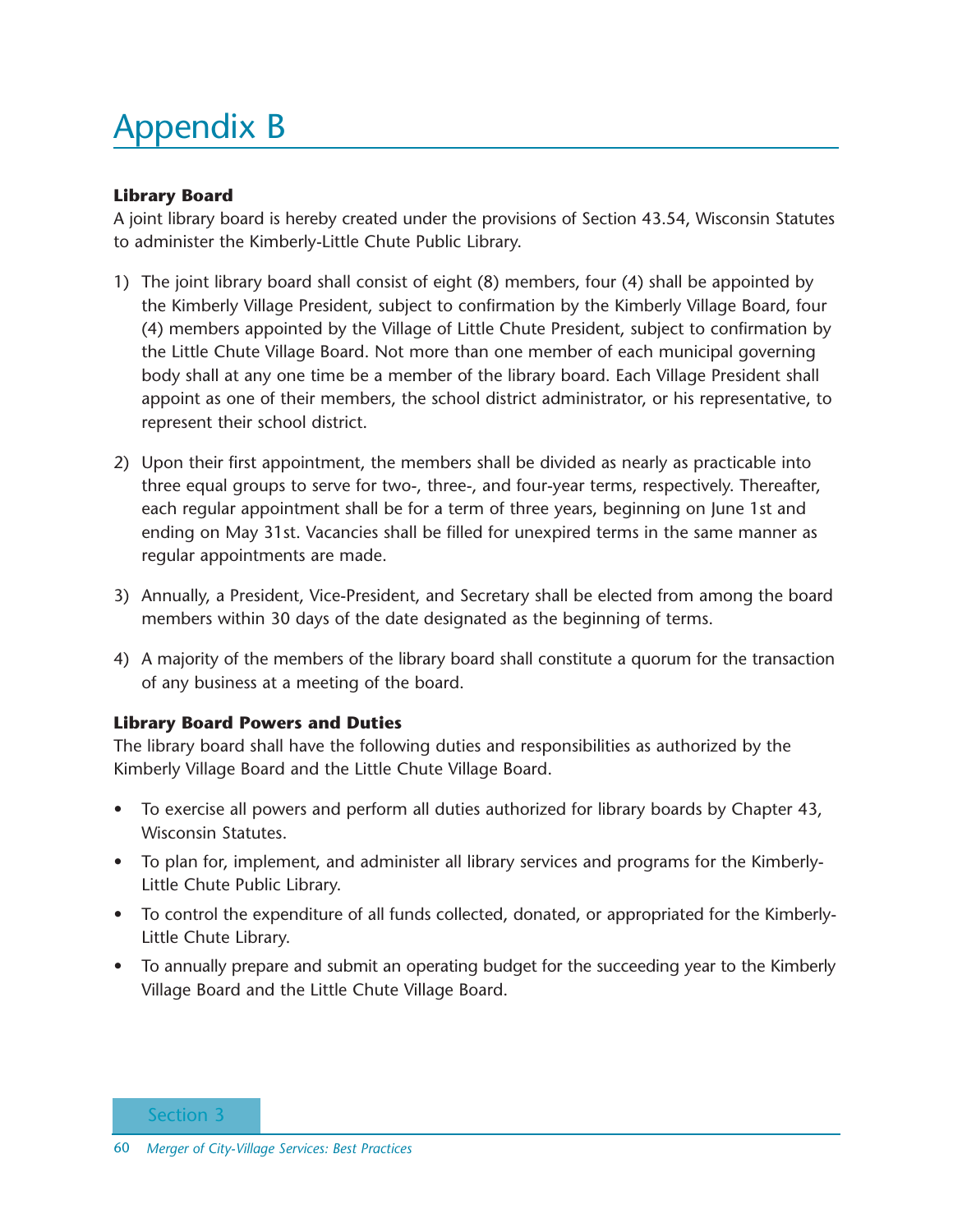- To make recommendations to the Village of Kimberly or the Village of Little Chute regarding improvements to the public library physical facility in each community.
- To sign an agreement for membership in the Outagamie Waupaca Library System.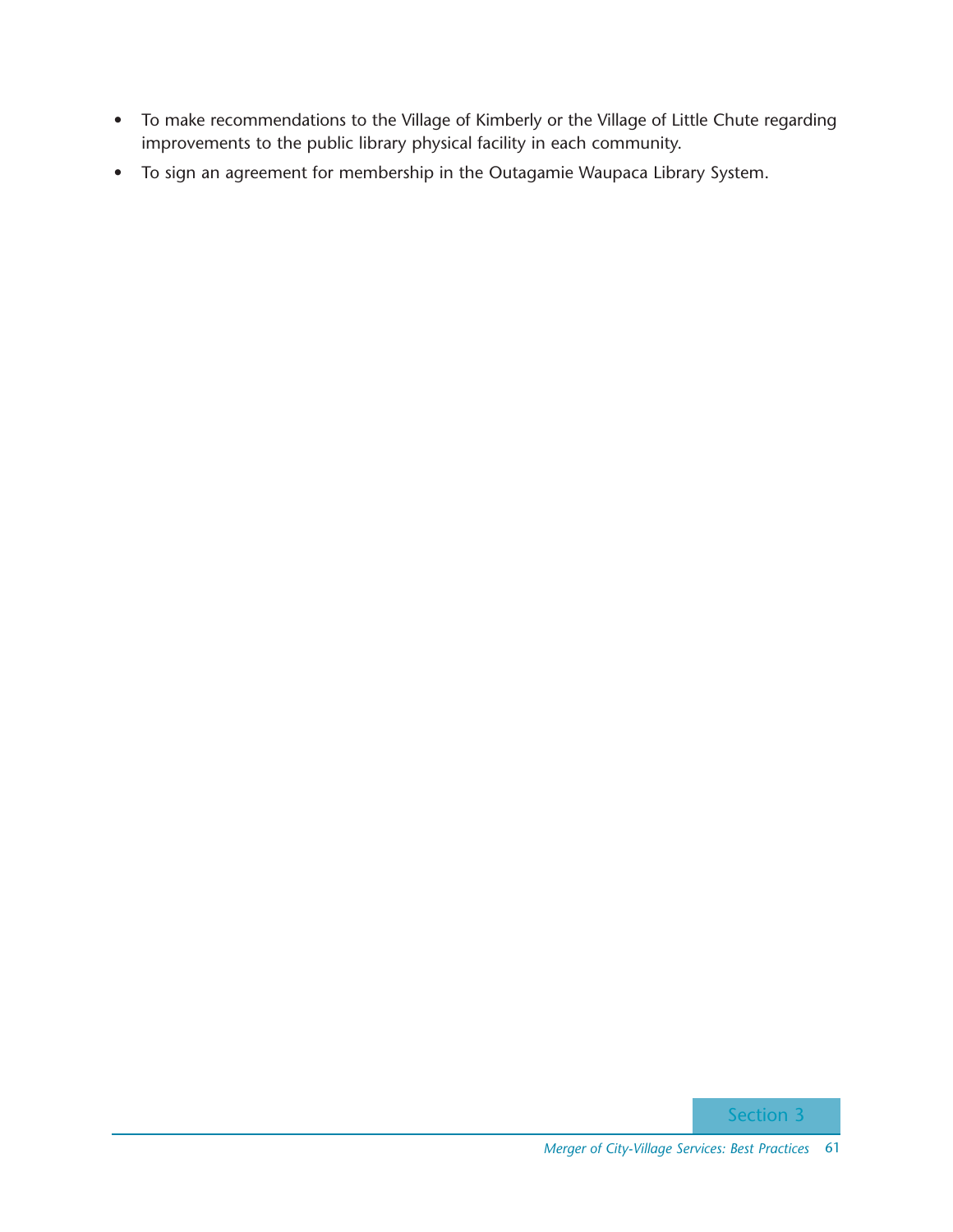## Appendix C

### **Fiscal Agent**

Upon approval of this Agreement, proposals for the appointment of the North Shore Fire Department's fiscal agent shall be submitted by participating municipalities, which shall include the term and annual fee for such services. The selection of the fiscal agent will take into account the cost, as well as the specifications of the proposal. The selection of the fiscal agent will be recommended by the Board of Directors, to the respective governing bodies for approval by a majority of municipalities.

### **Duties of the fiscal agent shall include, but not be limited to:**

- Maintaining financial records.
- Receiving and disbursing funds.
- Providing payroll administration.
- Administering insurance program.
- Others as assigned.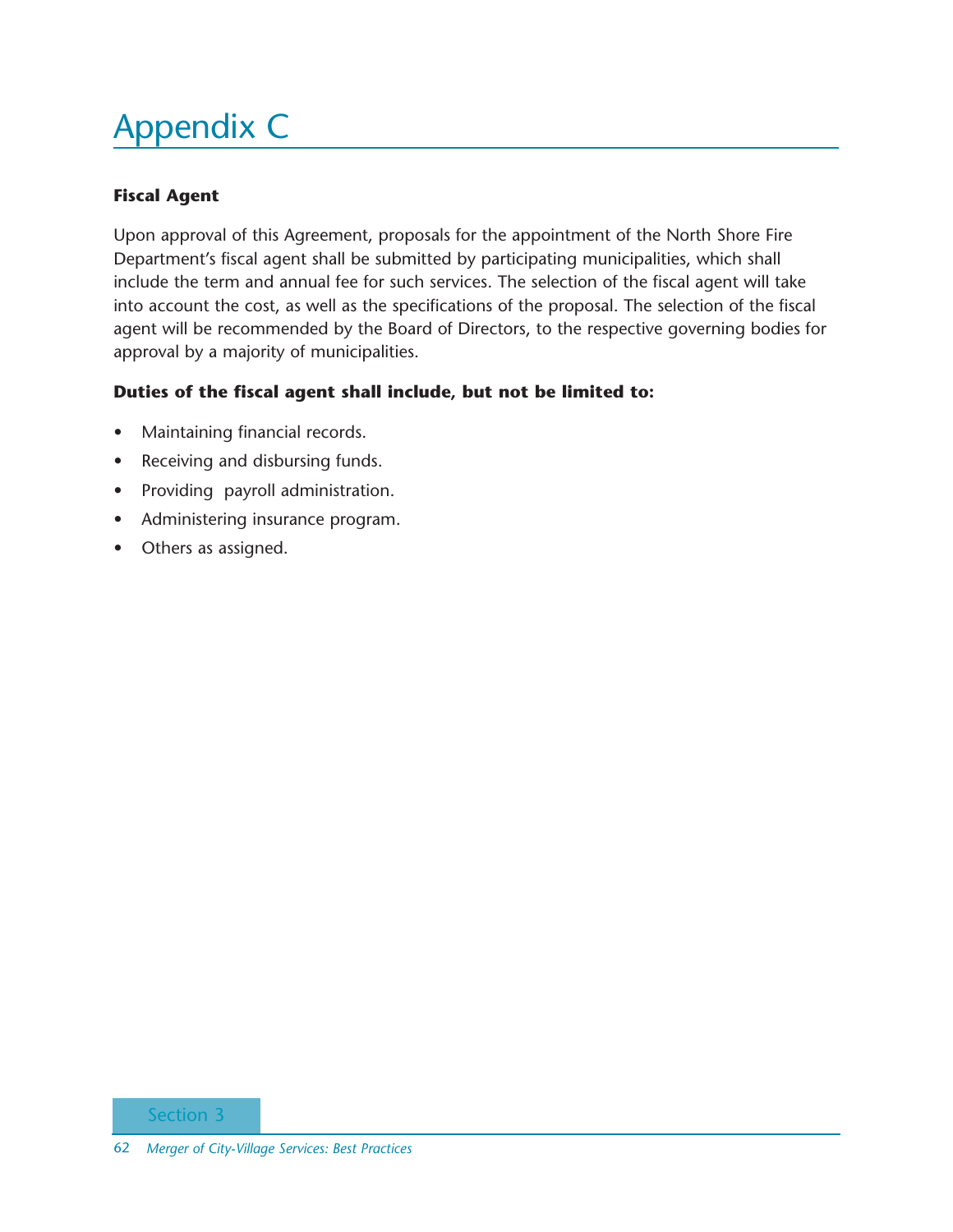## Appendix D

*Appraisal performed by Fidelity Appraisal Company, Inc., Milwaukee, WI*

| <b>Vehicle</b>                   | <b>Appraisal</b> | <b>Action</b>                                 |
|----------------------------------|------------------|-----------------------------------------------|
| <b>Shorewood Hills</b>           |                  |                                               |
| 1981 Pumper                      | \$50,000         | sold by Shorewood Hills to Colorado City      |
| 1992 Pumper                      | 145,000          | NSFD Engine 4                                 |
| 1971 Ladder Truck                | 30,000           | out of service                                |
| 1989 Ambulance                   | 24,000           | <b>NSFD Ambulance 24</b>                      |
| 1980 Ambulance                   | 6,000            | $\ddot{?}$                                    |
| 1990 4-Wheel Drive Pick-Up Truck | 7,500            | sold by Shorewood Hills Dept. of Public Works |
| <b>Whitefish Bay</b>             |                  |                                               |
| 1972 Ladder Truck                | \$60,000         | out of service                                |
| 1980 Pumper                      | 50,000           | <b>NSFD Engine 3</b>                          |
| 1983 Ambulance                   | 6,000            | $\overline{\mathcal{L}}$                      |
| 1984 Station Wagon               | 3,000            | sold                                          |
| <b>River Hills</b>               |                  |                                               |
| 1994 Tanker                      | \$90,000         | NSFD Tank 1                                   |
| 1981 Pumper                      | 60,000           | sold                                          |
| 1986 Ambulance                   | 10,000           | NSFD Ambulance 1                              |
| 1970 4-Wheel Drive Brush Unit    | 4,000            | sold to Shorewood Hills                       |
| <b>Bayside</b>                   |                  |                                               |
| 1975 Pumper                      | \$30,000         | sold                                          |
| 1987 Pumper                      | 90,000           | NSFD Engine 1Z                                |
| 1984 2500-Gallon Tanker          | 30,000           | sold                                          |
| 1975 1500-Gallon Tanker          | 18,000           | never received                                |
| 1990 Ambulance                   | 30,000           | <b>NSFD Ambulance 2</b>                       |
| 1987 Rescue Truck                | 22,500           | <b>NSFD Rescue 5</b>                          |
| <b>Fox Point</b>                 |                  |                                               |
| 1987 Pumper                      | \$100,000        | <b>NSFD Engine 5</b>                          |
| 1970 Pumper                      | 20,000           | never received                                |
| 1990 Ambulance                   | 37,500           | NSFD Ambulance 3                              |
| 1986 Chevrolet Caprice           | 3,000            | sold                                          |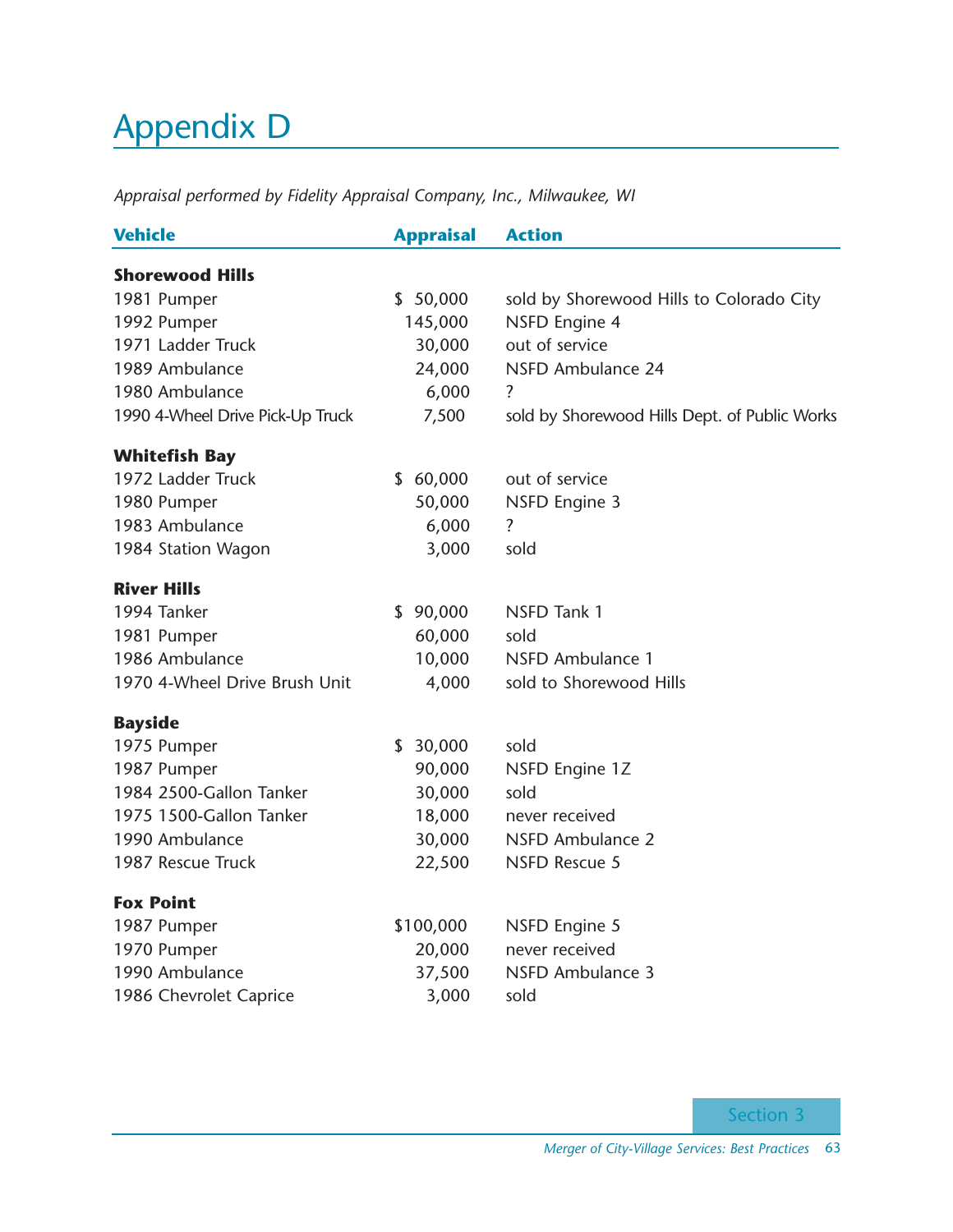| <b>Vehicle</b>              | <b>Appraisal</b> | <b>Action</b>         |
|-----------------------------|------------------|-----------------------|
| <b>Brown Deer</b>           |                  |                       |
| 1991 Ladder Truck           | \$300,000        | NSFD Ladder 3         |
| 1975 Pumper                 | 30,000           | NSFD R. Engine 22     |
| 1981 Pumper                 | 55,000           | NSFD R. Engine 21     |
| 1992 Ambulance              | 49,000           | NSFD Ambulance 5      |
| 1991 Cargo Van              | 7,500            | sold                  |
| 1980 7-Man Rubber Raft      | 1,250            | NSFD Boat 1           |
| <b>Glendale</b>             |                  |                       |
| 1992 Pumper                 | \$165,000        | NSFD Engine 2         |
| 1978 Pumper                 | 40,000           | <b>NSFD Engine 25</b> |
| 1970 Snorkel Truck          | 15,000           | sold                  |
| 1990 Ambulance              | 31,000           | crashed               |
| 1991 Ambulance              | 35,000           | sold                  |
| 1985 4-Wheel Drive Suburban | 7,500            | rebuilt               |
| 1993 Chevrolet Lumina       | 9,500            | NSFD Car 10           |
| 1992 Cargo Van              | 9,500            | NSFD Car 12           |
| 1984 Ford LTD               | 1,500            | sold                  |
| Inflatable Rubber Raft      | 2,000            | out of service        |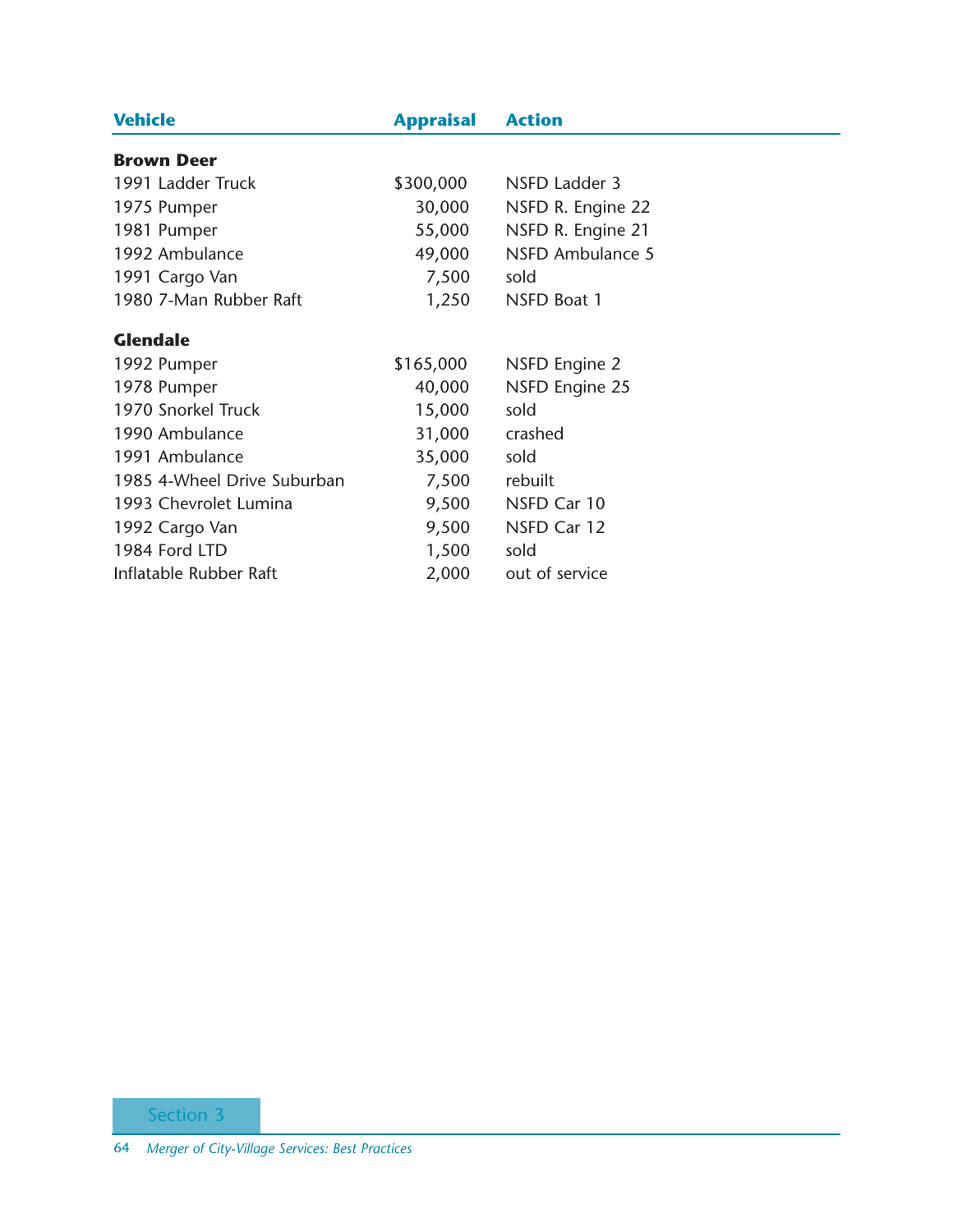## Appendix E

### **Section 5**

Section 1.06 (d) of the Municipal Code of the Town of Pewaukee is hereby created to read as follows:

### **1.06 (d) Dissolution**

Either the Town Board or the Village Board may dissolve the Joint Park and Recreation Department and Board at any time by giving six (6) months prior written notice to the other Board addressed in care of the Clerk of that unit of government and to the Joint Board. From and after the date of dissolution, each unit of government shall own those assets and liabilities which are solely titled in each unit of government. Parks, park buildings, park equipment and fixtures shall not be subject to division and shall belong to the municipality in which the park is located. The value of jointly owned vehicles shall be divided in an amount equal to the average of the pro rata share of contributions from the date of the written Agreement between the Town and Village to the date of dissolution. In the event of a dispute in valuation of assets or liabilities, each Board shall hire an appraiser at its own cost, the two appraisers shall choose a third appraiser and the three appraisers shall value the assets and liabilities and allocate the assets according to the ownership percentage aforementioned, and allocate the liabilities to each municipality according to the same percentage.

Upon dissolution, either of the units of government may provide the other unit of government the opportunity to purchase its interest in the assets of the Joint Department at the value fixed by agreement or by appraisal as described above. In such case, the other unit of government shall have a period of sixty (60) days from the date of such provision within which to decide whether or not it desires to purchase such assets. If one unit of government desires to purchase the interest of the other, it shall have a period of time, not exceeding one (1) year from the date of its election, within which to pay the total due the government unit selling its assets. If both units of government choose not to purchase the assets of the other unit of government, each shall keep its percent of the assets as established above. The written notice of election by the selling unit of government shall be deemed adequate and sufficient security for the other part as a binding commitment during this period of time.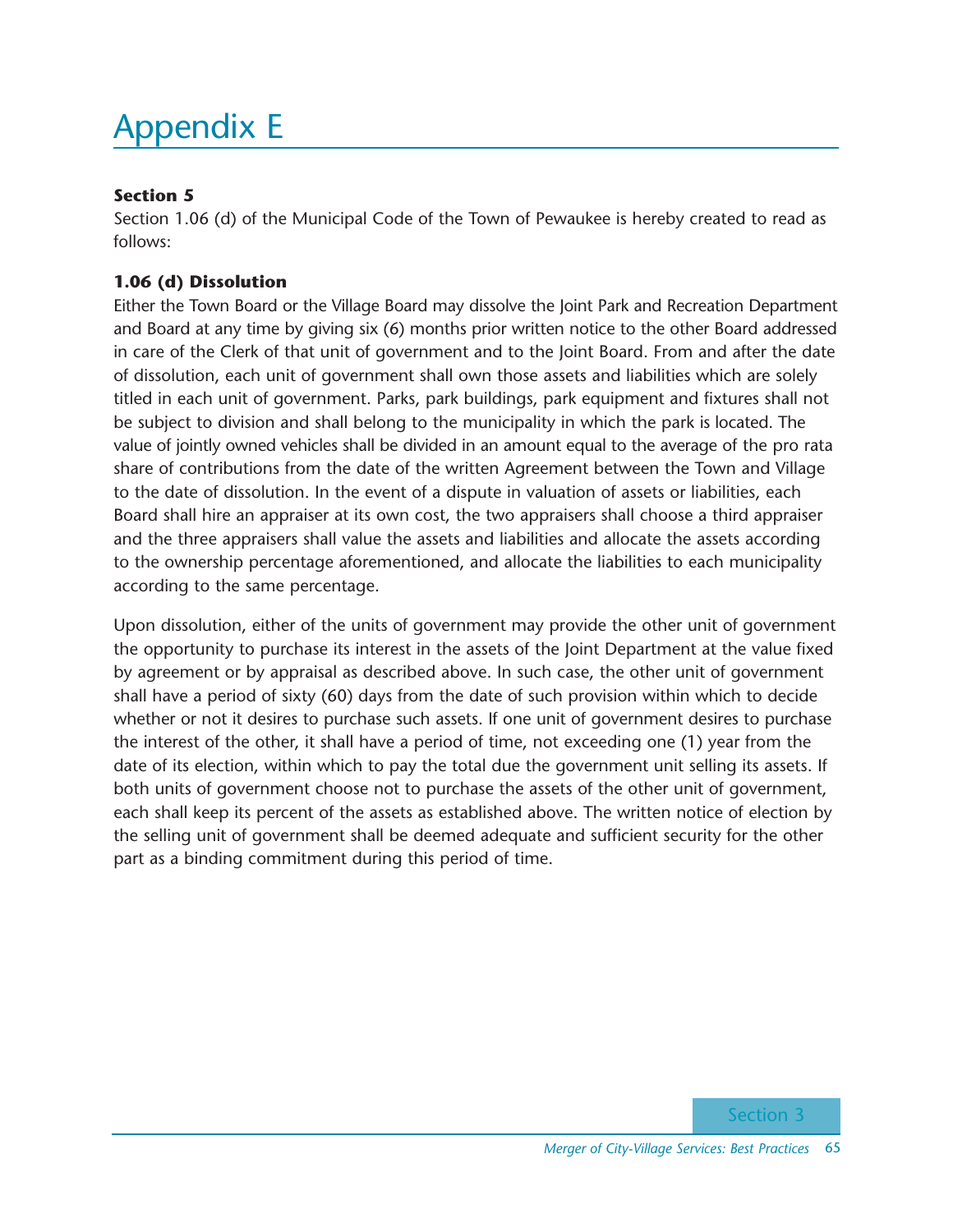## Appendix F

### **Term of Agreement**

This agreement shall take effect upon the effective date stated herein after the adoption by the governing body of each municipality of a resolution approving the Agreement and authorizing its execution. This Agreement shall remain in effect in perpetuity subject to the following:

- **18.1** All municipalities shall participate in this agreement for a minimum of five (5) years.
- **18.2** After the expiration of the initial five (5) year period, any municipality wishing to with draw from this agreement may do so on at least two (2) years written notice addressed to the clerk of each of the other municipalities, provided however, that no such notice be given until expiration of the initial five (5) year period set forth in the prior paragraph.